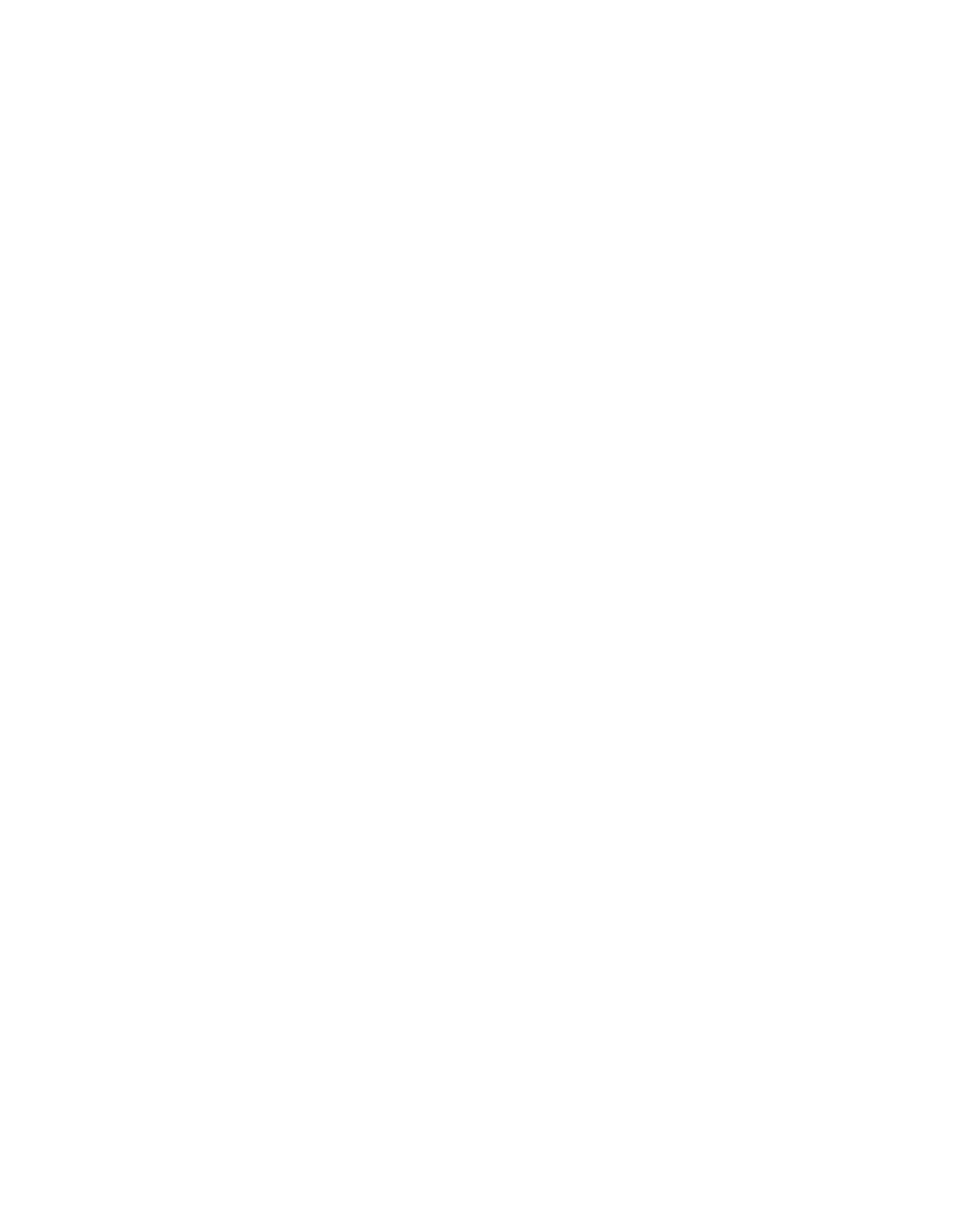# **The New York City Energy Policy Task Force**





**NEW YORK** BUILDING CONGRESS





**ENERGY AFFORDABILITY, INC.** 

















| 110107-010                     |
|--------------------------------|
| <b>CONTROL OF GUILDING TOO</b> |
| 1105年登期 像使88.011               |
| <br>●中枢™                       |
| <b></b>                        |
|                                |
|                                |
| 12月10日 田田 田田 田田 121            |
| ●●●キャッ<br>------               |
| 1983:快樂 10 10 快快快快???          |
| <b>The Hill Corp.</b>          |
| (一) (作品等等级科目)                  |
|                                |

**Partnership for New York City** 













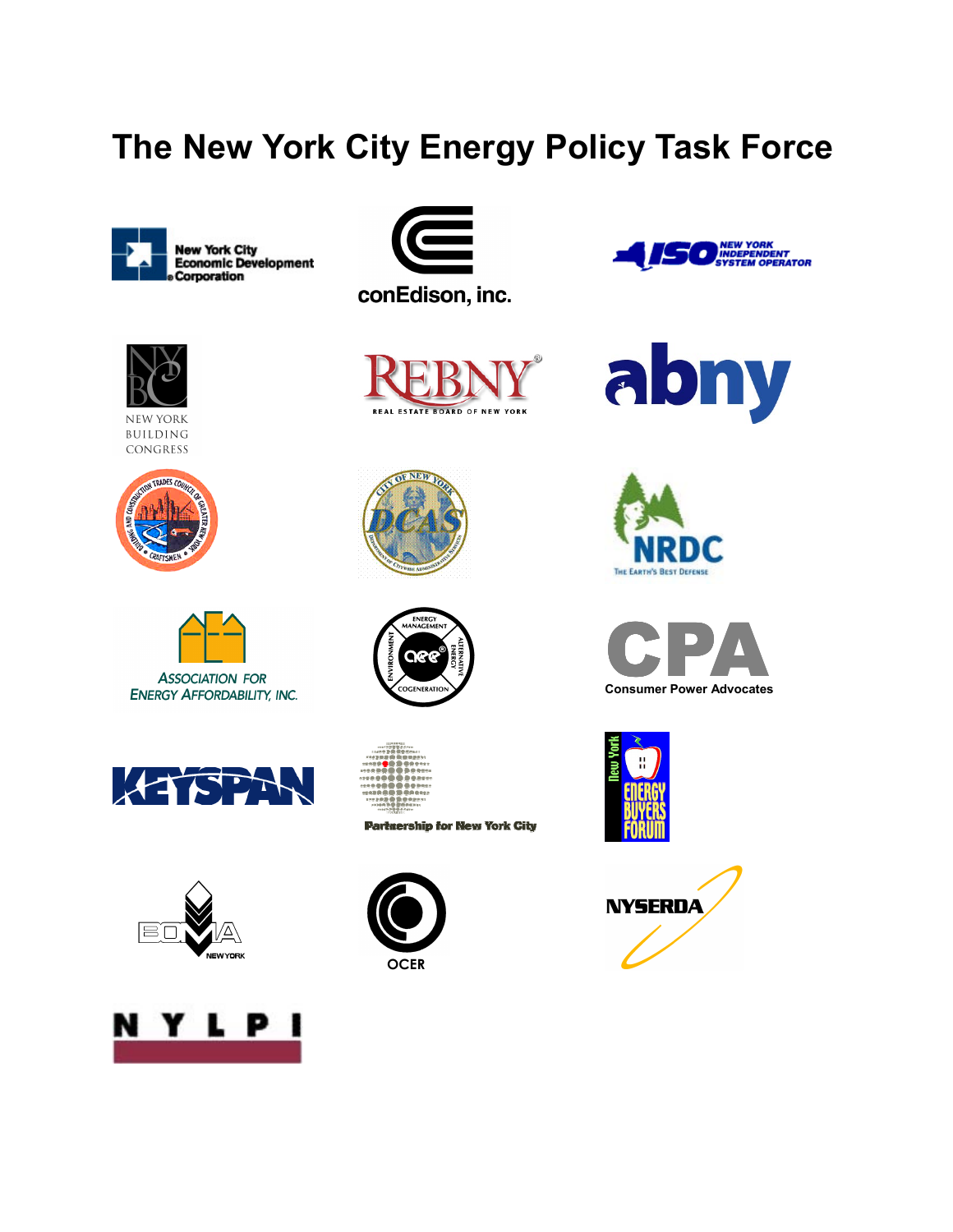# **Table of Contents**

| L.                                                      |  |
|---------------------------------------------------------|--|
|                                                         |  |
|                                                         |  |
|                                                         |  |
|                                                         |  |
|                                                         |  |
|                                                         |  |
|                                                         |  |
|                                                         |  |
|                                                         |  |
|                                                         |  |
|                                                         |  |
|                                                         |  |
| Power Plants Currently Under Construction-875 MW 11     |  |
|                                                         |  |
| C. Net Need for New Electric Resources through 2008  12 |  |
|                                                         |  |
|                                                         |  |
|                                                         |  |
|                                                         |  |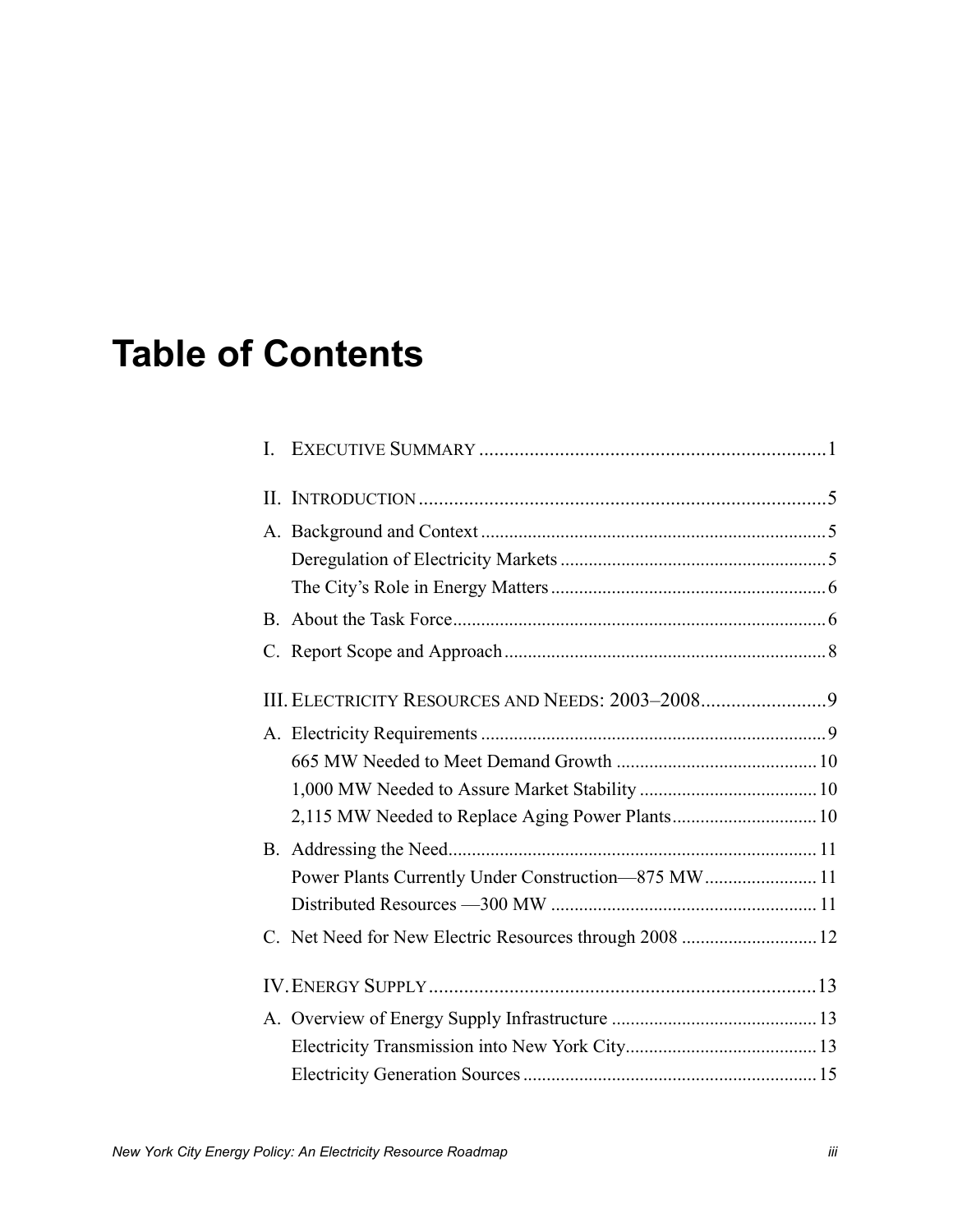| <b>B.</b> |                                                                    |  |
|-----------|--------------------------------------------------------------------|--|
|           |                                                                    |  |
|           |                                                                    |  |
|           |                                                                    |  |
|           |                                                                    |  |
|           |                                                                    |  |
|           |                                                                    |  |
|           |                                                                    |  |
|           |                                                                    |  |
|           | Challenges in Electric and Gas Transmission Planning24             |  |
|           |                                                                    |  |
|           |                                                                    |  |
|           |                                                                    |  |
|           |                                                                    |  |
| B.        |                                                                    |  |
|           | C. Distributed Resources Potential in New York City through 200831 |  |
|           |                                                                    |  |
|           |                                                                    |  |
|           |                                                                    |  |
|           |                                                                    |  |
|           |                                                                    |  |
|           |                                                                    |  |
|           | Fuel Switching Applications and Thermal Energy Storage 33          |  |
|           |                                                                    |  |
|           |                                                                    |  |
| E.        |                                                                    |  |
|           |                                                                    |  |
|           |                                                                    |  |
|           |                                                                    |  |
|           |                                                                    |  |
|           |                                                                    |  |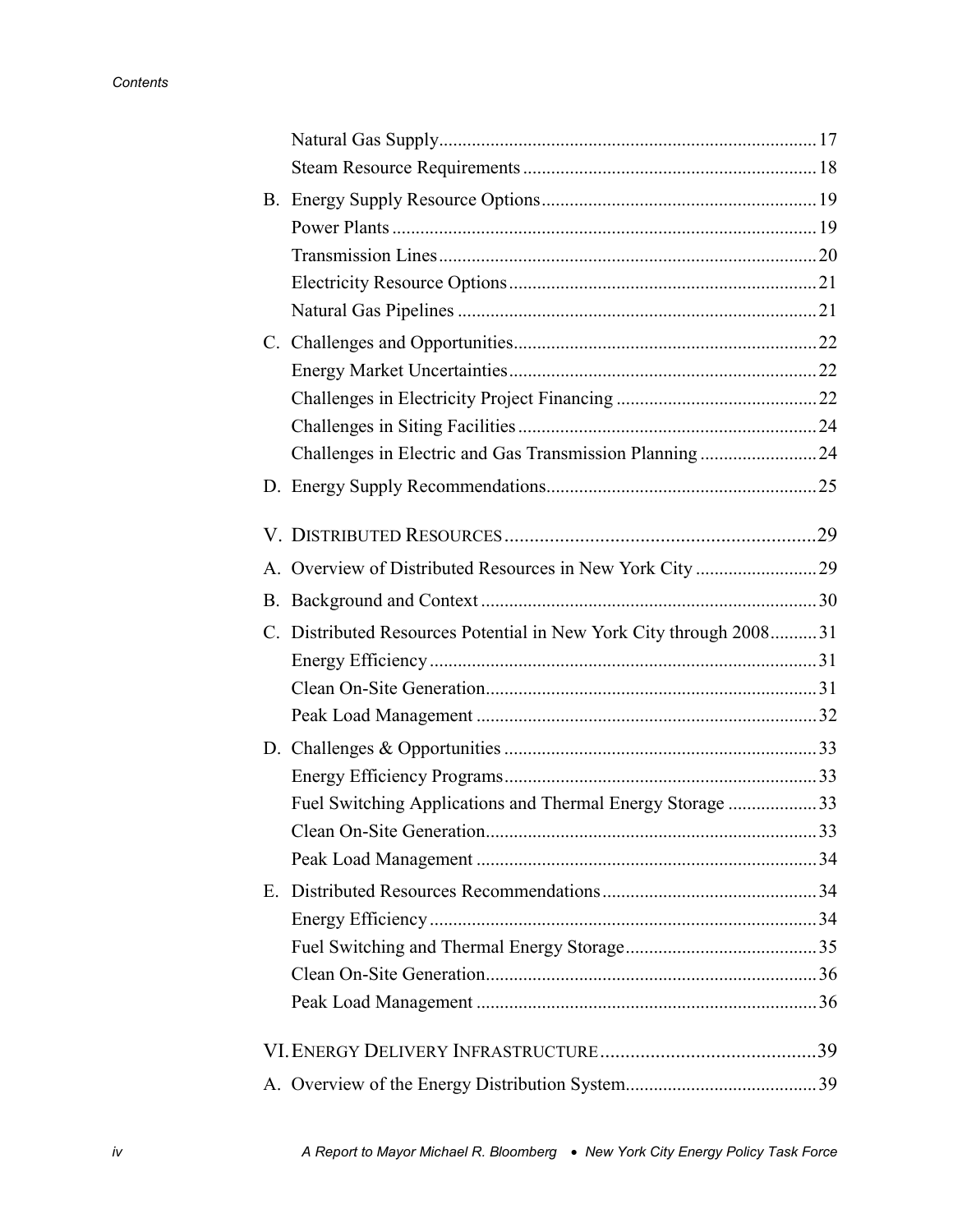| B. Economic Development and the Energy Distribution System  41      |  |
|---------------------------------------------------------------------|--|
|                                                                     |  |
|                                                                     |  |
|                                                                     |  |
| Difficulties of Managing an Underground Infrastructure43            |  |
|                                                                     |  |
|                                                                     |  |
|                                                                     |  |
| B. Current State of the City's Distributed Resources Activities  48 |  |
|                                                                     |  |
|                                                                     |  |
|                                                                     |  |
|                                                                     |  |
|                                                                     |  |
|                                                                     |  |
|                                                                     |  |
|                                                                     |  |
|                                                                     |  |
| D. New York City-Leading by Example Recommendations53               |  |
|                                                                     |  |
|                                                                     |  |
|                                                                     |  |
|                                                                     |  |
|                                                                     |  |
|                                                                     |  |
|                                                                     |  |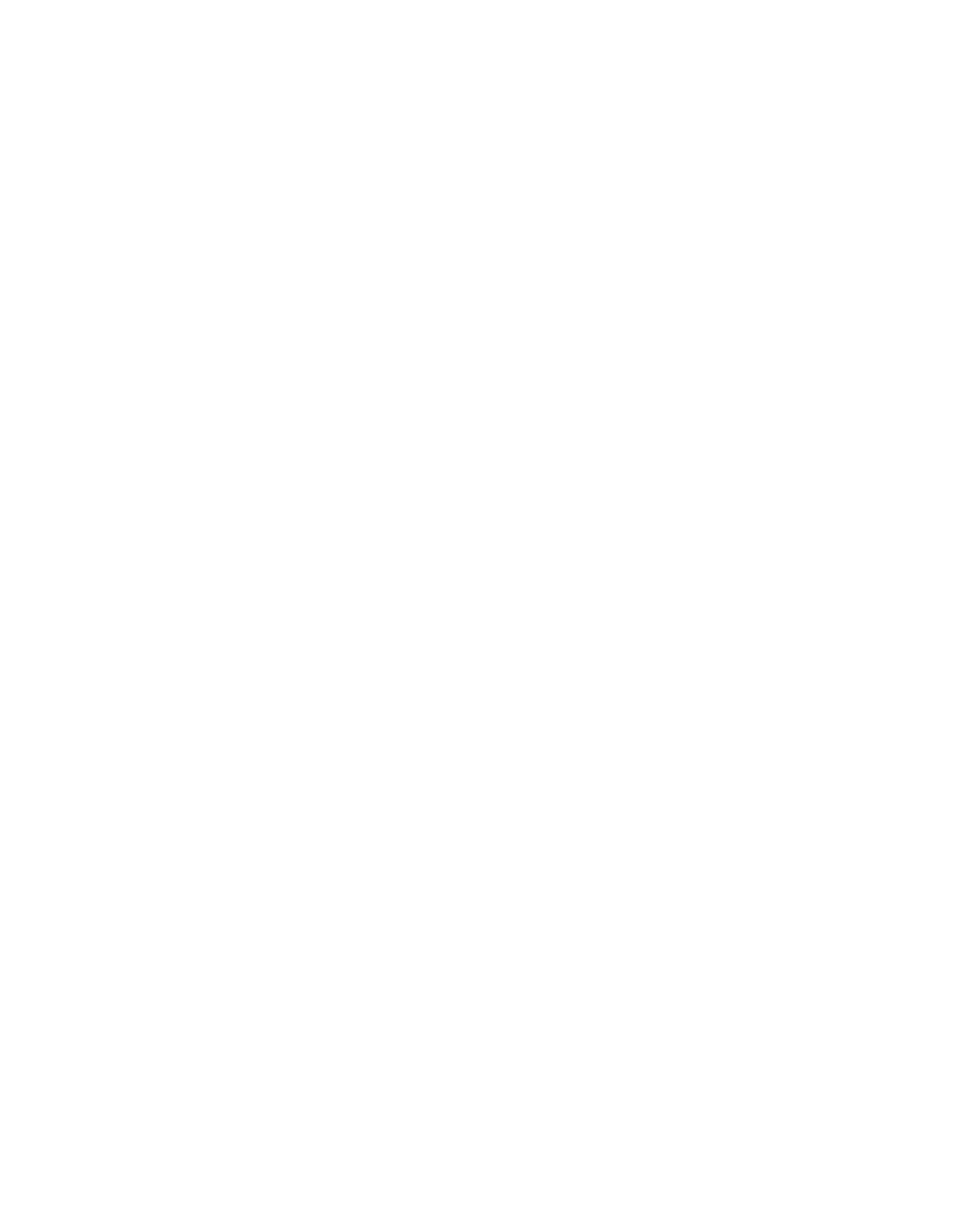# <span id="page-8-0"></span>**I. Executive Summary**

To maintain its position as the financial, corporate and communications capital of the world, New York City must have a dependable source of electricity. Electricity makes much of the City's daily functioning possible—from the vast underground transit system and the commuter rail network to the elevators that serve our high-rise buildings. Assuring reliable, affordable, and clean electricity is essential to the continued attraction and retention of City businesses and residents.

New York City has been recognized as having the most reliable electricity distribution system in the country.<sup>1</sup> However, as the regional blackout of 2003 pointedly reminded us, electricity systems can also be subject to unplanned interruptions. The City has adequate energy resources for its electricity needs today, but the margins necessary for reliability are extremely thin. And the growth of demand for electricity in the City continues to be strong, even in the face of a weakened economy.

To ensure reliability, to promote economic growth, and to address environmental issues, the Task Force concludes that the City needs 2,600 megawatts of new electricity resources by 2008.2 The best way to meet this goal will be through a combination of generation plants (both new and repowered), transmission lines, and distributed resources—including clean on-site generation and

<u>.</u>

<sup>1</sup>Consolidated Edison Company of New York, Inc. (Con Edison) has been named the most reliable electric utility in North America for the second year in a row by PA Consulting Group, an international consultant, which presented the company with its National Achievement Award for "sustained leadership and achievement in the area of electric reliability."

<sup>2</sup>A megawatt (MW) is equal to 1,000 kilowatts or 1 million watts, and is a standard measure of electric power plant generating capacity measured as the energy produced per unit of time.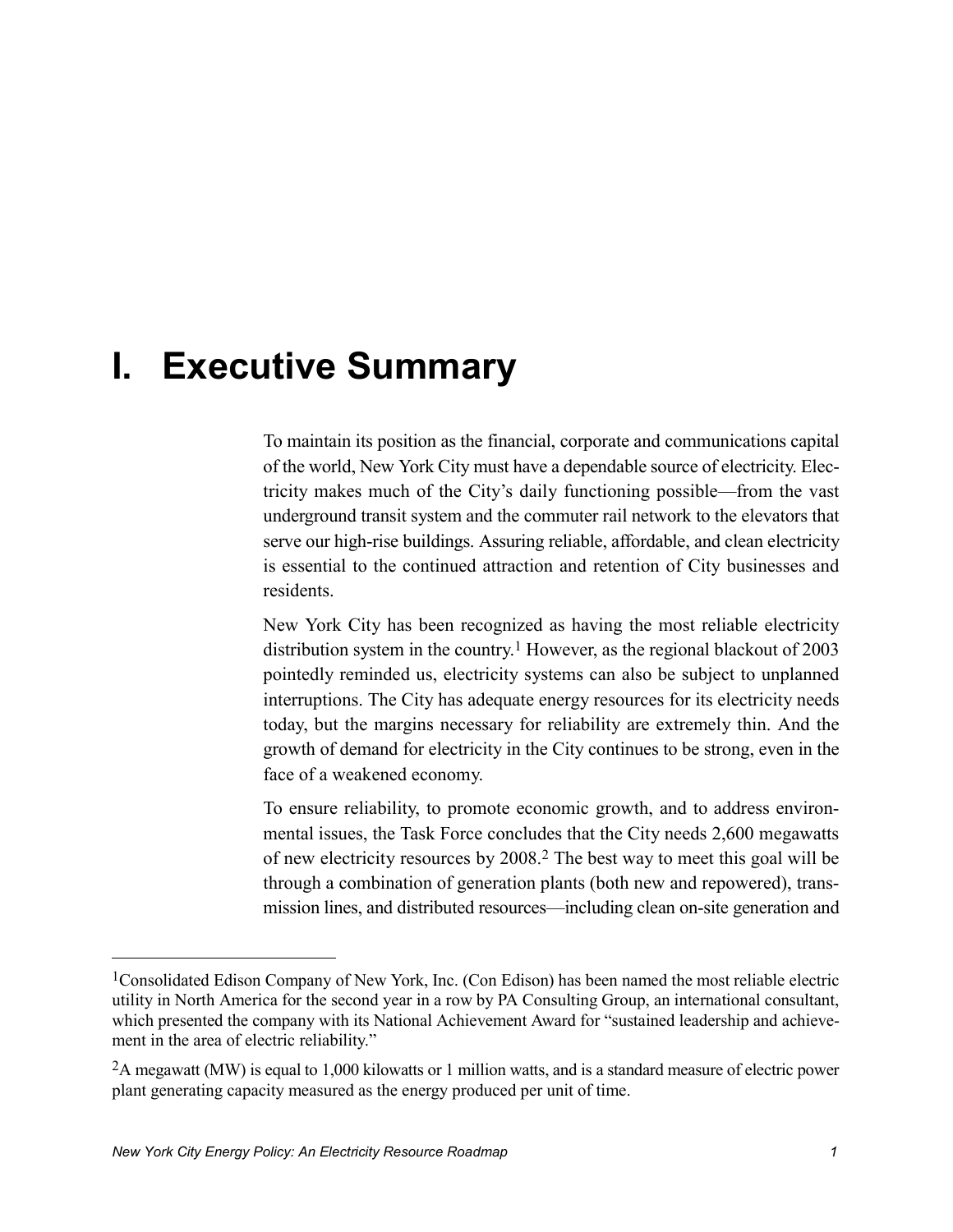various methods of energy efficiency and demand reduction. Natural gas pipelines and local electric, gas, and steam distribution systems, which are critical to energy delivery, must also be enhanced. Finally, City government should serve as a model by managing its own electricity use wisely.

## **A. Summary of Recommendations**

The Task Force arrived at a comprehensive program of action consisting of 28 specific recommendations in four principal areas: energy supply, distributed resources, energy delivery, and initiatives of New York City agencies. A summary of these recommendations follows. A complete discussion of each topic including full recommendations may be found in Sections [IV](#page-20-0) through [VII](#page-54-0) of this report.

#### **Energy Supply**

- Support innovative means to finance appropriate electricity projects
- Advocate in Albany for the immediate passage of the Article X power plant siting law
- Facilitate appropriate siting of power plants and other energy facilities
- Support the development of appropriate transmission lines
- Support diversity of fuel supply

#### **Distributed Resources**

- Support increased investment in energy efficiency
- Support legislation and regulatory rule-making to set and/or enhance appliance standards and targeted incentives at the state and federal levels
- Determine the types and necessary levels of direct incentives to overcome the initial cost barrier of installing steam and gas chillers and thermal energy storage systems
- Support Con Edison in obtaining full cost recovery from the Public Service Commission for investments needed to mitigate high levels of fault current in the electric distribution system
- Support the use of clean on-site generation systems
- Adopt a standardized and streamlined grid interconnection review and approval process for clean on-site generation systems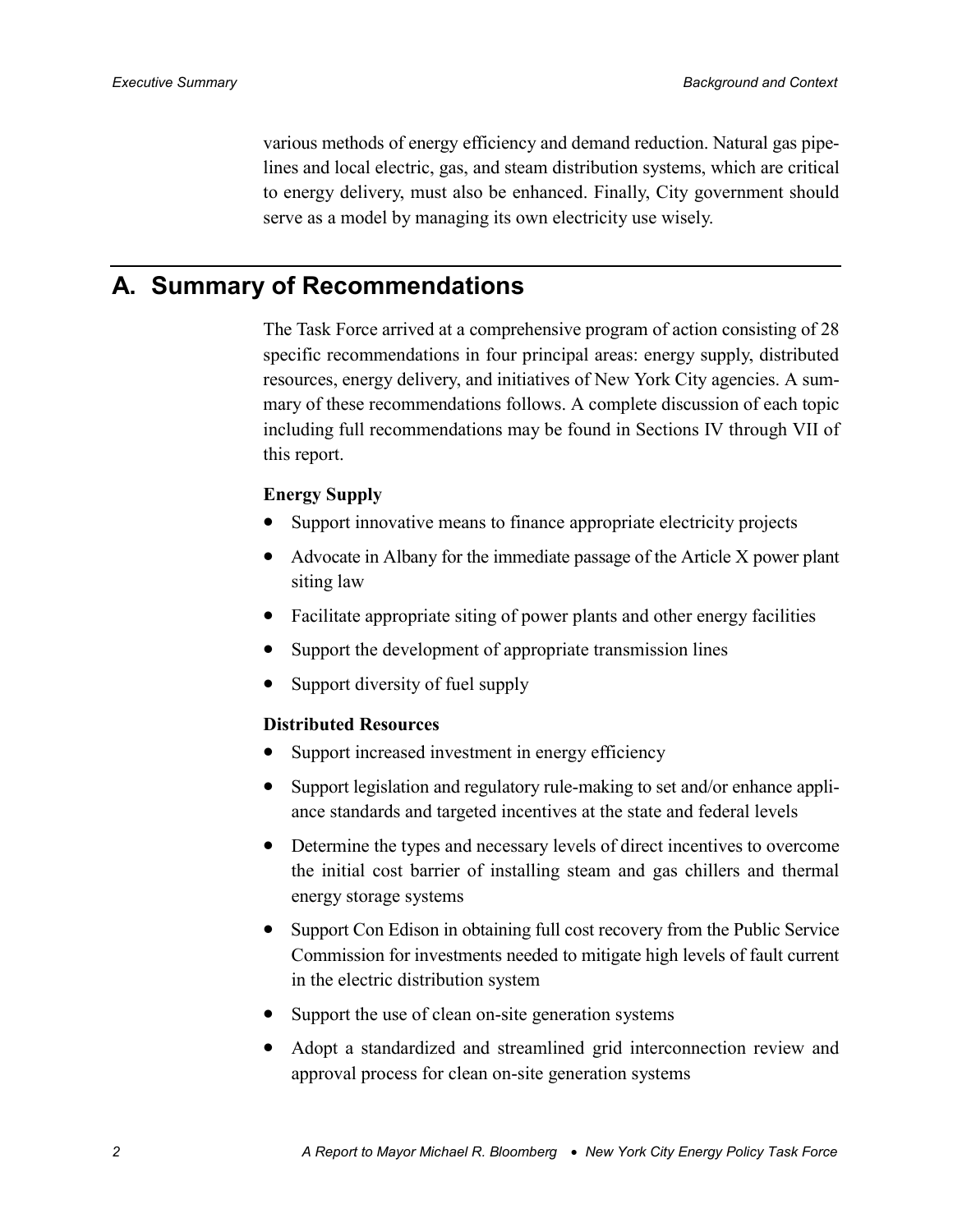- Expand the use of limited exceptions to air emission limits during wholesale market capacity and local grid emergency conditions
- Collaborate with the Partnership for New York City and the Real Estate Board of New York to expand the Summer Energy Program
- Support incentives for peak load management enabling technologies

#### **Energy Delivery Infrastructure**

- Establish a collaborative capital infrastructure planning process between relevant City and State agencies and local utilities
- Support the expansion of targeted demand-side management and clean distributed generation for grid support
- Support the passage of joint bidding legislation to facilitate infrastructure projects
- Create a special zoning or permit designation to allow utility facilities in targeted development areas
- Ensure that utilities and other energy project developers have access to public and private New York City docks

#### **New York City—Leading by Example**

- Enhance and augment the City's menu of energy efficiency programs
- Create a City energy efficiency plan
- Develop pilot energy educational programs
- Tie economic development assistance to energy efficiency
- Expand the use of steam and gas chillers and thermal energy storage systems where cost effective
- Include clean on-site generation strategies as part of a least-cost resource plan to supply the electricity needs of City agencies
- Seek direct incentives and low-cost financing for peak load management enabling technologies
- Incorporate high-performance design strategies into City-led capital projects for long-term value
- Partner with private sector New York City developers, and the building community at large, to promote the benefits of high-performance building design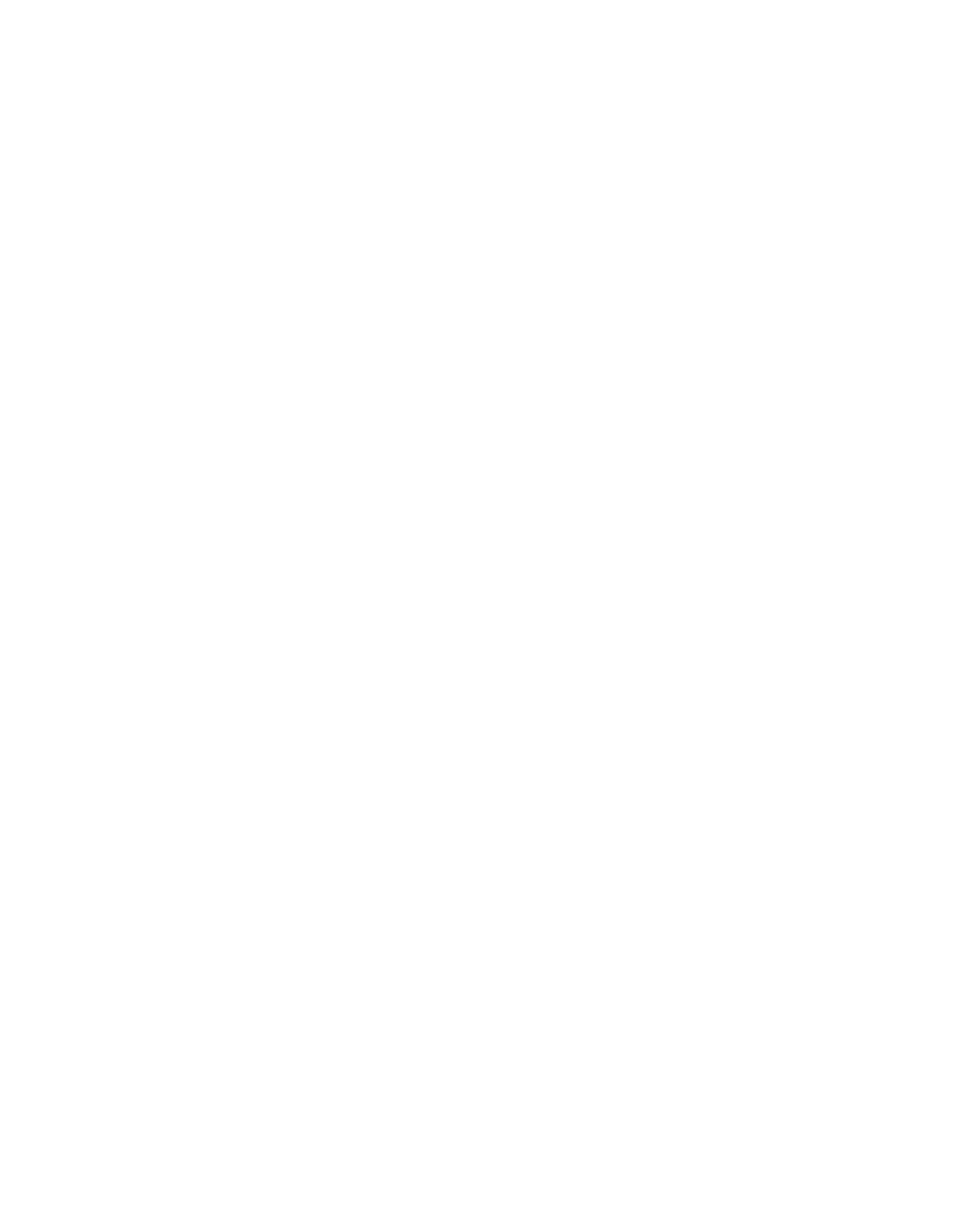# <span id="page-12-0"></span>**II. Introduction**

## **A. Background and Context**

### *Deregulation of Electricity Markets*

In the mid-1990s, New York State, along with a number of other jurisdictions, began restructuring the electric utility system by substituting competition for some activity that was previously regulated. Most of the large New York State utilities were directed to divest themselves of their power plants. Customers were offered the choice of purchasing their own power or letting the utility serving them purchase power on their behalf. The Federal Energy Regulatory Commission (FERC) asserted its authority over electricity transmission rates and oversaw the creation of the New York Independent System Operator (NYISO), which was charged with operating the transmission grid and the wholesale energy markets in the State.

At the direction of the New York Public Service Commission (PSC), the agency charged with overseeing and regulating utility service in the State, Con Edison divested almost all of its in-City generation plants. Con Edison retained ownership of certain generation assets to supply its Manhattan steam system, but today is largely out of the generation business and is principally an electricity, gas, and steam transmission and distribution company. The primary in-City generation owners are now KeySpan Energy, Reliant Resources, NRG Energy, and the New York Power Authority (NYPA).

Other aspects of the electricity markets have also changed under deregulation. Transmission lines, for example, can now be built by merchant developers, as in the case of TransEnergie's Cross Sound Cable connecting Connecticut and Long Island. However, the placement of new generation and transmission affects the reliability and performance of the electric grid. Unlike in the past,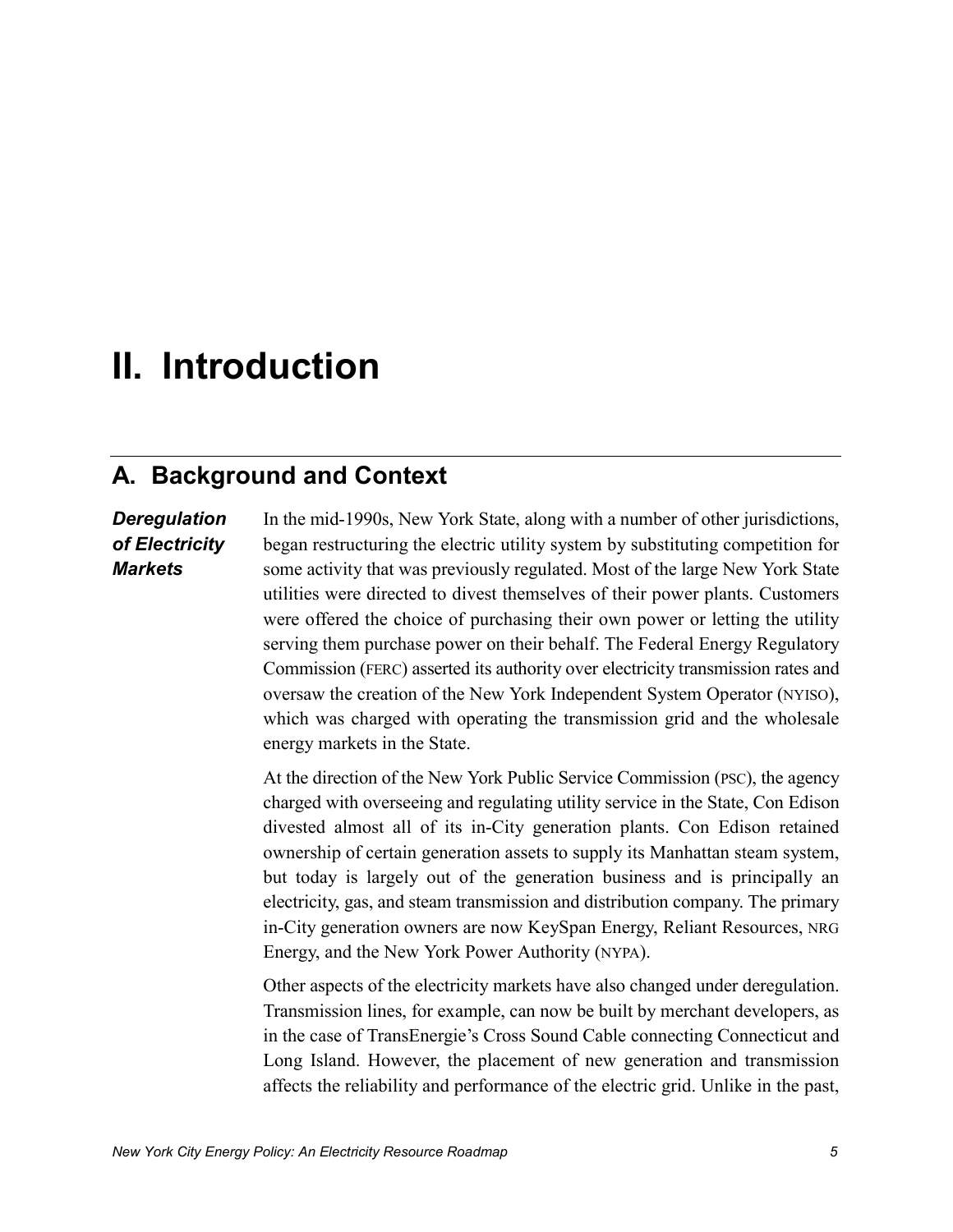when utilities were responsible for integrated generation and transmission, NYISO will now play the integrator role in assuring adequate transmission planning. In short, there are now more moving parts—and more complexity than was the case under traditional electricity regulation.

<span id="page-13-0"></span>While the City is not directly involved in electric generation, the siting or regulation of transmission facilities, or the construction and regulation of distribution facilities, it still plays an important role in relation to all these activities. The City intervenes in state and federal energy regulatory proceedings and energy related negotiations, and serves on the governance committees of the New York Independent System Operator, expressing its views on diverse energy issues. These include rate design, the structure of electricity markets, limitation of market power, siting concerns, and the design and operation of various demand-side energy programs. *The City's Role in Energy Matters*

> The City also has an overarching obligation to protect the health and welfare of all its citizens fairly and equitably. Through its zoning and permitting authority, and control of assets such as shorelines and streets, the City wields influence on the siting of major generation, transmission, and distributed generation projects. Finally, because City government is a major user of electricity—using some 10% of the entire load used in New York City—it is in a position to serve as a model for energy efficiency, load management, fuel switching, thermal energy storage, and clean on-site generation programs.

## **B. About the Task Force**

The New York City Energy Task Force was established by Mayor Michael R. Bloomberg following a City energy issues meeting in July, 2003. The New York City Economic Development Corporation was selected to lead the Task Force, which consists of leading energy experts in the private, public and nonprofit sectors. Members were assigned to working groups to address four key concerns: energy supply, distributed resources, energy delivery infrastructure, and the role of City agencies in achieving the recommended goals.

The Task Force members and their affiliations are shown on the following page.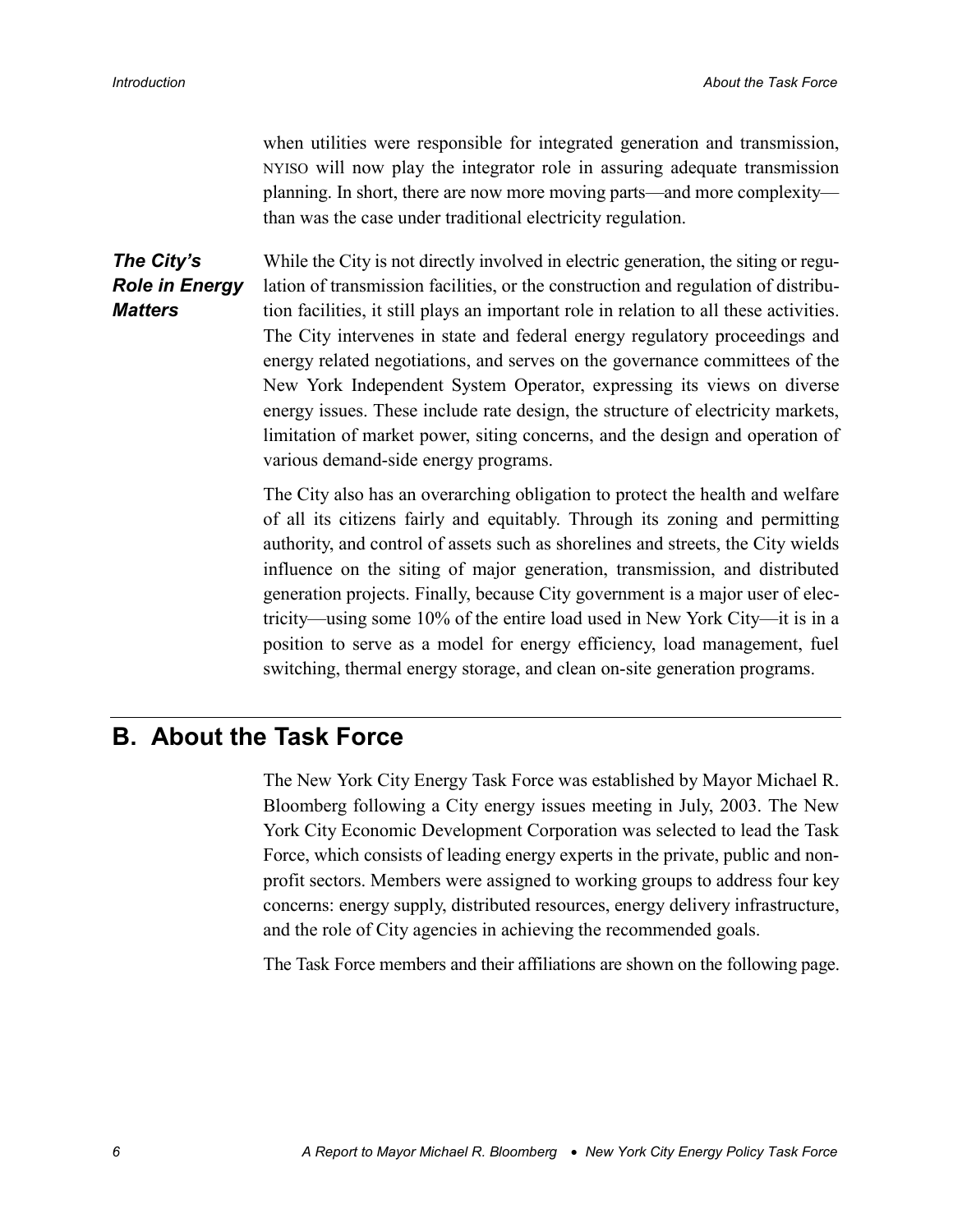| <b>Name &amp; Title</b>                                                                      | Organization                                                       | <b>Representing</b>                                                                                                                                         |
|----------------------------------------------------------------------------------------------|--------------------------------------------------------------------|-------------------------------------------------------------------------------------------------------------------------------------------------------------|
| Gil C. Quiniones,<br><b>Task Force Chair</b><br>Senior Vice President of Energy              | New York City Economic<br><b>Development Corporation</b>           | City of New York                                                                                                                                            |
| <b>Terry Agriss</b><br><b>Vice President</b><br><b>Energy Management</b>                     | Con Edison Company of<br>New York, Inc.                            | Con Edison, Inc.                                                                                                                                            |
| <b>Garry Brown</b><br>Vice President,<br><b>Strategic Development</b>                        | New York Independent<br><b>System Operator</b>                     | New York<br>Independent System Operator                                                                                                                     |
| <b>Scott Butler</b><br><b>Vice President</b>                                                 | New York City Economic<br><b>Development Corporation</b>           | New York City Agencies                                                                                                                                      |
| <b>Michael Delaney</b><br><b>Assistant Vice President</b>                                    | New York City Economic<br><b>Development Corporation</b>           | New York City Economic<br><b>Development Corporation</b>                                                                                                    |
| <b>John Gilbert</b><br><b>Executive Vice President and</b><br><b>Chief Operating Officer</b> | <b>Rudin Management</b>                                            | New York Building Congress;<br>Real Estate Board of New York;<br>Association for a Better New York;<br><b>Building Construction &amp; Trades</b><br>Council |
| <b>David Greenberg</b><br>Deputy Commissioner for Fiscal<br><b>Management and Operations</b> | New York City Department<br>of Citywide Administrative<br>Services | New York City Agencies                                                                                                                                      |
| <b>Ashok Gupta</b><br>Director, Air & Energy Program                                         | <b>Natural Resources</b><br>Defense Council                        | Natural Resources Defense Council                                                                                                                           |
| <b>William Harkins</b>                                                                       | <b>Energy Consultant</b>                                           | New York Building Congress                                                                                                                                  |
| <b>David Hepinstall</b><br><b>Executive Director</b>                                         | <b>Association For Energy</b><br>Affordability                     | Association For Energy Affordability;<br>Association of Energy Engineers-<br><b>NYC</b>                                                                     |
| <b>Catherine Luthin</b><br>Principal                                                         | Luthin Associates                                                  | <b>Consumer Power Advocates</b>                                                                                                                             |
| <b>David Manning</b><br><b>Senior Vice President</b><br><b>Corporate Affairs</b>             | KeySpan Energy                                                     | KeySpan Energy                                                                                                                                              |
| <b>Patricia Noonan</b><br><b>Vice President</b><br><b>Research and Policy</b>                | Partnership for New York<br>City                                   | Partnership for New York City                                                                                                                               |
| Jay Raphaelson<br>President                                                                  | <b>Energy Watch</b>                                                | New York Energy Buyers Forum;<br><b>Building Owners and Managers</b><br>Association; Owners Committee on<br><b>Electric Rates</b>                           |
| <b>Peter Smith</b><br><b>Acting President</b>                                                | New York State Energy<br>Research & Development<br>Authority       | State of New York                                                                                                                                           |
| <b>Gail Suchman</b><br><b>Senior Environmental Counsel</b>                                   | New York Lawyers for the<br><b>Public Interest</b>                 | New York Lawyers for the Public<br>Interest; Communities United for<br><b>Responsible Energy</b>                                                            |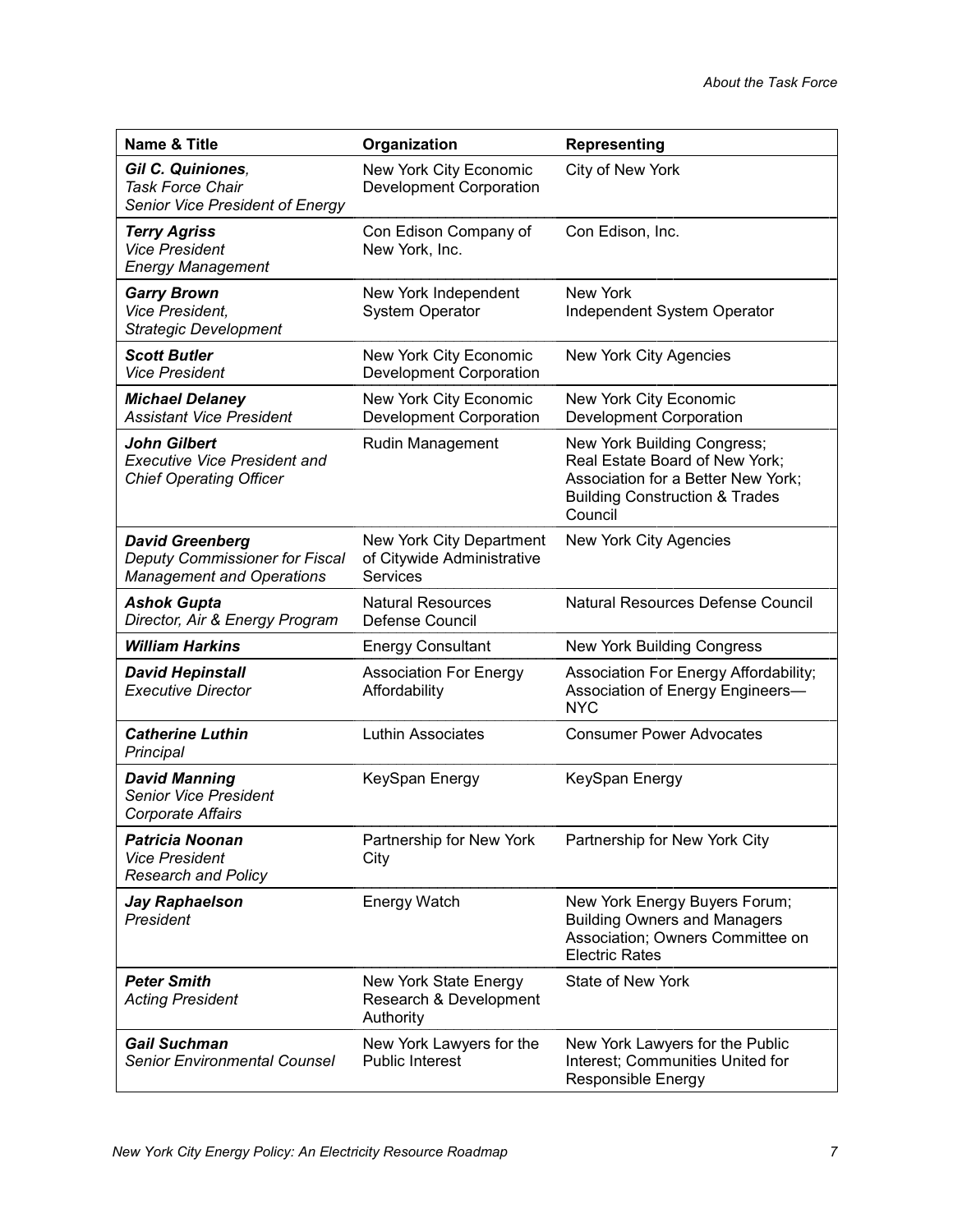<span id="page-15-0"></span>The mission of the Task Force was threefold:

- To assess the current state of the City's energy resources, with a primary focus on electricity;
- To project the energy needs of the City through 2008;
- To develop specific and achievable recommendations for the policies, practices, and actions needed to secure the City's energy future.

## **C. Report Scope and Approach**

This report represents a compilation of the Task Force's findings. Section [III](#page-16-0) of this report offers an overall summary of the City's current energy picture and its expected needs over the next five years. Sections [IV](#page-20-0) through [VII](#page-54-0) discuss the four central topic areas that correspond to the working group subjects: energy supply, distributed resources, energy delivery infrastructure, and the role of City Agencies. Each of these sections contains a specific action plan.

A series of earlier reports, including the 2002 New York State Energy Plan and Final Environmental Impact Statement, The New York State Independent System Operator's Power Alert III and the New York Building Congress' Electricity Outlook 2002: A Call To Action, informed the work of the Task Force.

By design, the scope of the report does not include such energy-related issues as motor vehicle fuels, energy in transportation, energy security, sustainable energy, clean air, climate change policy, or the role of energy in waste management and disposal. Similarly, the issue of general heating fuels is beyond the scope of this report, except to the extent that it relates to issues of electricity generation, such as the use of natural gas or fuel oil in power plants.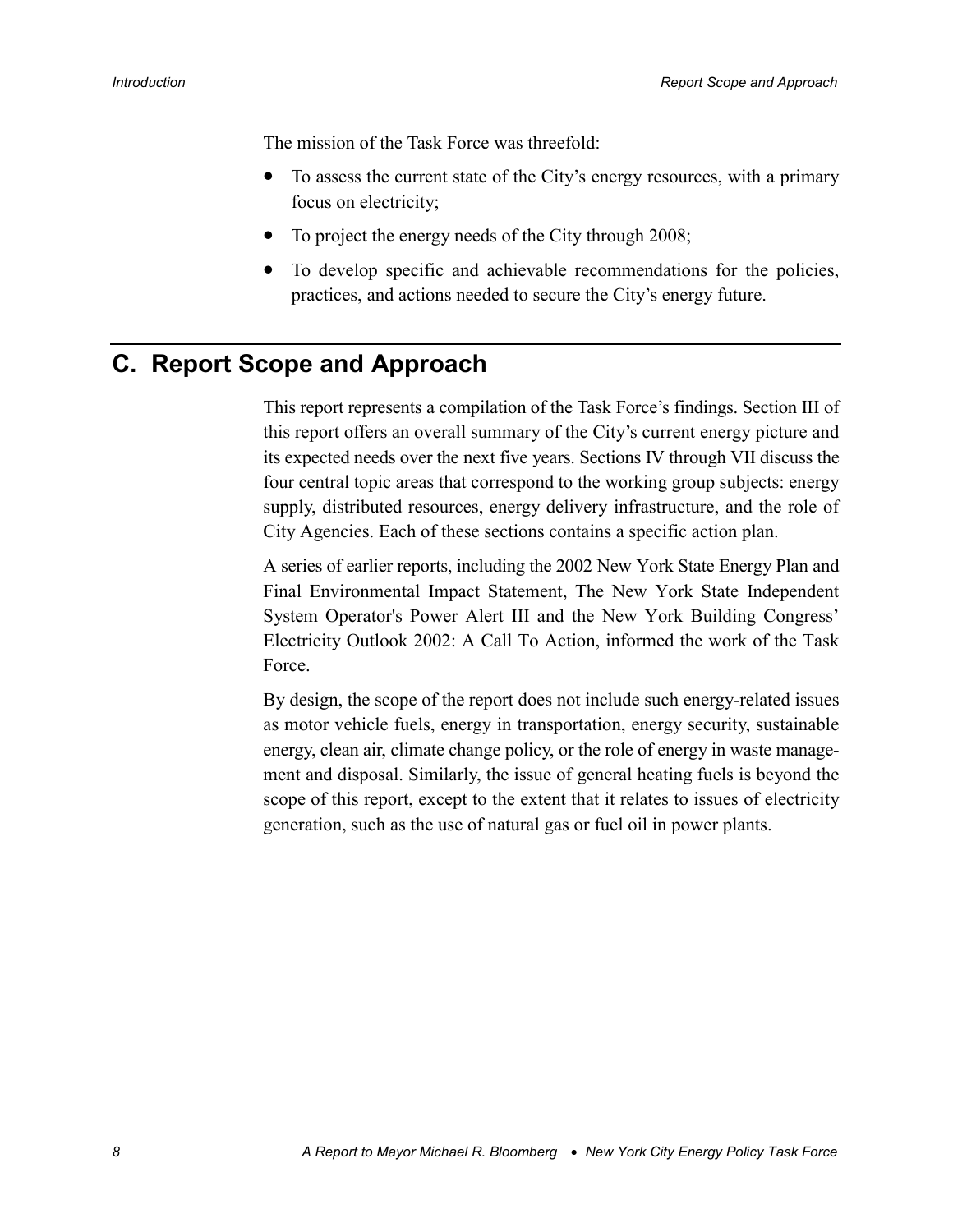# <span id="page-16-0"></span>**III. Electricity Resources and Needs: 2003–2008**

In 2003, New York City's forecasted peak electricity demand was 11,020 megawatts. By regulation and for reliability purposes, 8,816 MW, or 80% of that forecasted peak load, had to be supplied by capacity available in-City.3 The available electricity supply capacity in the City exceeded the 80% requirement by only 71 MW.

In other words, New York City has adequate electricity resources today, but only by a slim margin. A projected increase of approximately 1.5% annually in electricity demand in the next five years will necessitate new generation and transmission facilities and expanded distributed resources measures. Additional resources will be required to assure market price stability, and old power plants will need to be retired and/or replaced with cleaner, more efficient facilities by 2008. This report stresses near-term decisions in the context of a long-term energy strategy for the City.

## **A. Electricity Requirements**

1

In total, the Task Force estimates that New York City will need about 3,780 MW of new electricity resources by 2008, for the following purposes:

- 665 MW to accommodate load growth;
- 1,000 MW to reduce energy and capacity prices;

<sup>3</sup>Reliability concerns require that 80% of the City's peak load be met with in-City resources under a mandate from the New York State Reliability Council and the New York Independent System Operator.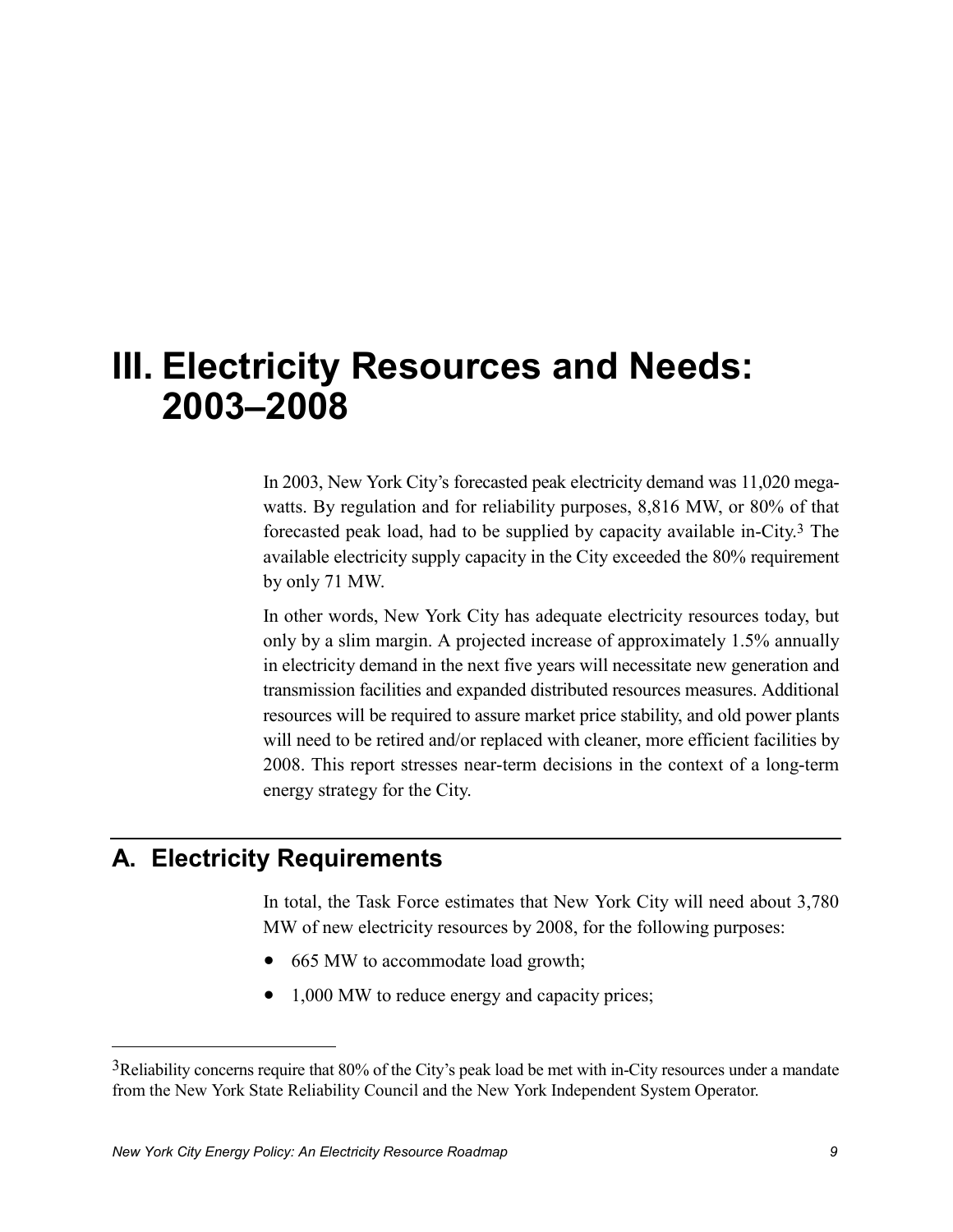• 2,115 MW to replace potential power plant retirements, including NYPA's existing Poletti plant.

#### <span id="page-17-0"></span>The City's economy has followed the national economy in a gradual recovery from the past two years' recession, and electricity demand has followed this upward trend. In the summer of 2003, the peak load demand reached 10,960 MW on a weather-adjusted basis. Over the period through 2008, demand is expected to rise another 830 megawatts, or an increase of approximately 7.6%. To match the increase in demand, New York City will need approximately 665 MW of new resources to meet the current in-City capacity requirement of 80%. *665 MW Needed to Meet Demand Growth*

To establish a competitive market for electricity and reduce the costs of electric energy and capacity, the New York State Public Service Commission began restructuring New York State's electric energy markets in 1996. The electricity market continues to be dominated by the few firms that purchased power plants from the utilities as part of the restructuring process, and energy prices are more volatile today than they were before restructuring, particularly in the City. *1,000 MW Needed to Assure Market Stability*

> The Task Force believes that approximately 1,000 MW of additional resources above what is required to meet the growth in demand are needed to create a workably competitive market, avoid excessive volatility in the price of electricity in the newly deregulated power generation market, and assure market stability.4

#### Currently, there is no regulatory requirement or physical limit that dictates power plants must be retired at a certain age; however, the costs of refurbishing and operating older plants and meeting increasingly stringent environmental requirements are likely to encourage plant owners to retire older facilities. New, cleaner burning natural gas fired plants using efficient technology are as much as 30% more efficient in converting fuel energy into electric power than older plants.5 As cleaner, more efficient generating capacity replaces older, inefficient *2,115 MW Needed to Replace Aging Power Plants*

1

<sup>4</sup>For further detail on this issue, see the analysis contained in "Energy Plan for the City of New York" (2003). While the precise number of megawatts needed for market stability is uncertain, a target of 1,000 megawatts is prudent for planning purposes.

<sup>5</sup>For example, new combined-cycle plants burn natural gas and have heat rates of lower than 7,500 BTU/kWh as compared to existing plants whose heat rates may be in excess of 10,000 BTU/kWh. Heat rates measure the amount of fuel needed to generate a given electricity output. On average, natural gas power plants produce approximately 97% less nitrogen oxide, 90% less sulfur dioxide and 50% less carbon dioxide respectively as compared to older NYC plants.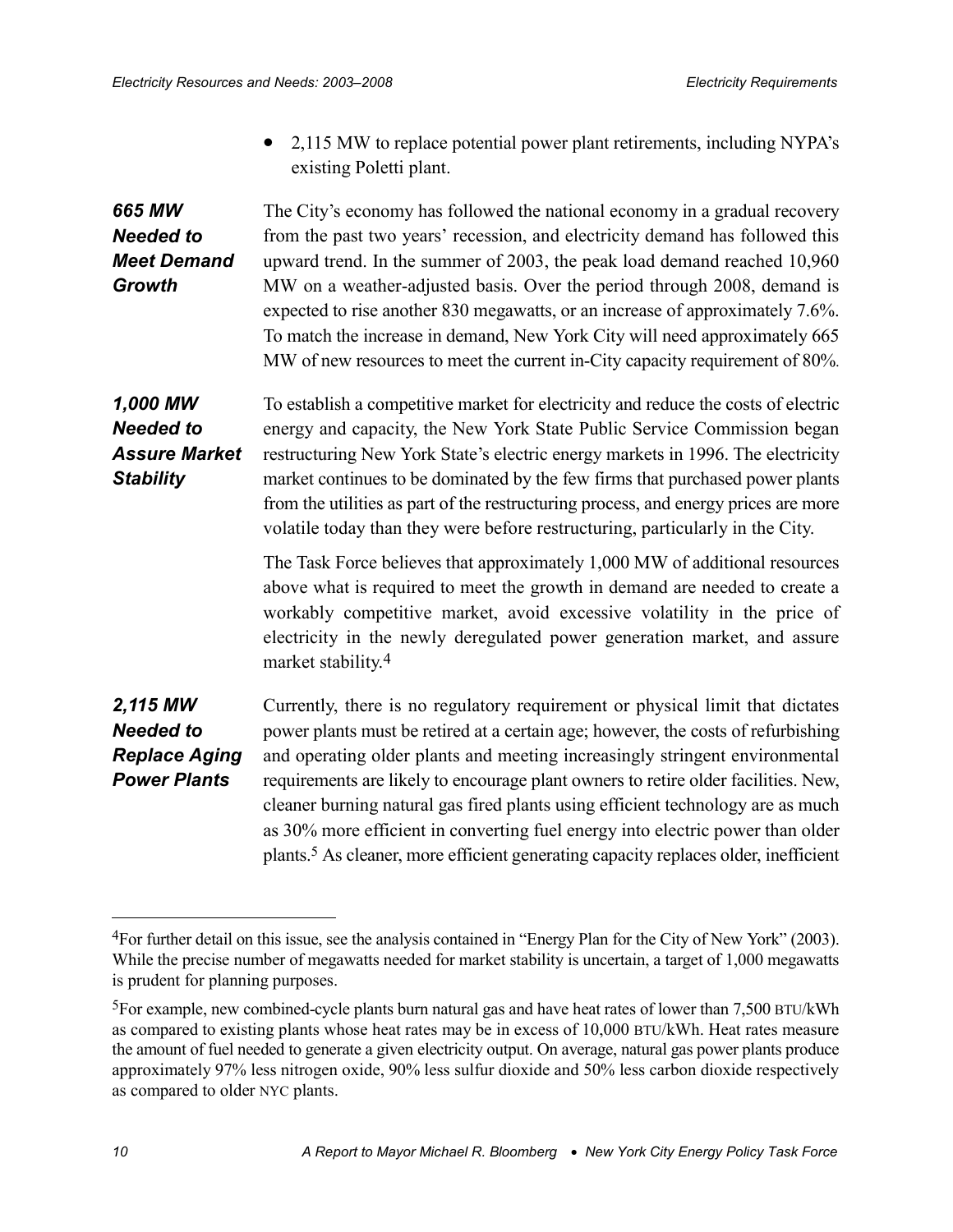<span id="page-18-0"></span>plants, the City will enjoy the concurrent environmental benefits of reduced air emissions.

Unless new electric generation is constructed or investment in energy efficiency is undertaken to replace some of the City's aging units, the amount of generation that is more than 45 years old will total 3,730 MW, or approximately 42% of existing total capacity, by 2010. For purposes of this report, the Task Force assumes that one third of the 45-year old plants will be retired in the next five years. This gives rise to an additional need of 1,240 megawatts.

In addition to the above, an agreement announced by Governor Pataki in 2002 to allow construction by NYPA of a new 500 MW plant at the Poletti site in Queens requires that the existing 875 MW Poletti plant be retired no later than January 1, 2010, and as early as 2008 if there is sufficient capacity in-City to permit it. Accordingly, this 875 MW must be included in the retirement and replacement need for the period through 2008, bringing the total to 2,115 MW of additional resources needed to replace aging energy capacity.

## **B. Addressing the Need**

At present, there are two principal means to address the needs described above.

| <b>Power Plants</b><br><b>Currently</b><br><b>Under</b><br><b>Construction</b><br>$-875$ MW | Three power plants are now under construction in the City: KeySpan's Ravens-<br>wood addition (250 MW), Con Edison's East River Project (125 MW net<br>addition for peak periods after the retirement of the company's Waterside<br>plant), and NYPA's new Poletti combined-cycle plant (500 MW), for a total of<br>875 MW. All of these plants are expected to be completed and serving load in<br>the period $2004-2005$ .                                                                                                              |
|---------------------------------------------------------------------------------------------|-------------------------------------------------------------------------------------------------------------------------------------------------------------------------------------------------------------------------------------------------------------------------------------------------------------------------------------------------------------------------------------------------------------------------------------------------------------------------------------------------------------------------------------------|
|                                                                                             | In addition, two projects with a total of 1,563 MW (Reliant Resources and<br>Astoria Energy–SCS) have been certified by the state under Article X and are<br>currently seeking financing commitments.                                                                                                                                                                                                                                                                                                                                     |
| <b>Distributed</b><br><b>Resources</b><br>$-300$ MW                                         | It is difficult to estimate the amount of peak load management, energy effi-<br>ciency, and clean on-site generation resources that will be in place in the City<br>by 2008. For planning purposes, the Task Force estimates a business as usual<br>case of 300 MW, or on average some 60 megawatts annually over the next five<br>years. Policy changes and new commitments of resources would make<br>additional distributed resources possible. (See the extended discussion of<br>Distributed Resources in Section V of this Report). |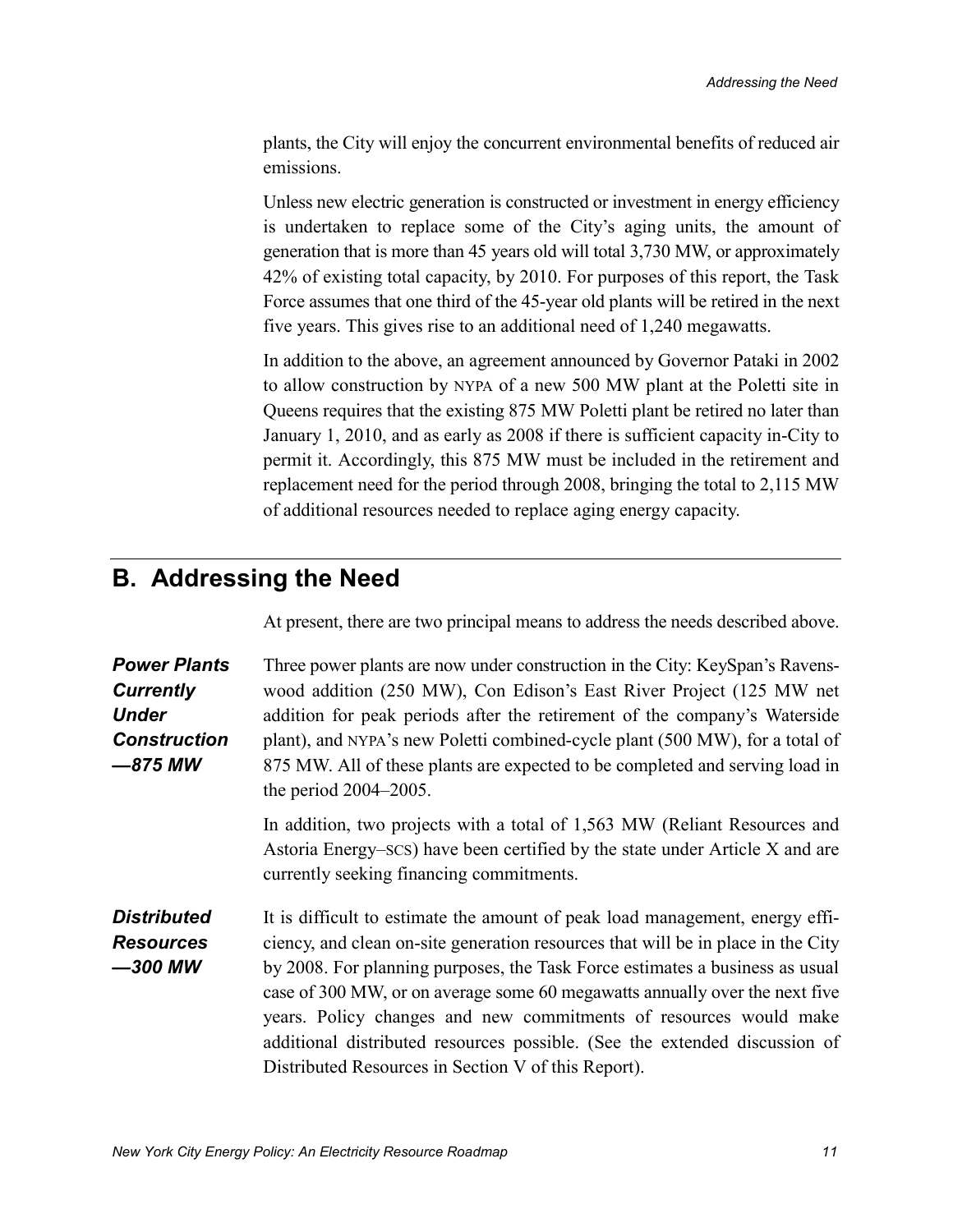## <span id="page-19-0"></span>**C. Net Need for New Electric Resources through 2008**

The need for new resources calculated in the foregoing discussion is 3,780 megawatts. Netting out the supplies expected from plants under construction and from expected energy efficiency measures yields 2,605 megawatts. This amount, approximately 2,600 MW, represents the estimated net need for new electric resources in New York City between now and 2008. Options to meet this need include new distributed resource measures, and construction of new power plants, repowering or expansion of existing plants, and transmission projects.

| Electric Resource Net Need (2003–2008)<br>Category                               |               |
|----------------------------------------------------------------------------------|---------------|
|                                                                                  | Capacity (MW) |
| <b>Projected Demand</b>                                                          |               |
| 1. Need To Meet Demand Growth                                                    | 665           |
| 2. Need To Assure Market Stability                                               | 1,000         |
| 3. Need To Replace Aging Power Plants                                            | $2,115^a$     |
| <b>Total Capacity Need</b>                                                       | 3,780         |
| Less                                                                             |               |
| <b>Projected Supply and Distributed Resources</b>                                |               |
| 4. Power Plants Under Construction                                               | (875)         |
| 5. Distributed Resources                                                         | (300)         |
| <b>Net Capacity Need Through 2008</b>                                            | 2,605         |
| <sup>a</sup> Assumes that NYPA's existing Poletti power plant is retired by 2008 |               |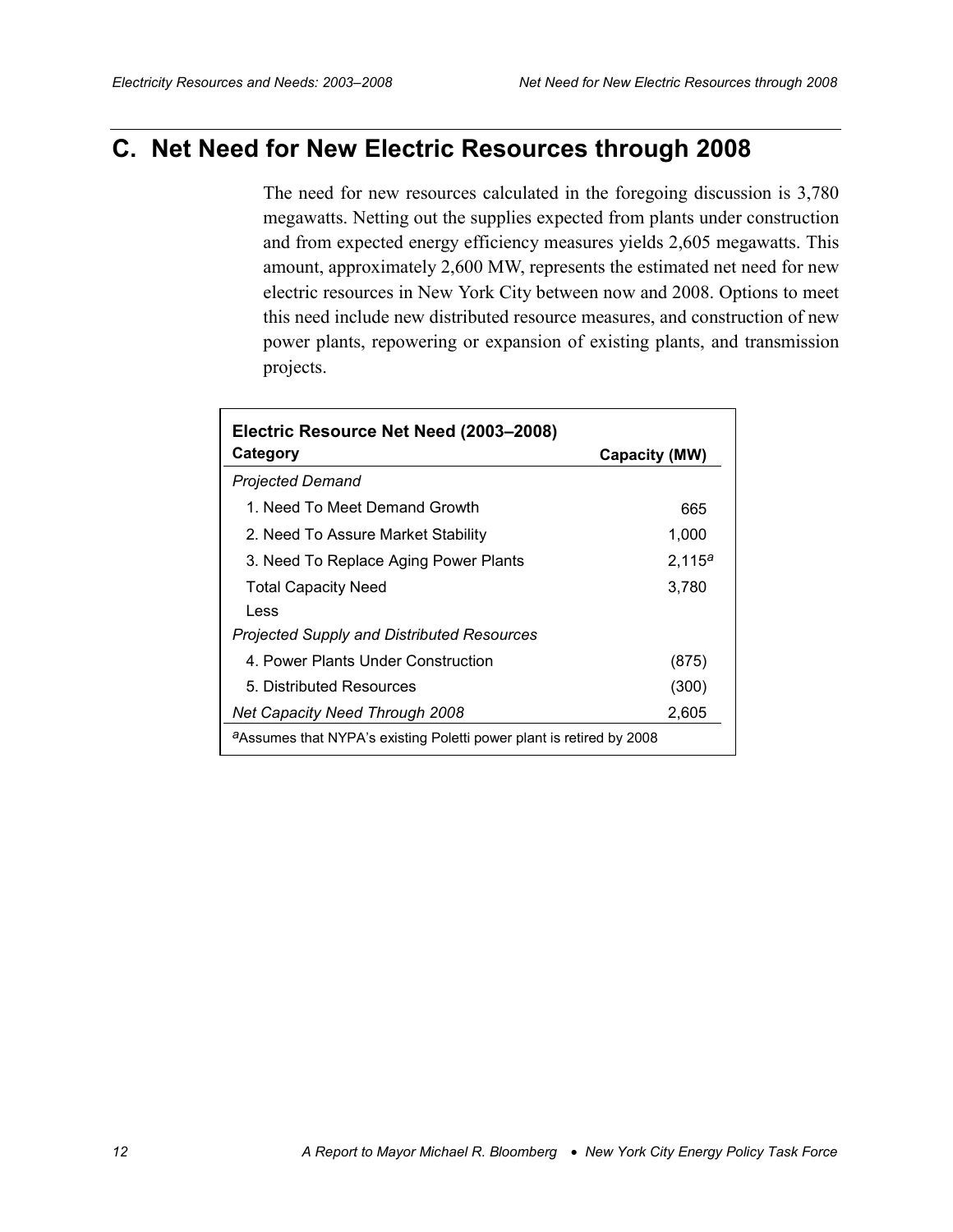# <span id="page-20-0"></span>**IV. Energy Supply**

## **A. Overview of Energy Supply Infrastructure**

The following sections describe four aspects of the energy supply infrastructure serving New York City: electricity transmission, generation, natural gas pipelines, and the Manhattan district steam system.

*Electricity Transmission into New York City*

 $\overline{a}$ 

In electrical terms, New York City is a *load pocket.*6 This means that transmission lines cannot carry enough energy into the City to meet its *peak load,* defined as the year's highest point of electricity demand. To meet the City's peak load, 80% of the forecasted demand must be supplied by capacity located inside the load pocket.<sup>7</sup> For the balance, including reserve requirements imported over transmission lines, New York City is connected to upstate New York, to the electrical grid system in northern New Jersey, and to Long Island.

• In the north, Con Edison's overhead transmission lines connect substations in Westchester and run south to the City, connecting to the underground

<sup>6</sup>The only exception is the Rockaway peninsula, which is in the City but in the Long Island Power Authority's service territory, and hence part of the Long Island load pocket.

<sup>7</sup>The fact that an area is a load pocket is not necessarily a problem; even areas with much generation capacity that are usually power exporters may be load pockets. Technically, New York State itself is a load pocket, since in-state load is greater than the transmission import capacity and in-state generation plants must run to meet load.

Several areas within New York City are also load sub-pockets, which require local generation plants to meet their own peak loads. (Those sub-pockets are defined as much by transmission voltage as by geography. They include the entire 138-kilovolt (kV) transmission system and the 69kV system around the East River plant.) This report deals primarily with the capabilities of the transmission system connecting New York City to other geographic areas.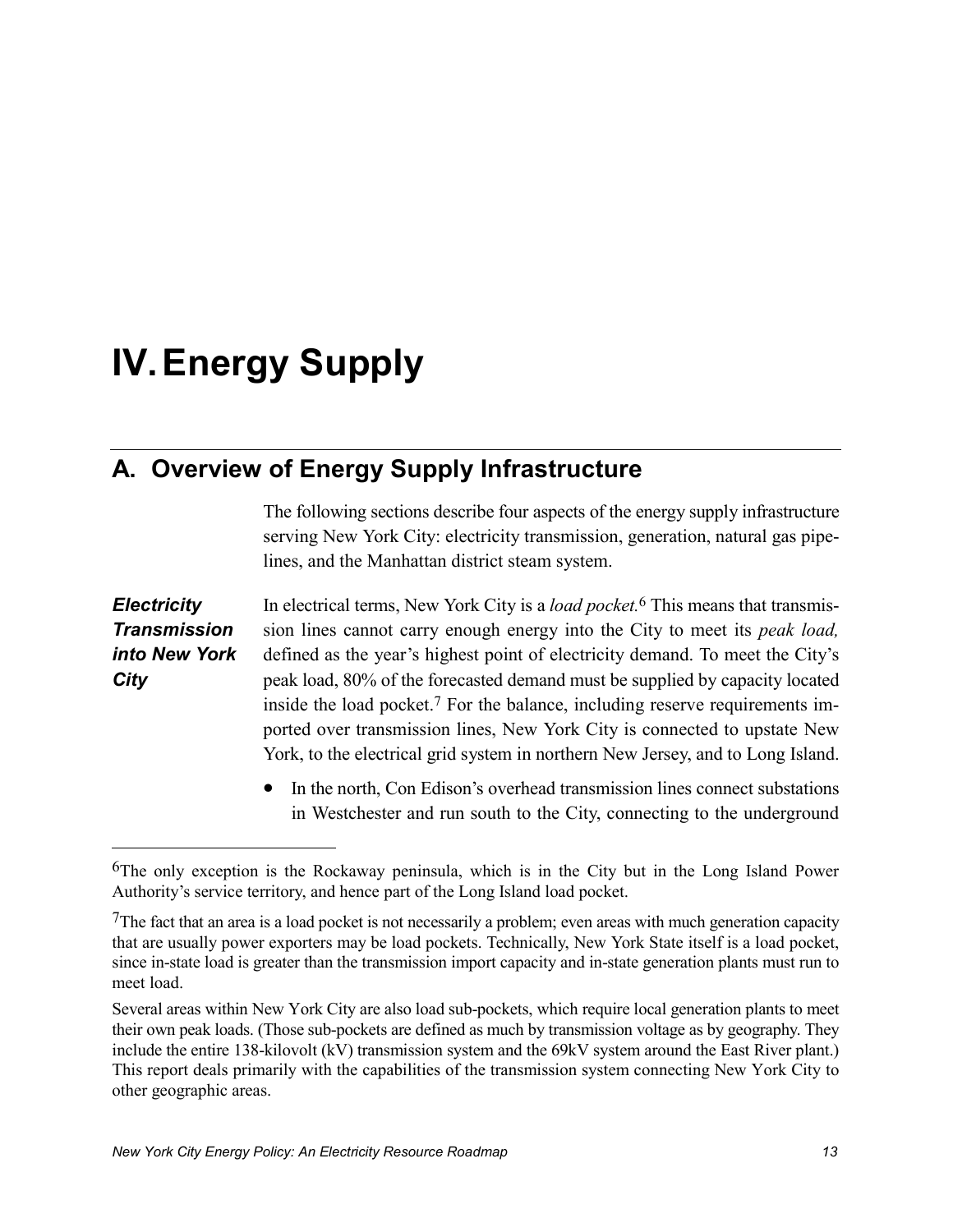transmission system there. The effective import capability from the north is approximately 3,700 MW.

- In the west, three lines run from Public Service Electric  $\&$  Gas Company (PSEG) substations in New Jersey under the harbor and Hudson River to Con Edison substations in Staten Island and Brooklyn. These cables could carry 1,500 MW; however, restrictions on PSEG's system limit deliveries over the lines to 600–1,000 MW.8 Over the last several years, there has been a steady decline in the deliveries from New Jersey into the City due to the limits placed on the PSEG lines.
- To the east, the in-City Load Pocket is interconnected to the Long Island Power Authority (LIPA) service territory through two cables. Again, the capacity of the feeders (510 MW) exceeds the ability of LIPA's transmission system to support transfers to New York City, and imports are actually limited to about 300 MW. In addition, since LIPA is also a load pocket and has high marginal energy costs, these lines are of less value to the in-City loads than are the lines from New Jersey and upstate New York.



<sup>8</sup>Another dedicated transmission line connects New York City to the Cogen Tech plant in New Jersey, but not to the New Jersey area transmission system. In electrical terms, the Cogen Tech plant is therefore viewed as being located in New York City.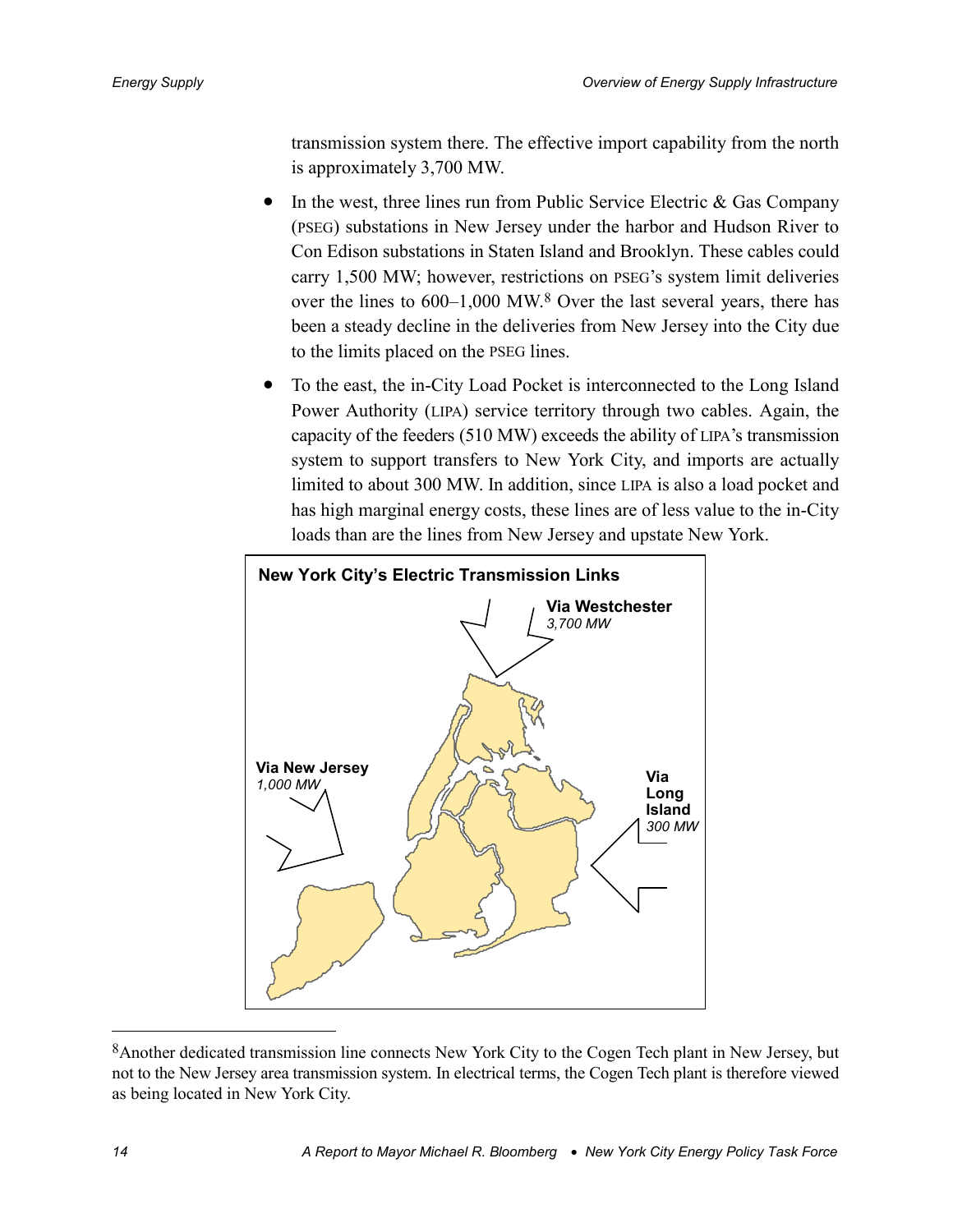<span id="page-22-0"></span>

|                                                           | The maximum power that can be imported into the in-City load pocket from the<br>three transmission corridors is approximately 5,000 MW. However, the actual<br>amount that is imported during peak load conditions is generally lower due to<br>conditions such as transmission constraints and local reliability rules. A simpli-<br>fied map of the bulk power transmission system appears on the opposite page.                                                                                                            |
|-----------------------------------------------------------|-------------------------------------------------------------------------------------------------------------------------------------------------------------------------------------------------------------------------------------------------------------------------------------------------------------------------------------------------------------------------------------------------------------------------------------------------------------------------------------------------------------------------------|
|                                                           | Transmission capacity to the City has not been increased since the 1980s. The<br>last significant upgrade to the system in New York State was the Marcy-South<br>project running from the Utica area into downstate that was completed in 1988.<br>Marcy-South allowed importation of more power into the City.                                                                                                                                                                                                               |
|                                                           | Currently, NYISO is considering transmission plans and expansions in conjunc-<br>tion with FERC and the PSC. Meanwhile, merchant developers are proposing two<br>transmission projects connecting New York City to New Jersey and upstate<br>New York. If built, these lines might allow access to power at prices lower than<br>those now available in the City.                                                                                                                                                             |
| <b>Electricity</b><br><b>Generation</b><br><b>Sources</b> | The City load pocket currently has approximately 8,760 MW of generation.<br>The following five parties own or control almost all of the in-City generation:<br>Reliant Resources, NRG Energy, and KeySpan Energy own the electric<br>$\bullet$                                                                                                                                                                                                                                                                                |
|                                                           | plants and gas turbines divested by Con Edison.<br>NYPA owns the Poletti plant and a fleet of new gas-fired combustion<br>$\bullet$<br>turbines at six locations throughout the City, and holds a long-term contract<br>for the output of the cogenerator at the Kennedy International Airport. <sup>9</sup>                                                                                                                                                                                                                  |
|                                                           | Con Edison owns a few generators for steam production and a few small<br>$\bullet$<br>combustion turbines, and has long-term power contracts from Cogen Tech-<br>nologies (currently owned by Goldman Sachs), York Warbasse, and BNY<br>Cogen Partners.                                                                                                                                                                                                                                                                       |
|                                                           | Most generation in the City can utilize either natural gas or residual fuel oil, but<br>some plants are limited to one fuel type. Natural gas is the cleanest fuel avail-<br>able for fuel-burning power plants, producing almost no sulfur and generally<br>low emissions of nitrogen oxides. While particulate emissions from the combus-<br>tion of natural gas are significantly less than for distillate oils, there is still con-<br>cern with respect to the emission of fine particulate matter, especially in neigh- |

borhoods that have been shown to be at or above federal ambient standards.

<sup>&</sup>lt;sup>9</sup>In addition, NYPA installed ten gas turbine generators in the City in early 2001. These plants added a total of 408 MW of in-City generation.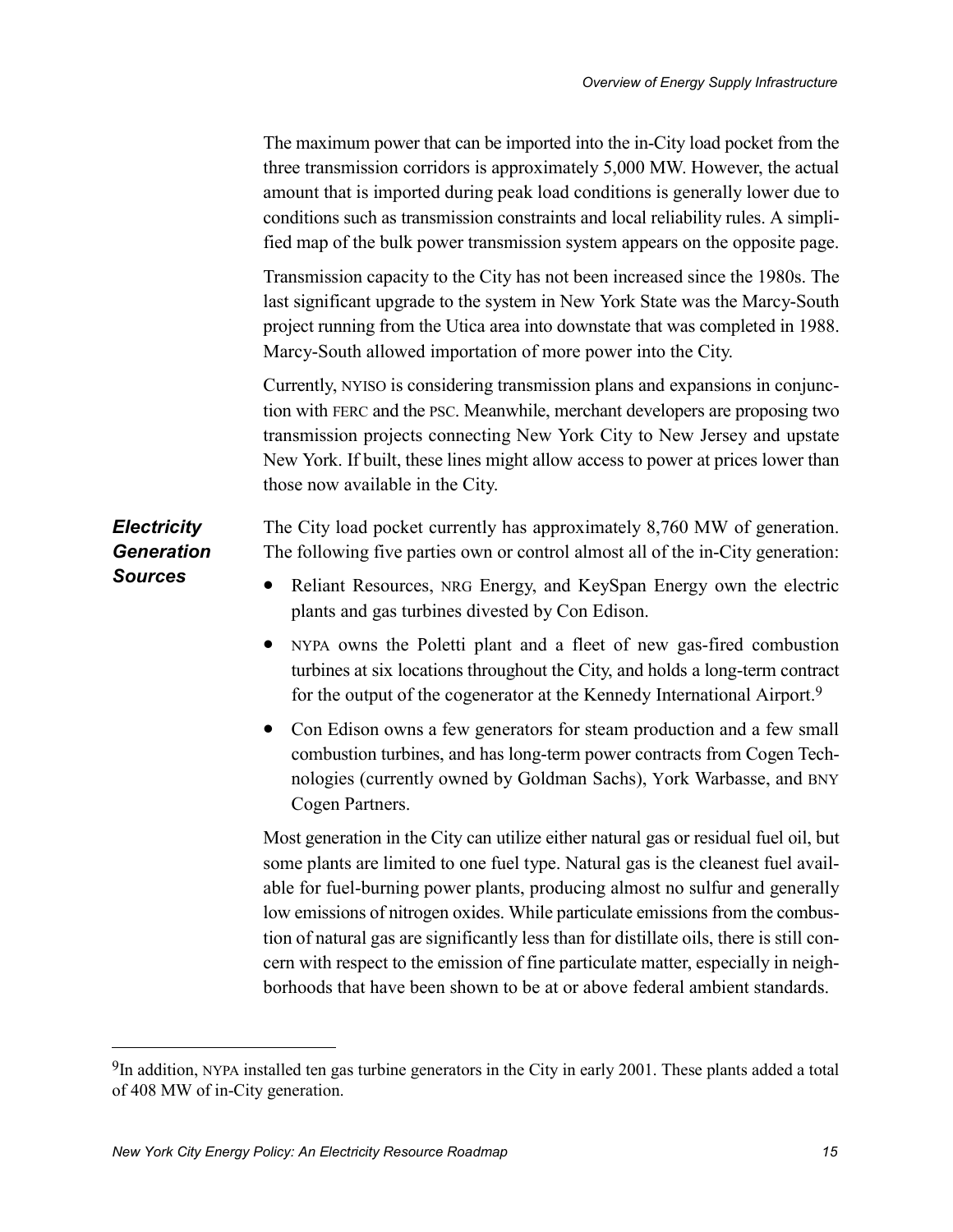Natural gas and distillate oils are the only fuels burned in combustion turbines and combined-cycle plants—the types of plants that have comprised most generation additions since the 1980s. Looking forward, most new in-City generation is proposed to utilize natural gas as the primary fuel, as environmental requirements limit the use of alternative fuel to 720 hours (30 days) per year. In some situations, generators have also agreed to limit their overall level of operations and to increase their use of natural gas at existing units by establishing seasonal and annual fuel mix targets.

Given increased reliance on natural gas, there could be reliability and cost impacts from inadequate gas pipeline capacity. Existing pipeline is currently used to capacity during peak periods, and additional pipeline space is needed to meet future growth in both consumer gas use and gas-fired generation. Until this situation is addressed, a balanced energy strategy for the City should maintain the ability of existing and new units to burn the cleanest possible liquid fuels, especially during emergencies; increase the efficiency of gas use in power plants; diversify gas supplies; and expand pipeline delivery capacity to the New York City area.10



<sup>&</sup>lt;sup>10</sup>In addition to minor improvements at existing units, the efficiency goal may be pursued by repowering gasfired steam plants with higher efficiency combined-cycle technology, and by replacing inefficient old combustion turbines with new turbines.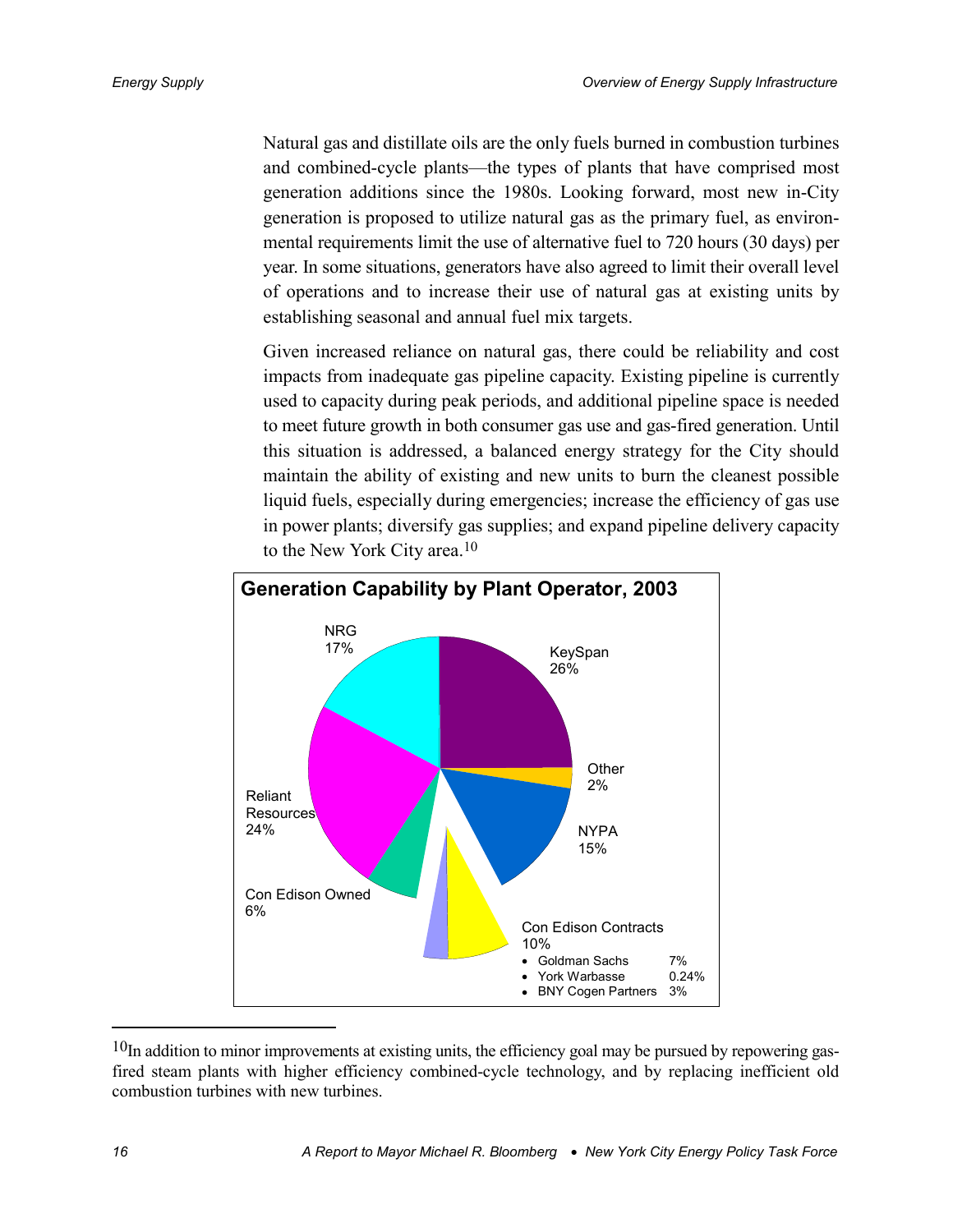<span id="page-24-0"></span>The gas supplies delivered to New York City originate in the gas fields of Texas, Louisiana, the Gulf of Mexico and Western Canada, and are transported by interstate pipelines to the region. New York City is served directly by three interstate pipeline companies and five interconnections. One other pipeline and three interconnections can supply gas at points outside the City limits. *Natural Gas Supply*

> New York City and the three New York counties in the region (Westchester, Nassau and Suffolk) are served through gas facilities operated by Con Edison, KeySpan Delivery of New York, and KeySpan Delivery of Long Island. The three local distribution companies (LDCs) receive gas from five interstate pipeline companies through numerous interconnections. Con Edison and KeySpan each has its own internal distribution system which carries gas from delivery points in the City and to interconnections between the local distribution companies.

> As reported in the 2003 New York Gas Report prepared by the Northeast Gas Association, the three local utilities experienced peak day delivered volumes totaling  $3,132,000$  dekatherms<sup>11</sup> and annual delivered volumes of  $698,715,000$ dekatherms to all customers including power generators.

The interstate pipelines that serve this area are as follows:

- Transcontinental Gas Pipe Line, Texas Eastern Transmission (and its Algonquin Pipeline affiliate), and Tennessee Gas Pipeline carry gas from the Gulf Coast region to in-City delivery points of one of the gas LDCs.12
- Iroquois Gas Transmission brings western Canadian gas from the Trans-Canada pipeline in Ontario through upstate New York and Connecticut, across the Sound to Long Island, and into an out of City delivery point. By early 2004, Iroquois will be delivering directly into a new in-City delivery point of one of the gas LDCs.

The same pipelines connect New York City to underground gas storage facilities in Pennsylvania and western New York State. Gas from the supply areas is injected into those storage facilities in the summer, when customer demand is relatively low, and delivered to the distribution companies in the

<sup>11</sup>A dekatherm is equivalent to 1,000,000 BTUs. A BTU, or British thermal unit, is a unit of heat—the quantity required to raise one pound of water one degree Fahrenheit.

<sup>&</sup>lt;sup>12</sup>Since these pipelines connect to Midwestern pipelines that carry gas from the Southwest and from western Canada, the actual gas delivered to New York City may have come from almost anywhere in North America. In addition, these pipelines interconnect with other pipelines in the region that deliver gas from remote sources of gas supply and storage facilities.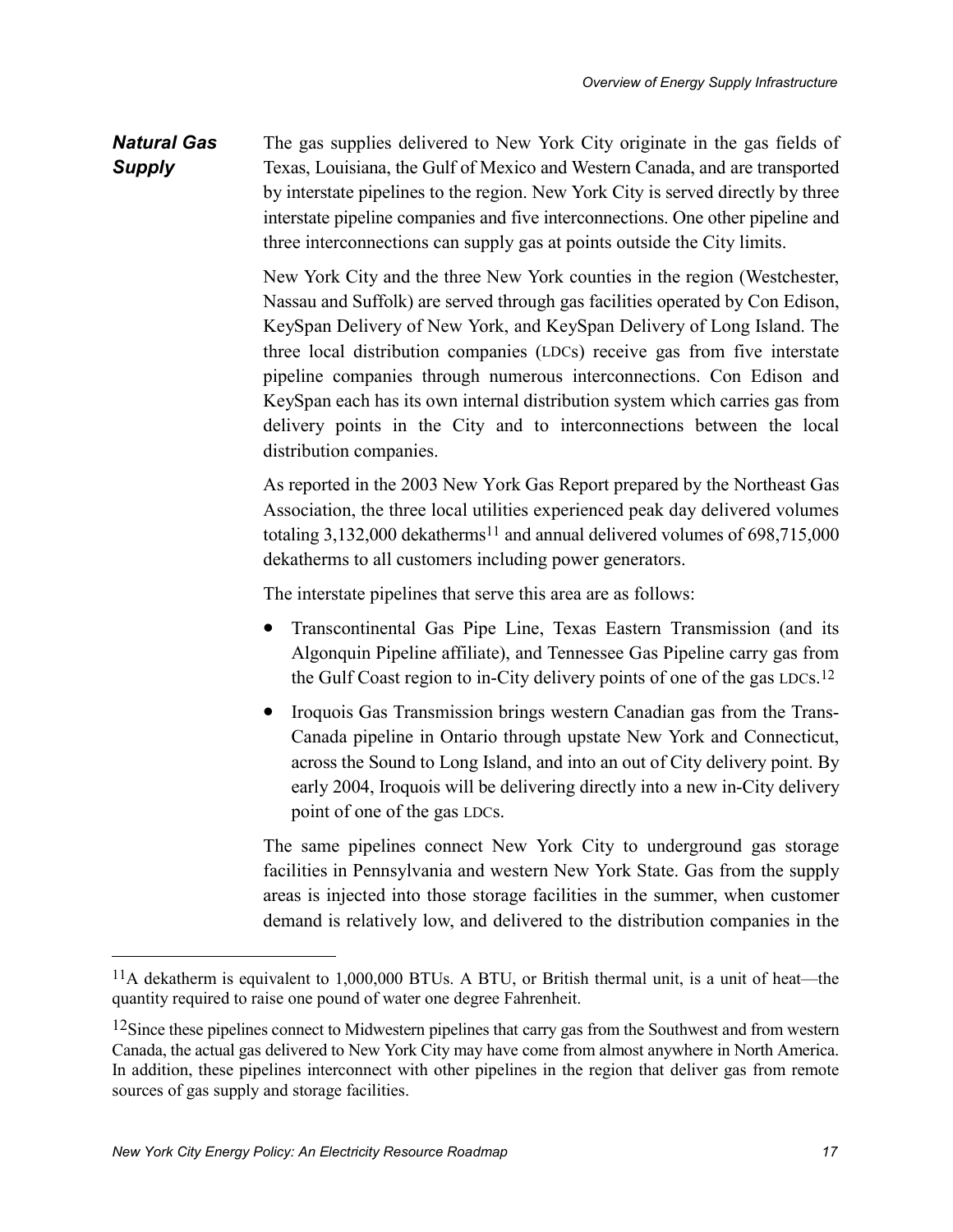<span id="page-25-0"></span>winter. During off-peak periods when interstate pipeline capacity is not needed to serve gas customers, capacity can be made available to serve generation requirements and other markets. This practice has benefited both gas and electric consumers by allowing for a very high utilization of existing pipeline capacity on a year-round basis.

Demand for steam in Con Edison's service area peaks during the winter heating season. The one-hour peak load during the winter of 2002–2003 (through January 31, 2003) occurred on January 24, 2003, when the load reached 9.7 million pounds per hour. The company's estimate for the winter of 2003–2004 peak demand of its steam customers is approximately 10.8 million pounds per hour under design criteria that assume severe weather. *Steam Resource Requirements*

> As of December 31, 2002, the steam system had the capability of delivering about 12.8 million pounds of steam per hour. Con Edison estimates that the system will have the capability to deliver the same volume of steam per hour in the 2003–2004 winter.

> It is in the City's best interest to have a steam system that is financially healthy and sustainable. Production of steam in central plants avoids the need for individual boilers in buildings and their associated concentration of emissions, increased traffic congestion due to fuel truck deliveries, and loss of rentable space in buildings. The steam system also provides an alternative to electric air conditioning through the use of steam-powered chillers. Existing steam air conditioning systems reduce the critical summer electrical peak load by approximately 400 MW. Without this benefit, the electric supply need in-City would be much greater, as would the need for local distribution reinforcements.

> Steam system loads have been stable or falling due to increasing efficiency in steam use and conversion of some steam-powered chilling to electricity. The replacement of the Waterside power plant (at  $40^{th}$  Street and  $1^{st}$  Avenue) with the expanded East River power plant (at  $15<sup>th</sup>$  Street and the FDR Drive) will increase the efficiency of the steam system. Even with a successful effort to promote steam-powered chilling to relieve loads on the electric system, existing and committed steam capacity is likely to remain sufficient throughout the planning period.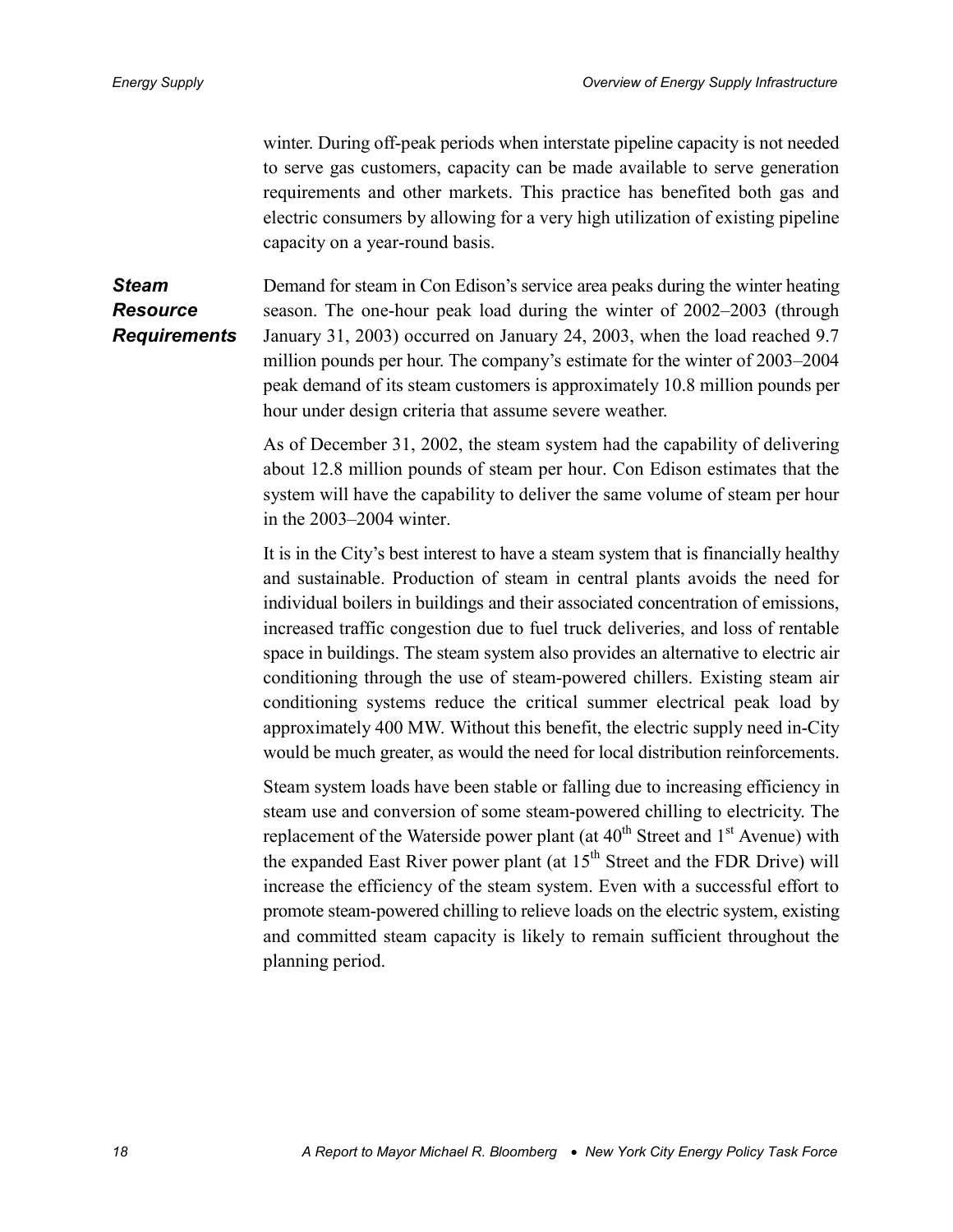## <span id="page-26-0"></span>**B. Energy Supply Resource Options**

Over the past year, the pace of construction of new electric resources has lagged. Financing of new electric resource projects has been highly uncertain, particularly in the aftermath of September 11 and the collapse of several energy firms, but there are signs the tide may be turning. Beyond the power plants now being built, there are a number of options for New York City to achieve its electricity needs by 2008.

#### **Power Plants Certified for Construction—1,562 MW** *Power Plants*

Article X projects that have been certified by the State but are not yet in construction are tracked by the Public Service Commission.13 Astoria Energy LLC (SCS) was recently awarded a 500 MW contract by Con Edison for a 10 year period commencing in 2006, and is expected to construct a large power plant in Queens. Article X plants currently certified in New York City are as follows:

- Astoria Energy LLC (SCS)....................... 1,000 MW
- Reliant Energy Astoria Repowering......... 562 MW (net)

#### **Power Plants in the Certification Process—1,620 MW**

Two additional in-City power plants are still in various stages of the Article X approval process. The following plant proposals are currently under review by the New York State Siting Board:

- Sunset Energy Fleet, LLC ................520 MW
- TransGas Energy ........................1,100 MW 14

There are also a number of projects proposed for New York City that have a capacity lower than the 80 MW threshold for Article X, and therefore will be subject only to approval under the State Environmental Quality Review Act.

<u>.</u>

<sup>&</sup>lt;sup>13</sup>Article X of the New York State Public Service Law addresses the siting of power plant projects, and grants authority to a State Siting Board to certify applications for approval. The current law expired on January 1, 2003 (see discussion on page 24).

<sup>14</sup>As a matter of public record, the City of New York opposes the proposed location of the TransGas power plant in Brooklyn on the grounds that it conflicts with the City's Greenpoint-Williamsburg rezoning and redevelopment plan. The City has offered an alternate site. For further details, please refer to PSC Case 01-F-1276–TransGas Energy Systems, LLC.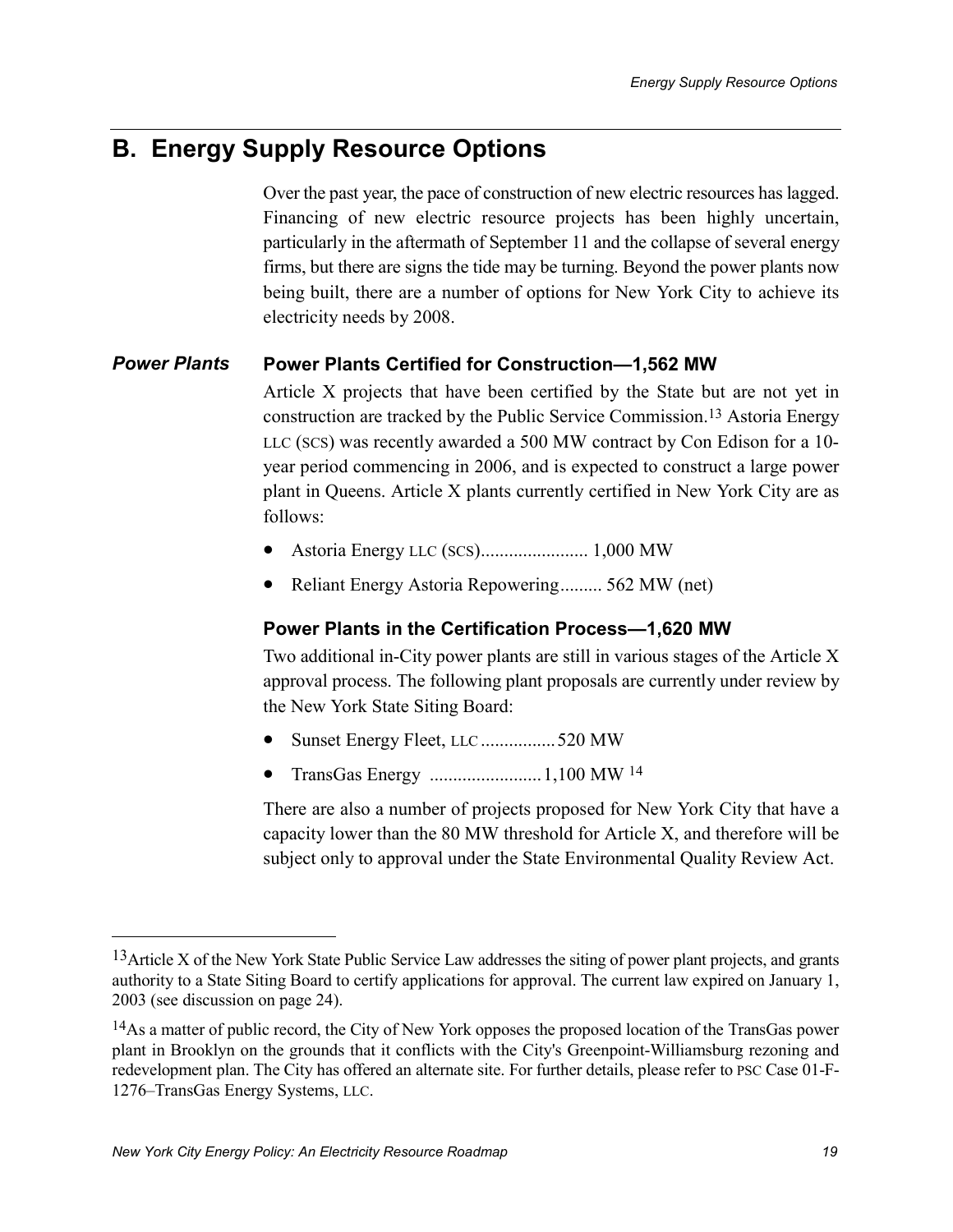#### <span id="page-27-0"></span>**Repowering Generation Plants**

Repowering at existing generation facilities can help supply the power needs of the City. While repowering is for the most part similar to new site construction in terms of its financing requirements, it has a substantially lesser impact on adjoining neighborhoods because it avoids the need for a new plant site. In addition, repowering can dramatically reduce air emissions and increase efficiency. For these reasons, repowering can and should be expedited in the permitting process under Article X.

Existing base load power plant sites such as KeySpan (Ravenswood), NYPA, Reliant, and NRG Energy (Arthur Kill) facilities are repowering possibilities, as are the Con Edison steam electric plants. However, repowering could raise market power concerns if it leads to a significant net gain of any owner's market share.<sup>15</sup>

#### Two merchant transmission projects have the potential to make significant contributions to the electricity resource requirements of New York City. The Public Service Commission has already certified one, and the other application is pending. *Transmission Lines*

#### **Transmission Lines Certified for Construction—550 MW**

PSEG Power has proposed the Cross Hudson project, which now has Article VII approval from the New York State Public Service Commission.16 The project would construct an isolated alternating current (AC) transmission cable to Manhattan that would allow up to 550 MW from PSEG's Bergen Plant to be considered in-City generation. Cross Hudson received its Article VII–approval certificate in April of 2003.

### **Transmission Lines in the Certification Process—2,000 MW**

Conjunction LLC has proposed the Empire Connection project to carry approximately 2,000 MW of power from upstate New York to New York City. The project is comprised of two high-voltage direct current (HVDC) lines along railroad and highway rights-of-way into Manhattan. Conjunction filed an Article VII siting application with the New York Public Service Commission in November of 2003. That application is under review, with a certification decision likely

1

<sup>&</sup>lt;sup>15</sup>The NYISO, under the oversight of the FERC, monitors and mitigates the exercise of market power. Market power is generally defined to mean the ability of a party to set market prices or to control output.

<sup>16</sup>Article VII of the New York State Public Service Law addresses the siting of transmission projects, and grants authority to the Public Service Commission to oversee the approval process.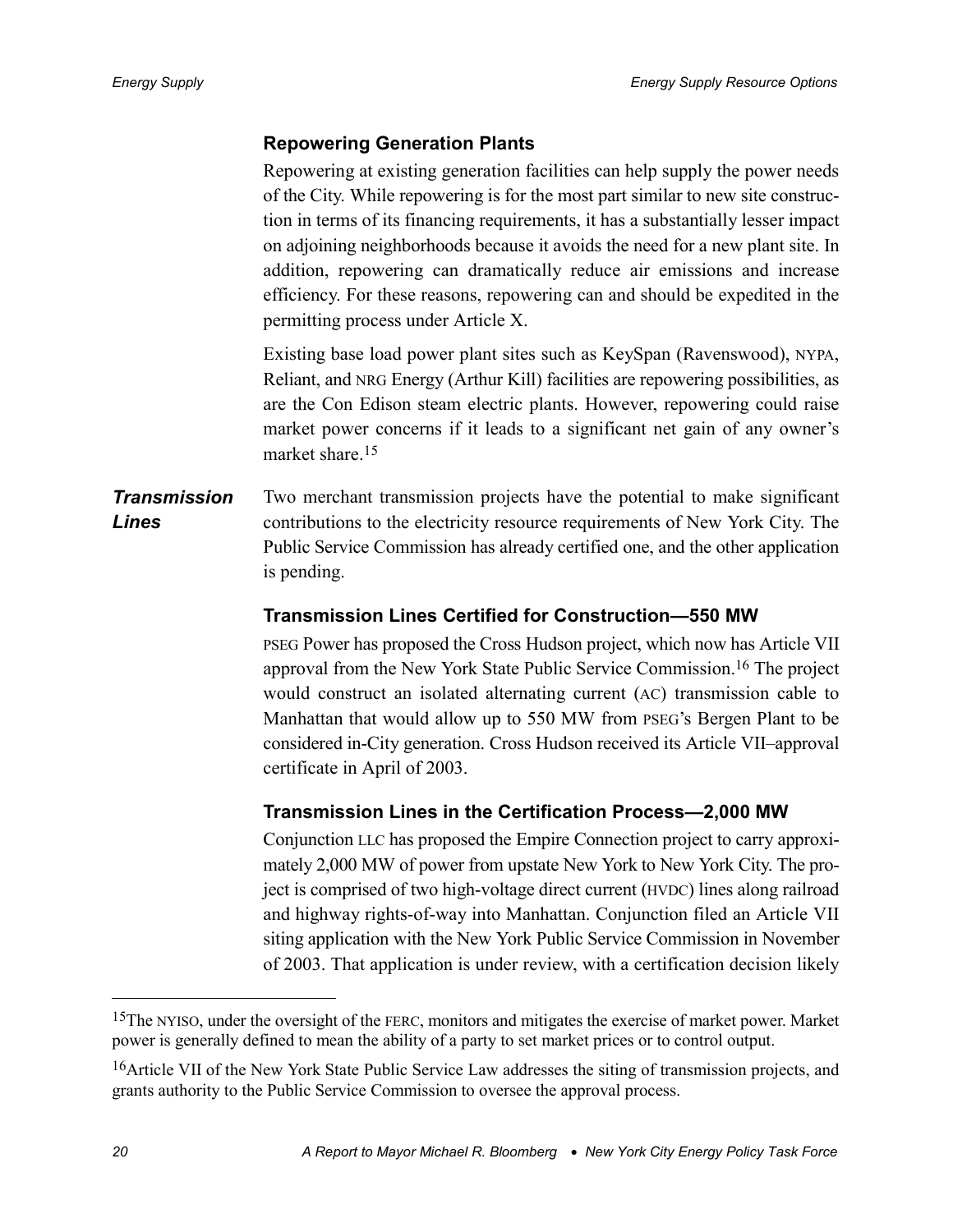in 2004. Conjunction has obtained initial equity financing and estimates that the transmission line could be operational as early as 2006.

<span id="page-28-0"></span>In summary, New York City's electricity needs can be met through several options, including 2,550 MW of proposed transmission lines and approximately 3,700 MW of new and repowered generation projects. In addition, distributed resources can reduce or reshape electric system load and thereby mitigate the need for increased generation and/or transmission resources. Distributed resources are discussed in Section [V.](#page-36-0) *Electricity Resource Options*

> The chart below compares the net need for resources, calculated in Section [III,](#page-16-0) to the resource options outlined in this section. Any combination of generation, transmission, or distributed resources can be used to meet the net need of 2,605 MW in 2008.



#### **Pipelines Approved by FERC and New York State and Under Construction** *Natural Gas Pipelines*

Iroquois Eastchester Extension, owned by Iroquois Gas Transmission System, will connect a Canada–New England pipeline with the Con Edison system in the Bronx, bringing 230,000 dekatherms of natural gas per day to the City by early 2004.

#### **Pipelines Approved Only by FERC**

Millennium Pipeline, co-owned by Columbia Gas Corporation, TransCanada Gas Pipeline, Duke Pipeline and DTE Energy, would bring 350,000 dekatherms per day of natural gas supplies from Canada and the Midwest and increase market area storage access to a new interconnection to the Con Edison gas system at the Bronx–Westchester border for direct deliveries into the City market. The State of New York is currently reviewing this project.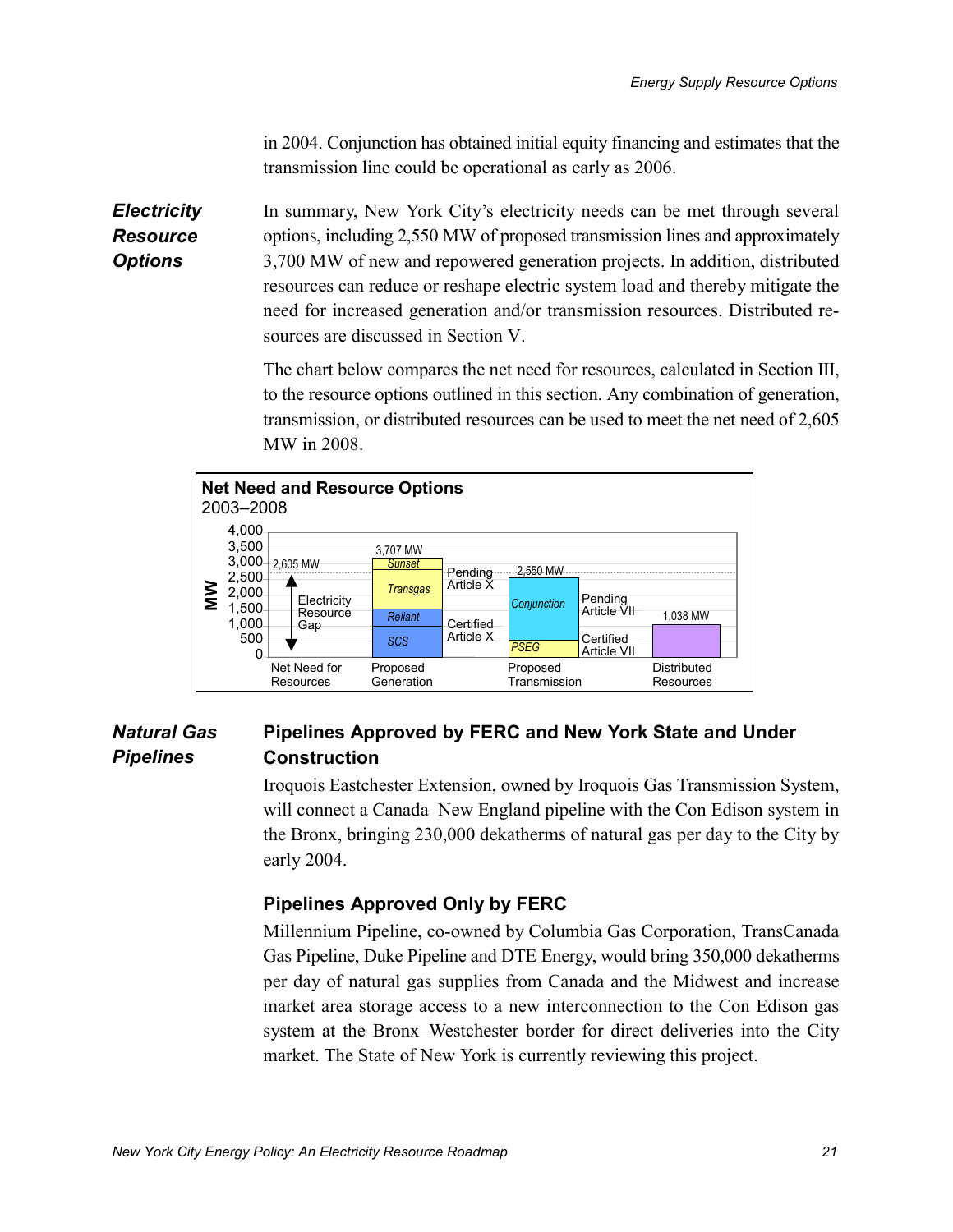Islander East, co-owned by Islander East Pipeline Company and Algonquin Gas Transmission Company, would connect Long Island to Connecticut and bring 275,000 dekatherms into the New York metropolitan area. State permitting issues in Connecticut have delayed this project.

## <span id="page-29-0"></span>**C. Challenges and Opportunities**

Before deregulation, owners of energy supply—of gas pipelines, electric generation and transmission, and demand-side resources—were assured a predictable rate of return. The economics of projects were generally evaluated and compared to alternatives on a *cost-plus* basis. Customers typically assumed construction and market risks through regulated rates or tariffs. *Energy Market Uncertainties*

> Since the 1980s for natural gas pipelines, and the latter part of the 1990s for electricity resources, investment has become largely a market-driven merchant function; investors bear both the construction risks and market risks, although the latter can be mitigated by long-term contracts with customers. The economics of projects are evaluated and compared to alternatives under competitive market conditions.

> Pipeline developers and their lenders have adjusted to the competitive market by insisting on long-term contracts for the capacity of new facilities before construction starts. The customers for pipeline capacity include existing and new power plants, gas distributors, large industrial customers, and gas marketers serving wholesale and retail consumers. Several market capacity expansions and new pipelines have been built under this system in the U.S.; however, the natural gas industry now faces many challenges similar to those confronted in the electricity market.

- In the less mature electricity markets, financing and constructing projects has been even more problematic. Long-term contracts for new plants are rare, subjecting developers to price risks. The following issues have arisen in deregulated electricity markets. *Challenges in Electricity Project Financing*
	- The energy service companies (ESCos) that market directly to consumers have not been able to lock in long-term relationships and cannot commit to long-term purchase contracts.
	- Distribution utilities, which purchase power for customers who do not select an ESCo for supply services, are similarly reluctant to commit to long-term contracts to serve an uncertain customer base. The general approach to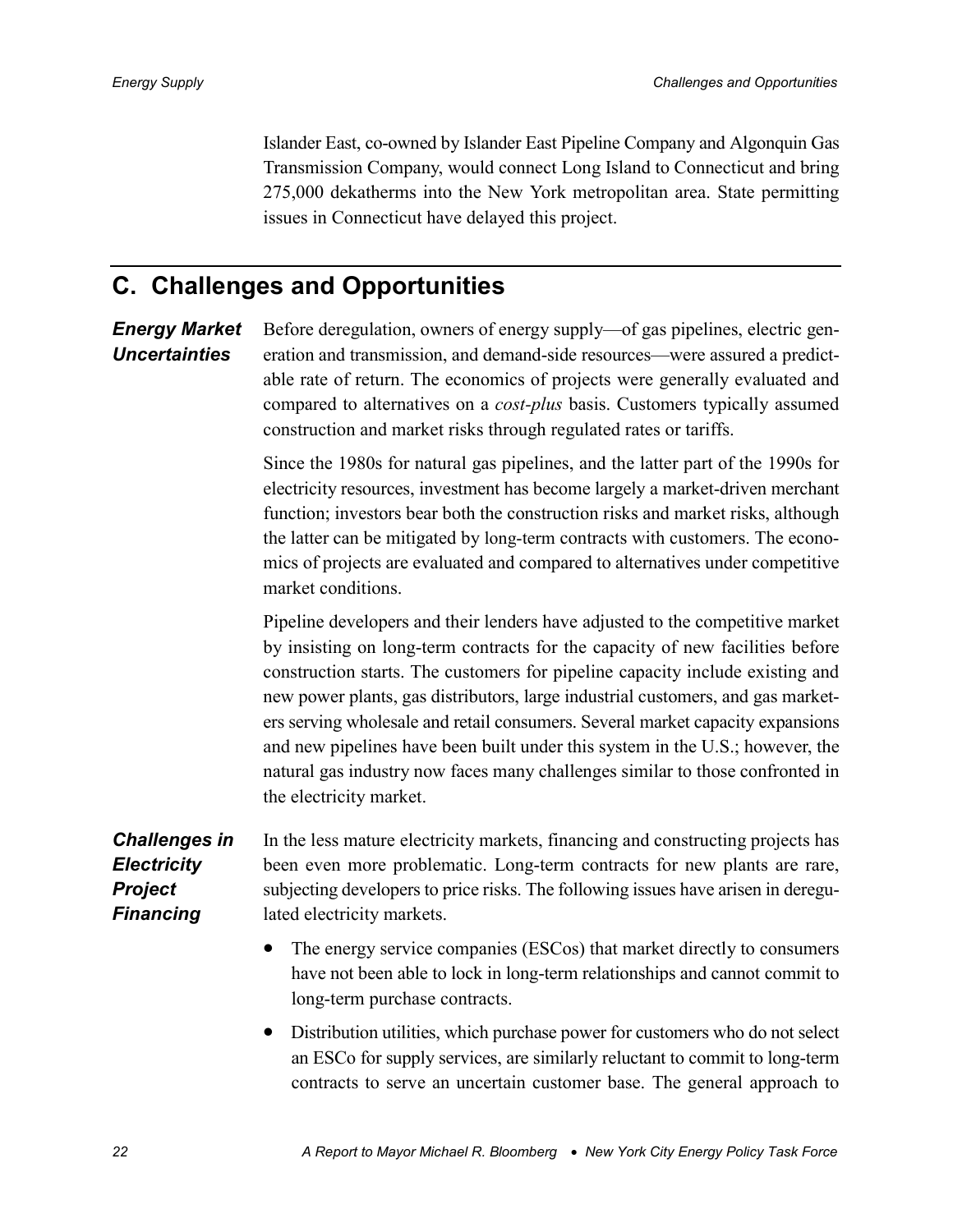restructuring in New York has required that the utilities reduce their role in energy supply to consumers and transfer generation risks to developers. Unless consumers are required to purchase through the utility, long-term purchase contracts can shift risks to the utility or its remaining customers.

Market prices for generation services, which determine the value of power plants, have been very volatile. The structure of the electric markets—including energy, capacity, operating reserves, and ancillary services, plus market power mitigation rules—is much more complex than that for natural gas sales. Regulation of the wholesale electric markets is more complicated and less predictable than for gas, further increasing developers' risks. The NYISO and FERC have continued to adjust certain aspects of the markets' operation, as illustrated by the recent imposition of the demand curve for capacity prices in New York State.17

Cost recovery for merchant transmission is particularly problematic. The capacity increase due to addition of normal alternating current (AC) facilities to existing systems depends on complex electrical interactions of the existing and new equipment; no jurisdiction has yet worked out a fully satisfactory mechanism for assigning AC capacity to merchant facilities. High Voltage Direct Current (HVDC) lines require expensive conversion facilities at both ends, but allow control and measurement of power flow due to individual lines. Even so, the investment return on a HVDC line depends on the price differentials between the ends of the line, which are exposed to the usual price risks, as well as the effect of the line itself on those differences. In addition, the ability of such large HVDC terminals to work effectively in parallel with an underground cable system is still unproven.

Financial markets have also created problems for developers of electric generation facilities since the bankruptcies of Enron, Mirant, PG&E's National Energy Group, and NRG, as well as the financial distress of still more merchant developers and marketers. While a number of developers remain active and financially sound (including subsidiaries of PSEG and KeySpan) and creditworthy affiliates of such financial firms as Goldman Sachs and Kohlberg Kravitz Roberts  $& Co.$  are taking equity positions in new projects, it may be some time before the confidence of lenders returns to the sector.

<sup>&</sup>lt;sup>17</sup>The New York ISO uses a "demand curve" that is an administrative estimate of the incremental value of generation capacity in the market; as less capacity is made available, its relative price rises.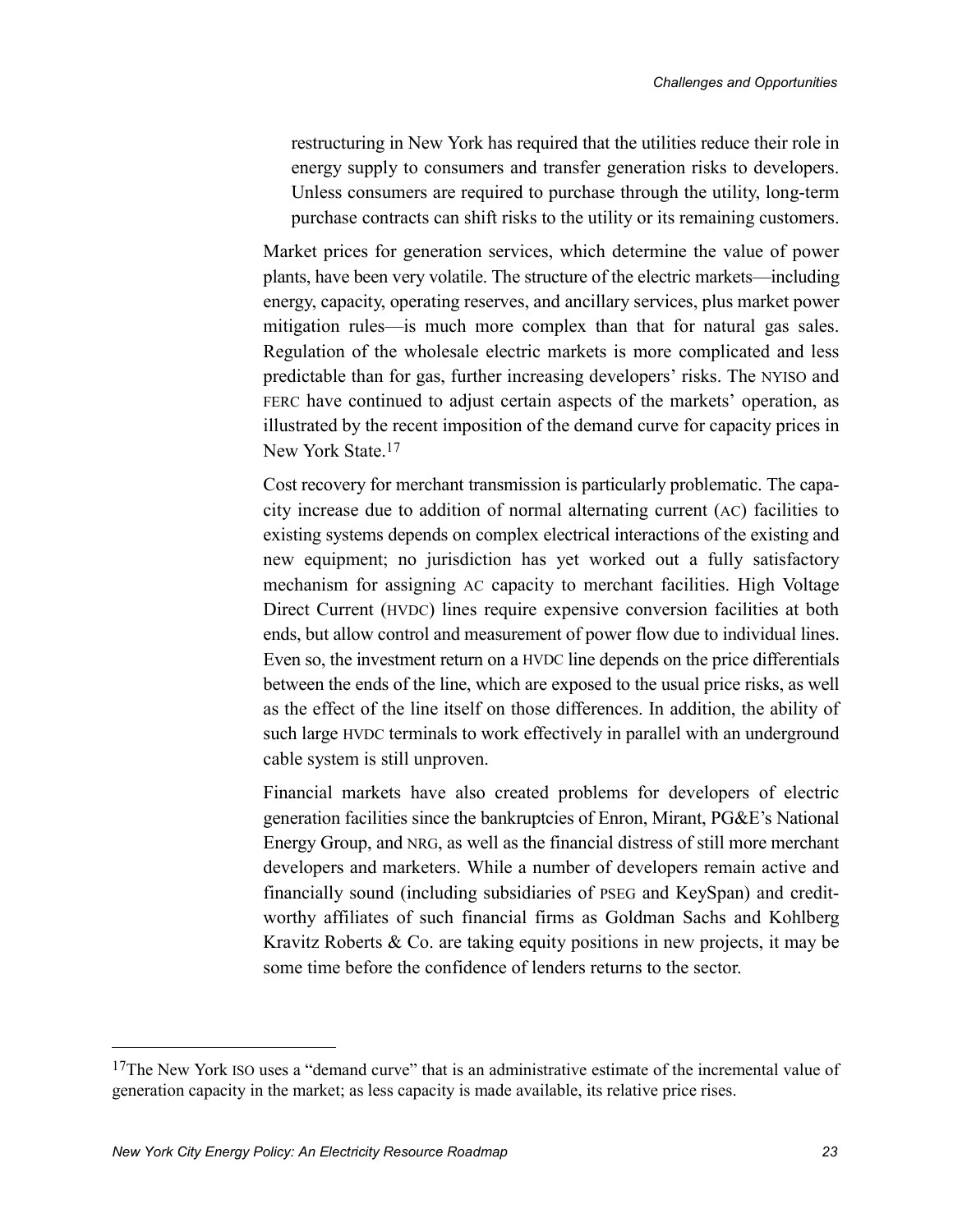#### <span id="page-31-0"></span>Siting power plants, transmission lines, and gas pipelines is often difficult particularly in New York City due to its high population density and land use constraints. *Challenges in Siting Facilities*

Even when the public recognizes the benefits of particular types of energy infrastructure, neighborhoods have concerns about the effect of energy development on land use, aesthetics, noise and air quality. This is especially true in low-income communities and communities of color that may already bear a disproportionate share of such burdens.

Power plants tend to be concentrated near the City's waterfronts, which are coveted for a range of economic and recreational activities. To a large extent, current plant locations are a legacy of the original siting of old plants to allow deliveries by water of coal and oil, and to provide cooling water for powerplant condensers.

These rationales no longer apply. Coal is no longer used for electric generation in the City, combustion turbines need no cooling water, and the state Department of Environmental Conservation (DEC) will not allow the use of river water for cooling of new plants. Even so, waterfront locations remain attractive for power plants due to the presence of industrial zoned sites, gas pipelines and transmission facilities from earlier power plants, as well as the relative ease of running new transmission and pipelines underwater.

Article X of the Public Service Law, which established a single streamlined process for reviewing all permitting and siting issues for proposed generation above 80 MW, lapsed at the end of 2002, and has not been reinstated by the New York State legislature. In the absence of Article X, obtaining state and local approvals for generating facilities remains possible but is far more cumbersome than with the Article X process in place. The City regularly intervenes in Article X siting proceedings, and is an active party in the State's Siting Board cases that are related to proposed power plants in the City.

While the PSC's Article VII process facilitates comprehensive state and local siting review for electric and gas transmission facilities, FERC's transmission rate recovery policies continue to evolve. The new competitive market has also shifted risks between the transmission owner and power plant developer in ways that the market has not yet fully addressed. Some generation developers have tried to have the transmission owners spread the generator's interconnection and mandatory system upgrade costs to all customers. The NYISO is now developing a comprehensive transmission planning process with its market *Challenges in Electric and Gas Transmission Planning*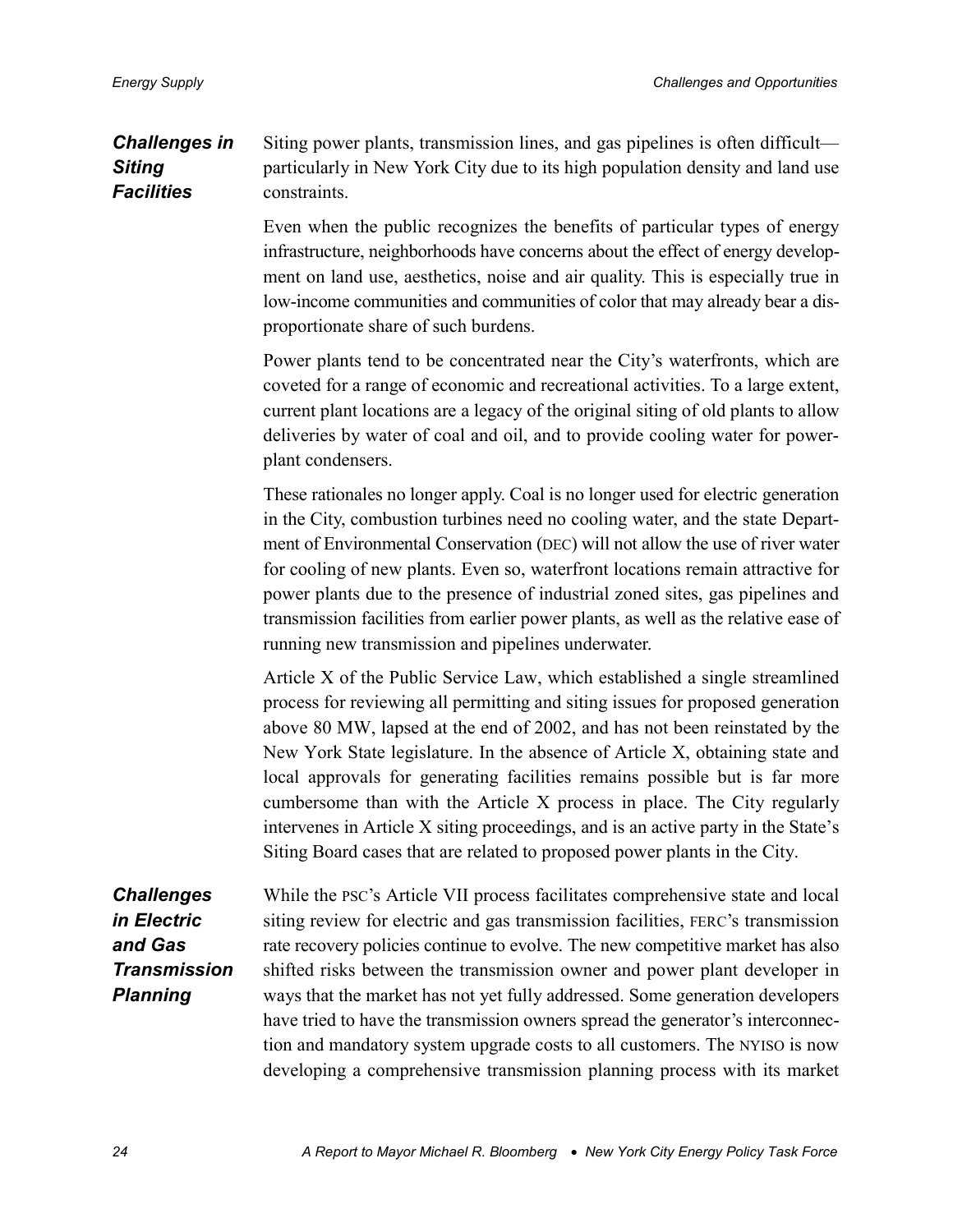<span id="page-32-0"></span>participants. "Power Alert III: New York's Energy Future" (NYISO, May 2003) recommended addressing this issue.

All interstate gas transmission facilities require FERC approval, although FERC's standards for gas pipelines are more clearly defined than for electric transmission. In-City development of gas supplies and power plants are closely interrelated. Power plants cannot be developed without adequate supplies of natural gas, and gas pipelines cannot be developed without adequate demand from power plants. Maintaining some dual fuel capability in existing and new units may be necessary for both gas and electric system reliability.

## **D. Energy Supply Recommendations**

#### **Support innovative means to finance appropriate electricity projects**

- Support the targeted use of long-term power purchase agreements or other financial commitments from creditworthy entities, including the City of New York, as a vehicle for reducing project and financial risk.
- Facilitate financing for power plants and transmission lines. The City, Task Force members, and others should convene a series of meetings with developers and financial institutions involved in recent financing of energy projects.
- Encourage the targeted use of tax-exempt financing vehicles for energy supply infrastructure projects in New York City.
- Pursue long-term policies to establish a competitive energy market that will encourage developers to invest in energy projects in the City.

#### **Advocate in Albany for the immediate passage of the Article X Power Plant Siting Law**

Article X of the New York Public Service Law should be reenacted with the following measures:

- Increase coordination between the Siting Board and Department of Environmental Conservation (DEC) reviews to reduce lead time and uncertainty of developers' planning processes.
- Include analysis of the cumulative effect on the immediate community of air emissions from a proposed facility, in addition to emissions from other existing or planned sources in the area. Consideration should be given to a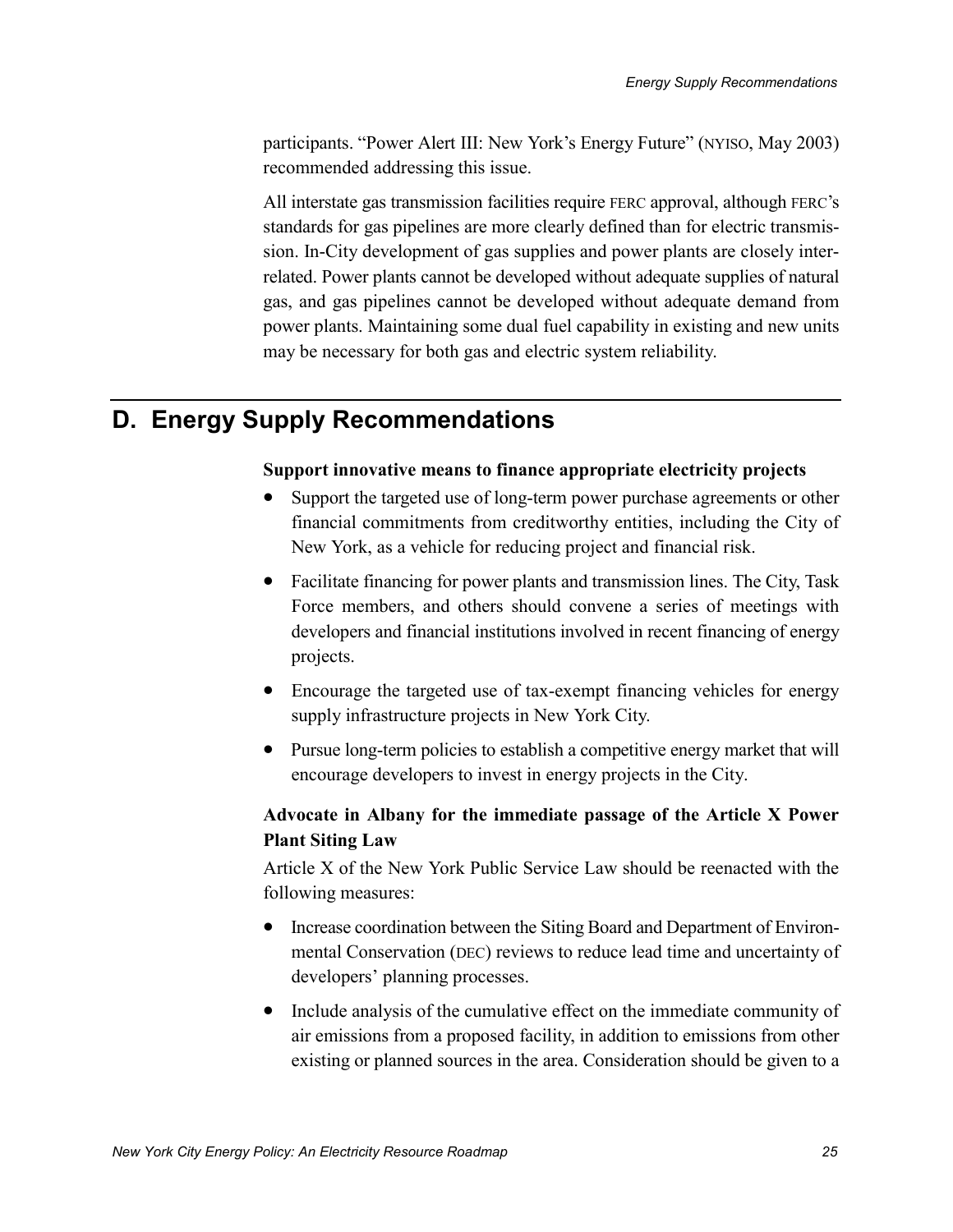preference and expedited handling for the repowering of existing facilities, as under the former statute.

• Consider environmental justice concerns, to avoid disproportionate environmental burdens on low-income and minority communities.

#### **Facilitate appropriate siting of power plants and other energy facilities**

- Encourage the repowering of existing power plants in New York City.
- Review pending proposals for changes in zoning to ensure that suitable existing industrial zones remain available for generation plants.
- Work with local communities and environmental agencies to facilitate the development of energy facilities while addressing community concerns with health, environmental justice, and community-based planning.
- Maintain standardized community impact fees that vary with the capital cost of new projects, as has been done recently for the Iroquois Eastchester Pipeline and FPL's Bayswater power plant in Far Rockaway.

#### **Support the development of appropriate transmission lines**

- Support the efforts of the transmission owners and NYISO to implement a transmission expansion planning process. The process should identify projects justified to meet reliability requirements or to reduce congestion and generation costs.
- Support transmission projects to increase the City's import capability as needed for system reliability.
- Use existing transportation corridors and rights-of-way where appropriate, including underground and underwater cables where technically possible and judged necessary to minimize concerns over the environmental effects of transmission projects.
- Encourage diversification of transmission from New Jersey–Pennsylvania, New England, and western New York.
- Support mandatory reliability standards for transmission system operation.

#### **Support diversity of fuel supply**

• Support development of additional interstate pipeline and gas supply projects (and natural gas efficiency programs) in the metropolitan area, consistent with other environmental and land-use considerations. The City should particularly encourage gas projects that increase the number of inter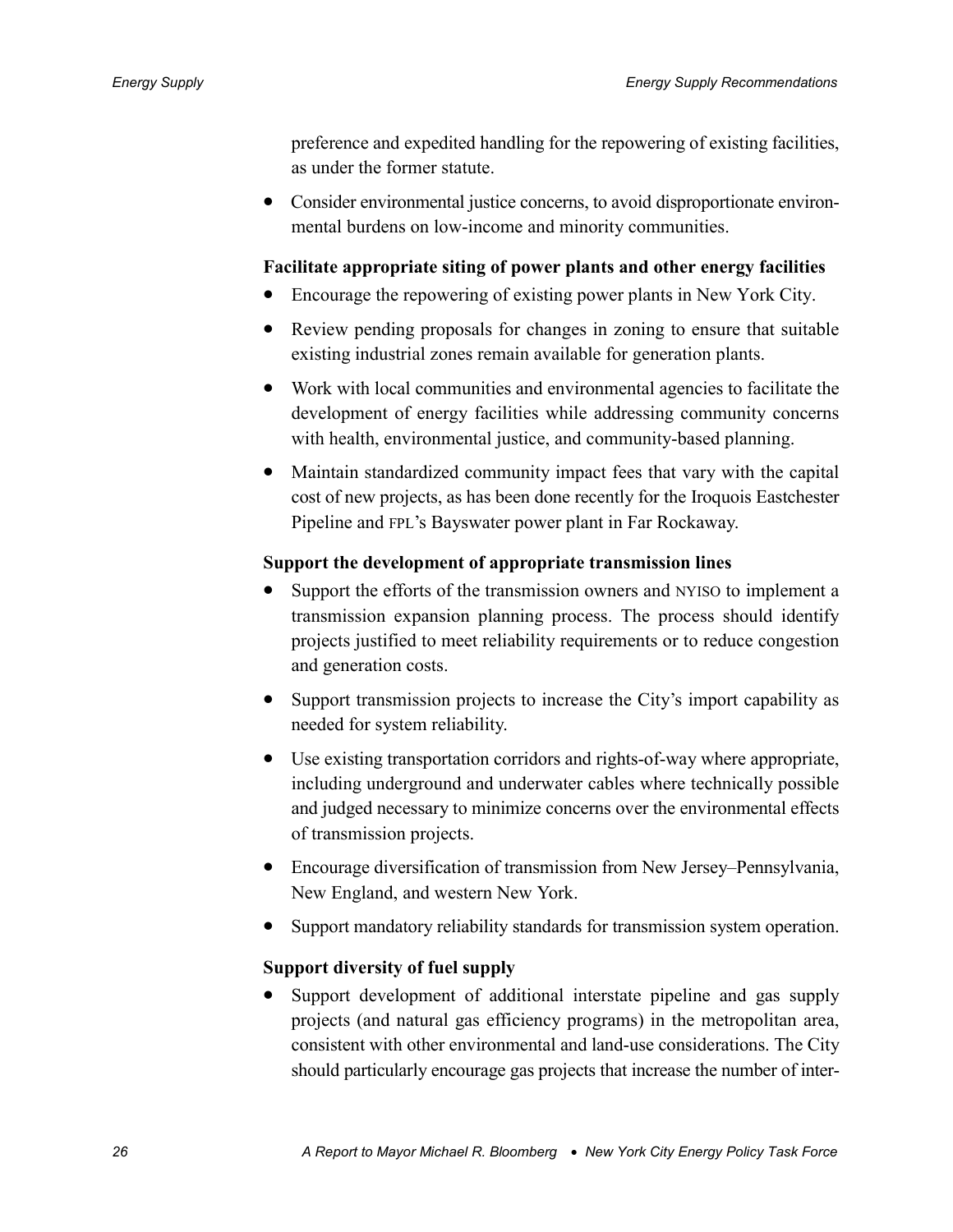state pipeline interconnections into the City and independent supply sources to enhance reliability, increase diversity, and reduce price volatility.

- Foster close coordination between the regulatory review processes for new generation and the gas transmission facilities required to support it.
- Encourage fuel flexibility in power plants in New York City, consistent with environmental and local community impact considerations, and support a properly designed statewide renewable portfolio standard to improve reliability and reduce price volatility.
- Coordinate with federal, state, and local environmental officials to promote appropriate fuel diversity for in-City generation, and to include limited utilization of low-sulfur oil as a dual-fuel alternative to natural gas.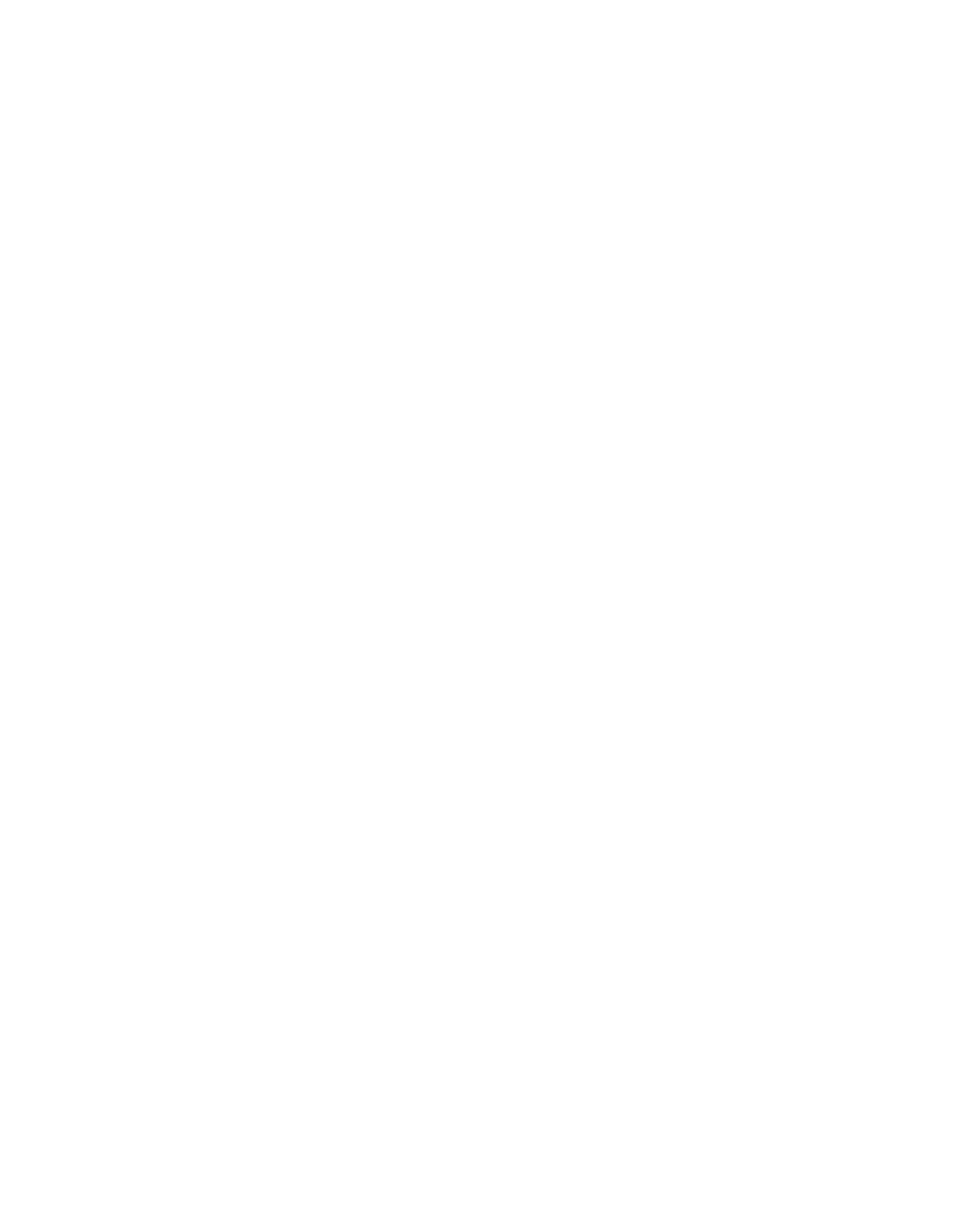# <span id="page-36-0"></span>**V. Distributed Resources**

## **A. Overview of Distributed Resources in New York City**

The term *"Distributed Resources"* refers to:

- *Energy Efficiency*—targets *permanent* demand and energy usage reductions by the design, application and installation of energy efficient building materials and equipment such as high-efficiency building envelopes (including green roofs), lighting, appliances, office equipment, electric motors, building controls and air conditioning systems. Energy efficiency also includes better practices such as "commissioning," a process that ensures building systems operate efficiently and in accordance with their original design intent.
- *Fuel Switching Applications*—refers to the use of steam and gas chillers in lieu of electrically driven chillers for air conditioning systems in large buildings. The primary goal is to reduce on-peak electric demand *permanently* by using non-electric cooling equipment.
- *Thermal Energy Storage*—encourages off-peak production and integration of chilled water storage, low temperature fluid storage, and ice storage into air conditioning distribution systems. Shifting this cooling energy usage to off-peak hours can considerably reduce on-peak electricity demand.
- *Clean On-Site Generation*—includes cogeneration (also known as combined heat and power or "CHP") and clean distributed generation ("clean DG"), such as microturbines and fuel cells. Both are defined as electric generation connected to the distribution level of the grid usually located at or near the intended place of use. Cogeneration or CHP systems generate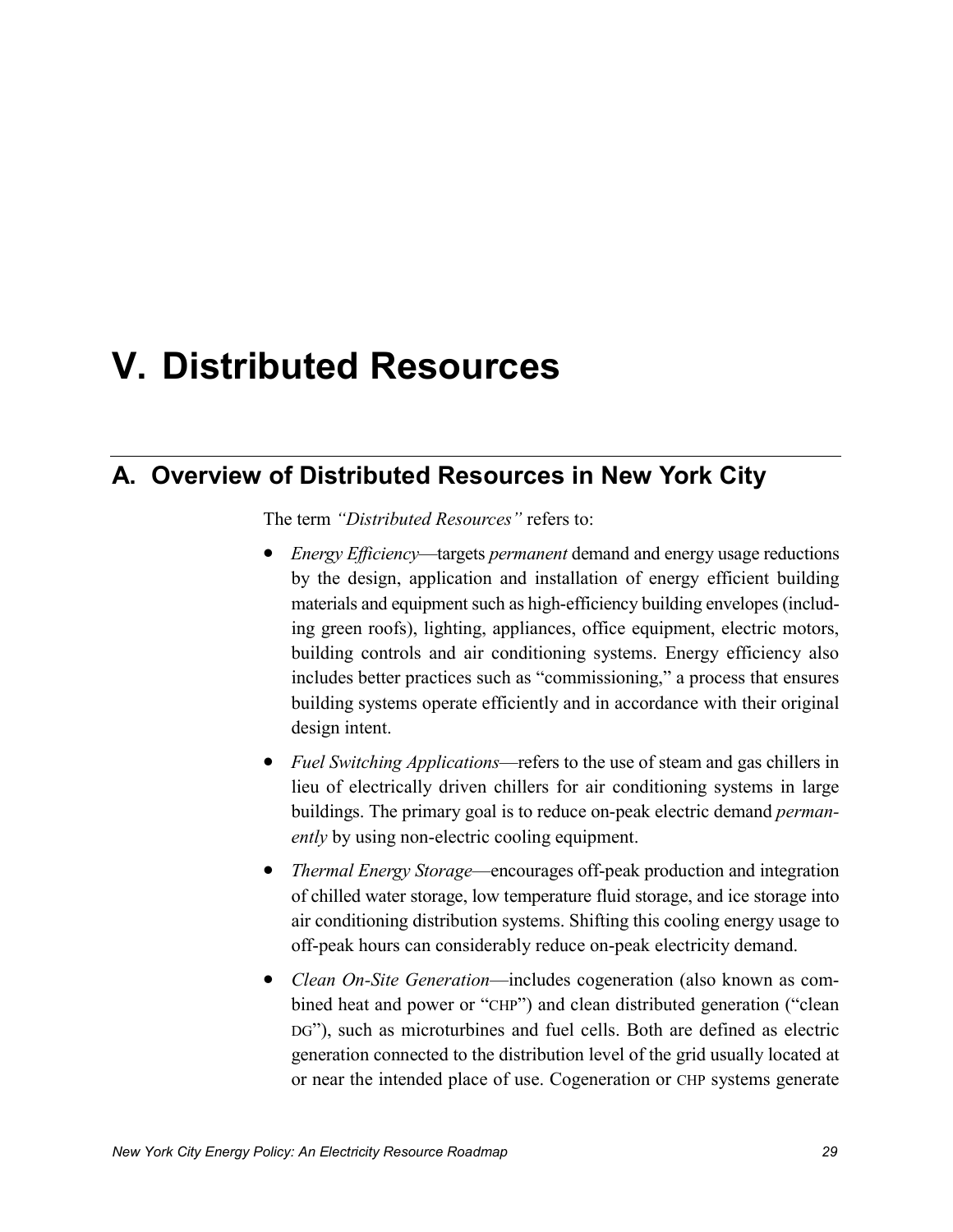<span id="page-37-0"></span>electricity *and* useful thermal energy in the form of direct heat, steam, or hot water simultaneously in a clean, efficient, integrated manner. CHP can result in system efficiencies of 70% to 95%, compared with the national average of 30% efficiency in conventional large generation plants and roughly 50% in conventional thermal applications.

- *Peak Load Management*—aims to encourage *temporary* electricity demand and consumption adjustments according to prevailing wholesale capacity and local grid conditions. In times of peak load demand, customers are asked to curtail their energy consumption and/or generate on-site power.18
- *Renewable Energy*—in New York City, it applies to the production of energy via the following applications and technologies: landfill gas, anaerobic digesters, solar photovoltaics, solar thermal, and wind power. Renewable energy promises environmental benefits, increased diversity of energy sources, and reduced reliance on fossil fuels for electricity generation.

## **B. Background and Context**

The shaping of demand and overall usage of electricity, natural gas, and steam must be an important part of a comprehensive energy policy for New York City. With appropriate policies and incentives, distributed resources are often the most readily available, cost-effective, and underutilized clean energy resources that can potentially reduce or defer the amount of required new electric supply from generation and transmission systems. While it can take many years to plan, design and build electric generation plants, most distributed resources can be deployed within a year.

As a practical matter, saving a megawatt is at least as good as building or generating one and can be the cheaper, cleaner, and more reliable way to meet the demand for energy services. However, by their very nature, distributed resources are difficult to measure and include in the supply-oriented planning tools developed in the past 30 years.

1

<sup>18</sup>Peak load management is also known as demand response or price responsive load program.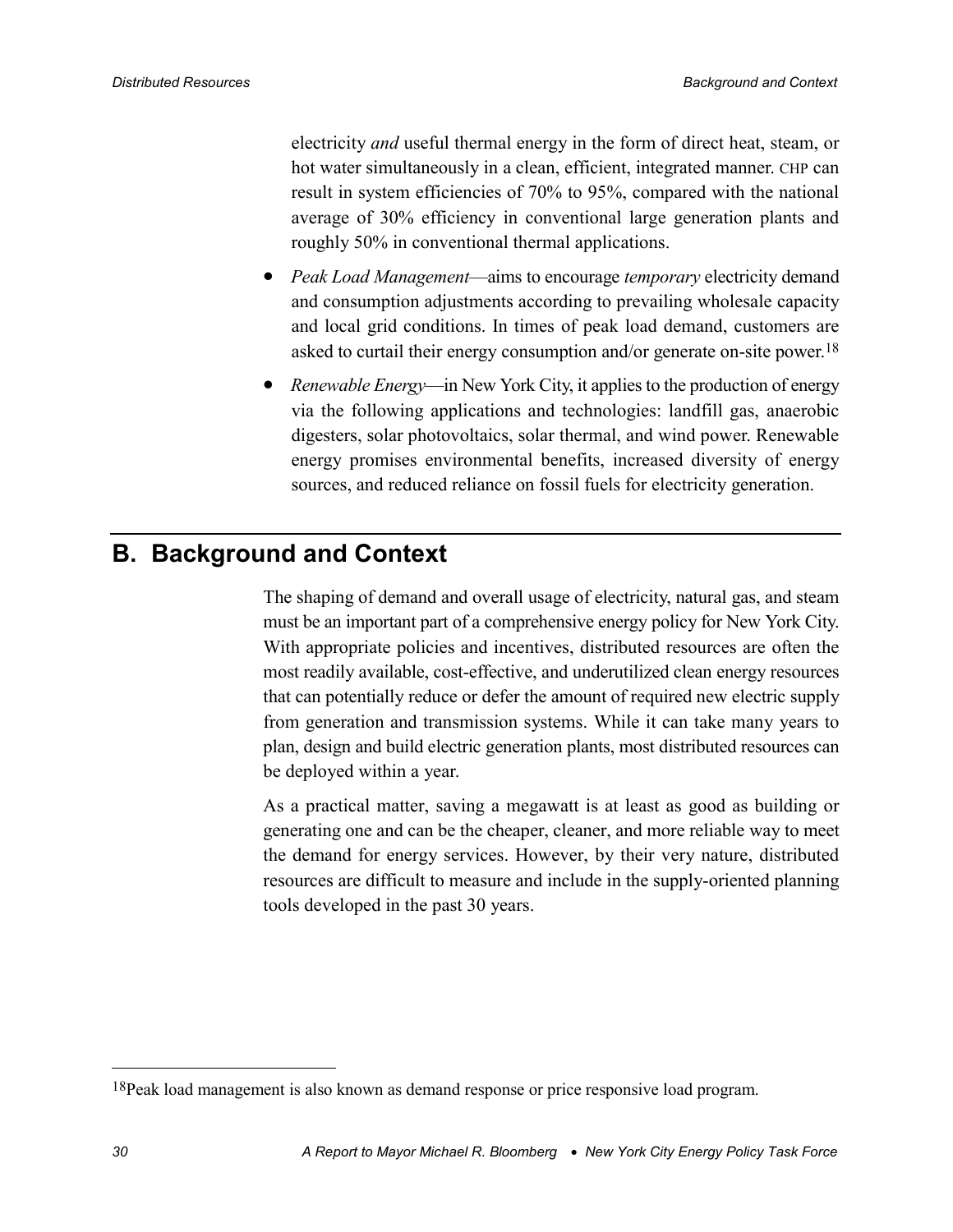## <span id="page-38-0"></span>**C. Distributed Resources Potential in New York City through 2008**

Unlike central station generation and transmission, a distributed resource will generally provide benefits directly to the end customer (i.e., reduced energy consumption) in addition to its benefits to the rest of New York City (i.e., reduced requirements for distribution investments, reduced market prices for energy and capacity). The discussion in this section recognizes both groups of benefits to New York City and treats as cost-effective any resource that provides total benefits to *anyone* in New York City that are greater than the total costs to *everyone* in New York City.

In a recent study of energy efficiency, the New York State Energy Research and Development Authority (NYSERDA) estimated the economic potential for reducing New York City summer peak demand by 2008 to be approximately 1,250 MW.19 For 2012, the report estimates an economic potential of about 2,710 MW in peak demand reduction, of which 1,826 MW, or 67%, would be economically achievable. Applying the same ratio for 2008, 868 MW in summer peak reduction would be economically achievable. However, this entire economic potential is unlikely to be achieved, since it has not taken into account other factors such as future market acceptance rate, technology adoption cycle, design and operational constraints and the full administrative costs of implementing energy efficiency programs. Therefore, for planning and policy development purposes, the Task Force estimates the actual potential for energy efficiency in the next five years to be within a base case of 300 megawatts and a high case of 868 megawatts in peak electric demand reductions.20 *Energy Efficiency*

Another recent NYSERDA study found that 3,276 MW of combined heat and power (CHP) technical potential exists in the Con Edison service area over the next ten years.21 Most of this CHP will comprise units smaller than 5 MW in size and will be in commercial and institutional facilities: hospitals, hotels, commercial office buildings, and large residential complexes. While this *Clean On-Site Generation*

<sup>19</sup>Energy Efficiency and Renewable Energy Resource Development Potential in New York State—Final Report, August 2003. The 2008 value is interpolated from the report's estimates for 2007 and 2012.

<sup>&</sup>lt;sup>20</sup>The base case is derived as follows: 125 MW from NYSERDA's energy-efficiency and clean on-site generation programs plus 125 MW from Con Edison's DSM RFP plus 50 MW from NYPA's efficiency programs. This equals 300 total MW in peak demand reductions.

<sup>21</sup>Combined Heat and Power Market Potential for New York State Final Report 02-12. October 2002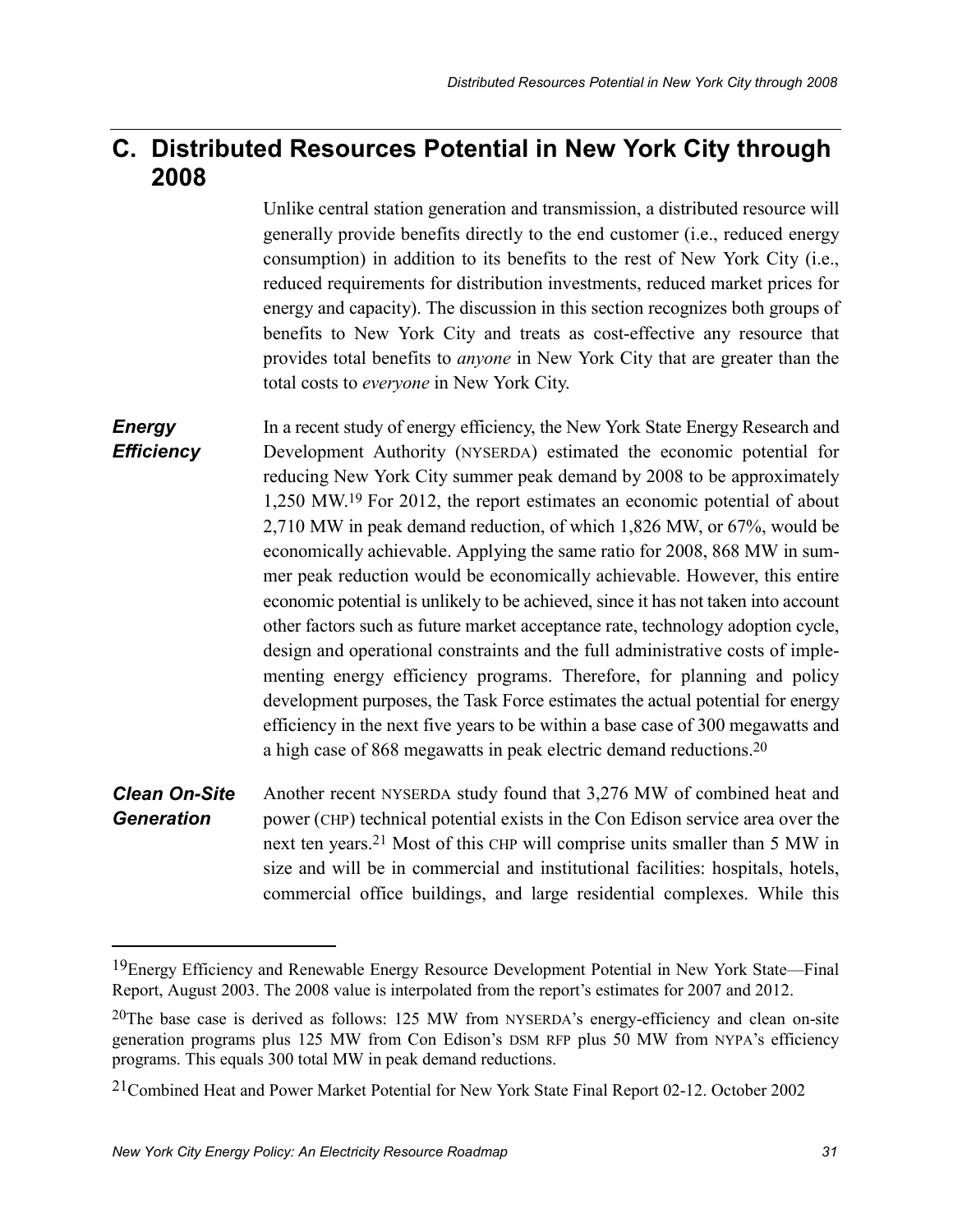<span id="page-39-0"></span>technical potential exists, there is somewhat smaller potential for CHP systems that are financially viable, in that they provide an economic return that would make them attractive investment opportunities for building owners and developers. The study's market penetration scenarios estimate a base case of 142 MW and an accelerated case of 343 MW in New York City by 2008 provided that all of the major challenges and barriers discussed in the next section are fully addressed and resolved in 2004.22

There are at least 1,320 MW of diesel backup emergency generators in New York City, based on the recent NESCAUM survey.<sup>23</sup> Less than 20% of this capacity participates in the New York State Independent System Operator (NYISO) programs. In New York City, only 3.7% of the total summer peak demand is registered in NYISO's price-responsive load programs. It would appear that peak load management programs could be expanded considerably, but this potential is very difficult to quantify due the challenges and barriers discussed in the next section. *Peak Load Management*

> For planning and policy development purposes, the Task Force assumes that 127 MW of peak load management, which reflects the 2003 NYISO special case resource participation rate in New York City, will continue until 2008.24

| Summary of Distributed Resources Potential in New York City<br>2003-2008 |                |                |
|--------------------------------------------------------------------------|----------------|----------------|
| Category                                                                 | Base Case (MW) | High Case (MW) |
| <b>Peak Load Management</b>                                              | 127            | 127            |
| <b>Energy Efficiency</b>                                                 | 300            | 868            |
| Clean On-Site Generation                                                 | 142            | 343            |
| Total                                                                    | 569            | 1,338          |

<sup>22</sup>*Base case*—business as usual based on current CHP technology and current stand-by rates. *Accelerated case*—based on gradual evolution from current to advanced technology, immediate reduction of stand-by charges to one half of the base case level.

<sup>23</sup>Northeast States for Coordinated Air Use Management, Stationary Diesel Engines in the Northeast: An Initial Assessment, June 2003.

<sup>&</sup>lt;sup>24</sup>Special case resource utilizes peak load management capabilities to augment the supply of generation used by the NYISO as standing reserves, which is especially important in areas of the State that are capacity limited such as New York City.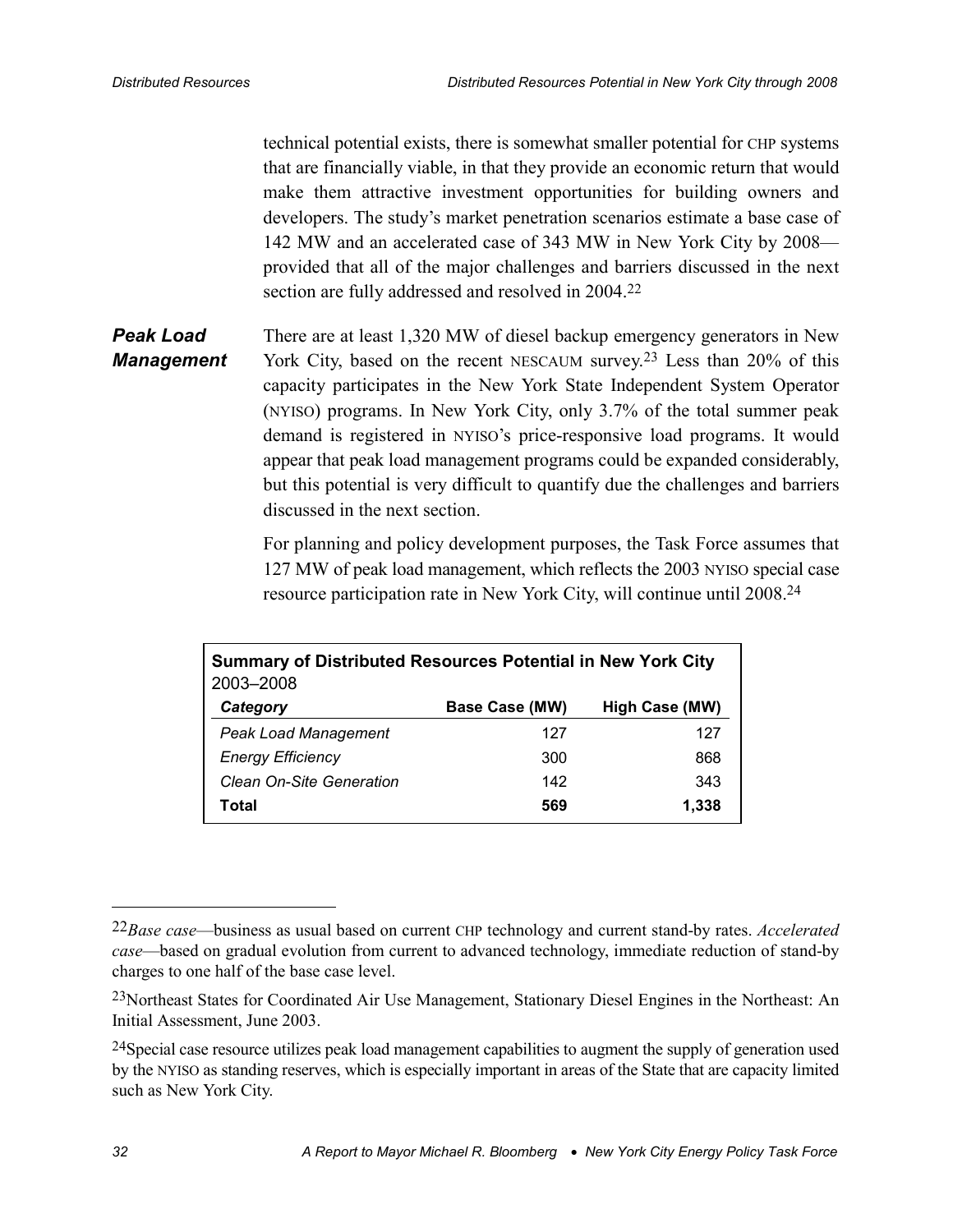## <span id="page-40-0"></span>**D. Challenges & Opportunities**

Energy efficient mechanical and electrical equipment and other building systems are typically more expensive than standard equipment on an initial-cost basis. Even though these systems can be more financially advantageous from a life-cycle cost perspective, split incentives, budget constraints, and/or an inability to compete effectively with alternative capital investments have meant that energy efficient investments remain far below their technical and economic potential. The rebates and other forms of assistance available today from entities like NYSERDA sometimes do not provide sufficient economic incentive to achieve the efficiency potential in the City. The principal alternatives to the use of electricity for such critical purposes as summer cooling are steam and gas-fired chillers, both of which have higher upfront costs. The higher initial cost of purchasing and installing such systems stands as a serious impediment to their wider application. Also, steam chillers, gas chillers, and thermal energy storage systems generally have larger space requirements relative to standard electric chillers. Fault current limitations at several points on the distribution level of the grid directly affect the ability of synchronous generation devices such as natural gas engine-generator sets (which currently constitute the vast majority of such resources) to connect to the City's local electrical distribution system.25 A number of Con Edison's distribution system circuits are currently operating at or near full capacity and large capital investments will be required just to maintain and support reliability. Additional investments will be required to allow interconnection of synchronous clean on-site generation systems. While more technologically advanced and cleaner devices such as fuel cells and solar cells are not subject to the same limitations, their current market share and penetration relative to engine-based systems still remains relatively small. Moreover, a complicated and lengthy interconnection review and approval process adds significant upfront cost and uncertainty to potential projects. This is often further compounded by the customer's desire to ensure that the utility grid backs up their on-site generation. The interconnection of clean on-site generation facilities to the electric distribution system requires a series of *Energy Efficiency Programs Fuel Switching Applications and Thermal Energy Storage Clean On-Site Generation*

<u>.</u>

<sup>&</sup>lt;sup>25</sup>Fault current is the momentary power that flows throughout an electrical system during a short-circuit disturbance.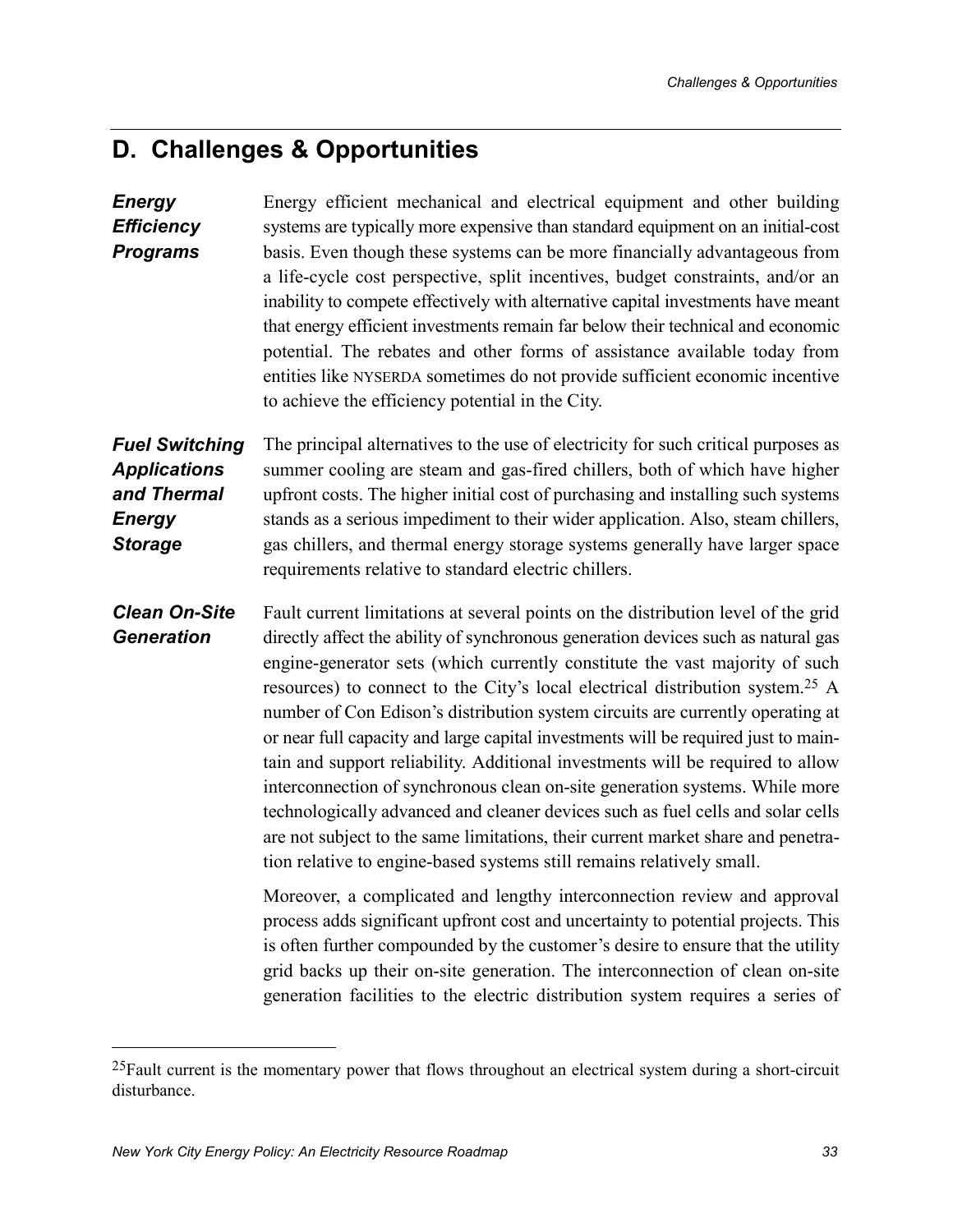<span id="page-41-0"></span>detailed and complicated engineering studies. Hence, a substantial commitment of time and resources, both by Con Edison and the developer, is necessary even before a potential project can be deemed feasible.

Also, in a dense and vertical building stock environment like New York City, locating on-site generation systems is a real challenge. An on-site generation system requires space for the engine-generator assembly, its auxiliary devices, and a stack to exhaust the products of combustion. Other factors to consider are noise level, vibration, and the structural requirement to support these systems.

Finally, clean on-site generation systems frequently require an investment horizon of ten to fifteen years. It is very challenging to create an economic model to assess project costs, benefits, and risks when forward prices of natural gas (i.e., input fuel) and electricity (i.e., output energy) are uncertain and volatile on a monthly basis.

#### Proposed air emissions requirements from the New York State Department of Environmental Conservation would reduce the use of diesel emergency generators by customers as a way to curtail peak electrical demand. Over the next five years, air quality regulations are likely to result in the replacement of a large amount of the existing high-emission diesel generation with cleaner modern diesels and natural gas powered units. *Peak Load Management*

However, curtailing or shifting energy use in the City poses a serious challenge. In a 24-hour, digital economy, the ability of financial institutions, law firms, and other service-oriented concerns such as hospitals and universities to shift or curtail load may be limited. While manufacturing plants can shift production times and capacities, the same flexibility is not available to commercial office buildings.

## **E. Distributed Resources Recommendations**

#### *Energy Efficiency*

#### **Support increased investment in energy efficiency**

• Support the extension of the statewide System Benefits Charge (SBC) program.26

<sup>26</sup>The New York State Public Service Commission (PSC) established the System Benefits Charge (SBC) for New York State in its Opinion No. 96-12, issued on May 20, 1996. New York's SBC is designed to fund, during the transition to full electric retail competition and possibly thereafter, certain public policy initiatives not expected to be adequately addressed by competitive electric markets.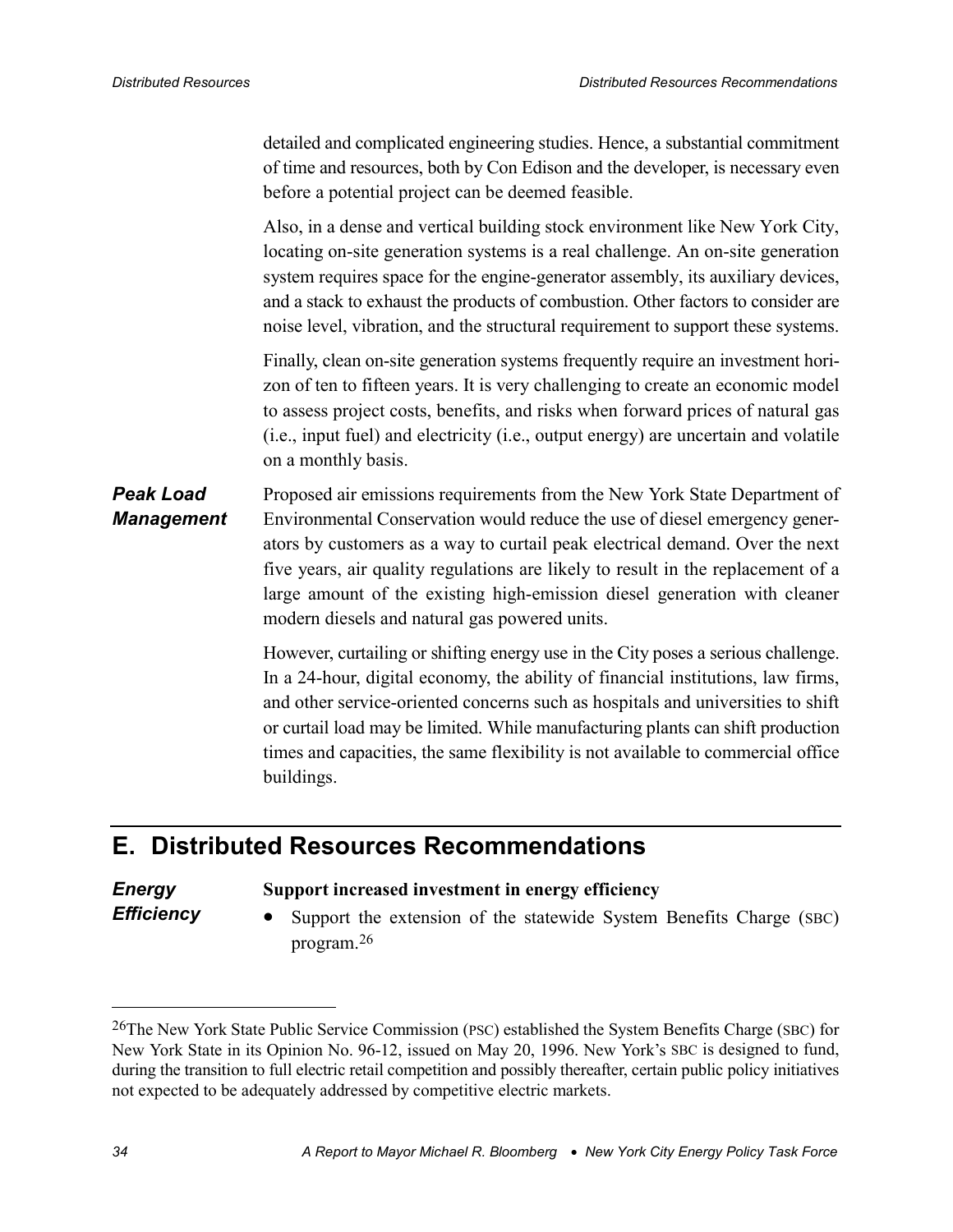- <span id="page-42-0"></span>• Support policies that promote investment in energy efficiency to enhance overall electric system reliability, lower consumer costs, and enhance the protection of the environment.
- Support the increased use of cost-effective energy efficiency, fuel switching, and clean distributed generation as a least-cost strategy for providing distribution load relief services.
- Assist Con Edison in obtaining cost recovery from the Public Service Commission for reasonable expenses necessary to defer distribution reinforcement projects.
- Determine the optimal target level of distributed resources for New York City in the next five years.
- Recommend appropriate levels and allocations of SBC program investments for distributed resources in New York City.
- Work with NYSERDA to prioritize and align existing and upcoming incentive programs according to New York City's distributed resources needs.
- Collaborate with NYSERDA to optimize the marketing and delivery of their incentive programs and associated technical support services in New York City.
- Encourage the targeted use of tax-exempt financing vehicles for distributed resources projects in New York City.

### **Support legislation and regulatory rule-making to set and/or enhance appliance standards and targeted incentives at the state and federal levels**

- Support regular reviews and strengthening of the New York State Energy Code.
- Form coalitions and participate in regulatory and legislative proceedings at the federal and state levels to support stricter energy efficiency appliance standards.

### *Fuel Switching and Thermal Energy Storage*

#### **Determine the necessary types and levels of direct incentives required to overcome the initial cost barrier of installing steam and gas chiller and thermal storage systems**

• Support regulatory policies that will provide Con Edison and KeySpan Delivery the ability and flexibility to offer individually negotiated rates for non-electric chillers and thermal energy storage systems.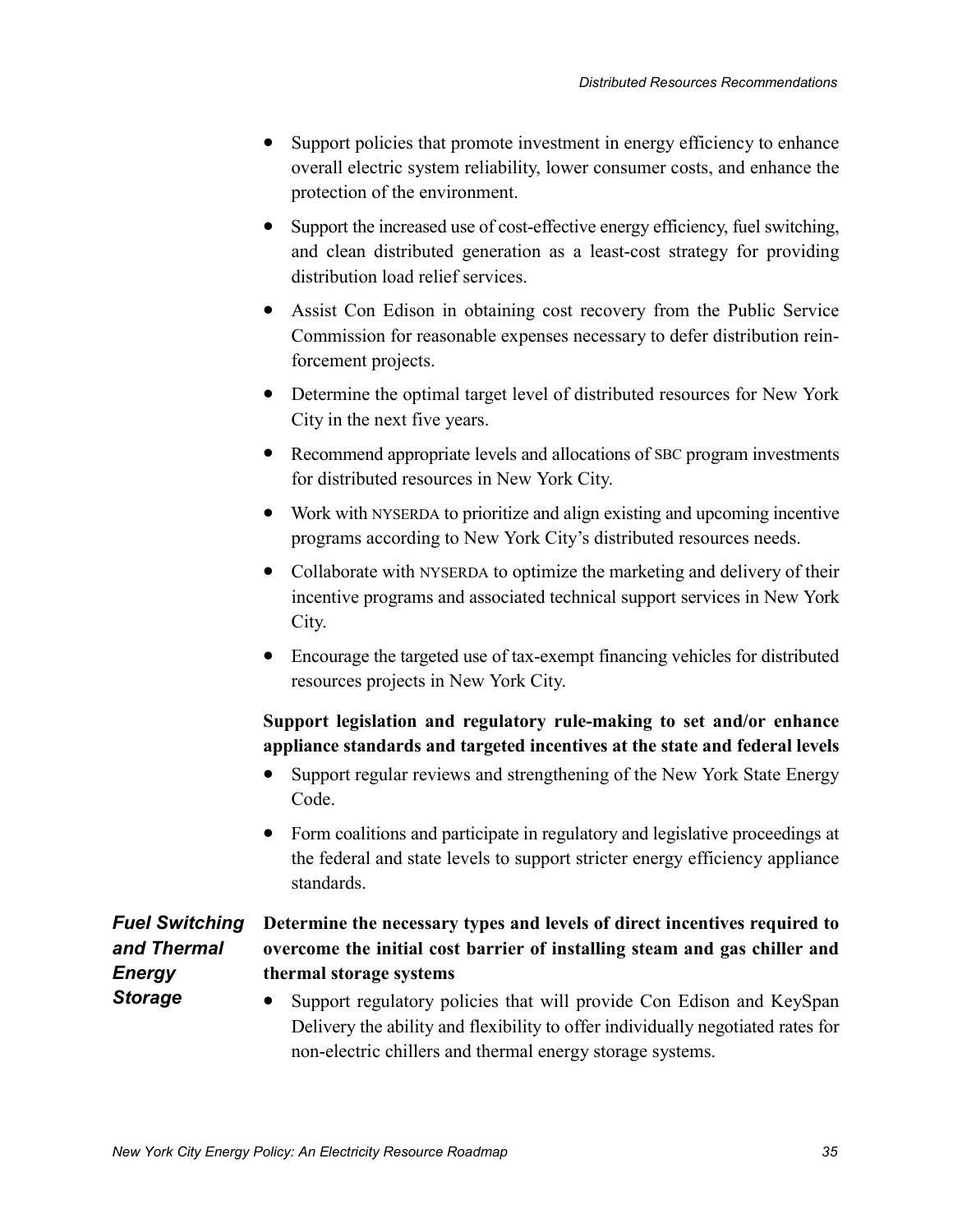- <span id="page-43-0"></span>• Seek appropriate levels of incentives from NYSERDA to spur the application and installation of steam and natural gas chillers and thermal energy storage systems in New York City.
- Explore and assess the feasibility of district heating and/or cooling systems in major New York City rezoning and redevelopment projects without creating barriers to economic development.

#### **Support Con Edison in obtaining full cost recovery from the Public Service Commission for investments needed to mitigate high levels of fault current in the electric distribution system** *Clean On-Site Generation*

• Identify specific distribution network areas without serious fault current limitations and where development of clean on-site generation can be made possible on a cost-effective basis.

#### **Support the use of clean on-site generation systems**

• Collaborate with Con Edison, KeySpan Delivery, and consumer groups to continue to enhance the new electric stand-by rates and proposed natural gas tariffs for clean on-site generation.

### **Adopt a standardized and streamlined grid interconnection review and approval process for clean on-site generation systems**

- Exchange best practices with the Institute of Electrical and Electronic Engineers and with other states, such as Massachusetts and California, in the design and implementation of a standardized interconnection review and approval process.
- Work with the Public Service Commission, Con Edison, and other parties to develop a standardized interconnection review and approval process.

#### **Expand the use of limited exceptions to air emission limits during wholesale market capacity and local grid emergency conditions** *Peak Load Management*

• Engage the New York State Department of Environmental Conservation and New York City Department of Environmental Protection to exempt from air emissions limits emergency generators that operate only in response to a request from NYISO and/or Con Edison during reserve capacity shortages and local grid constraints.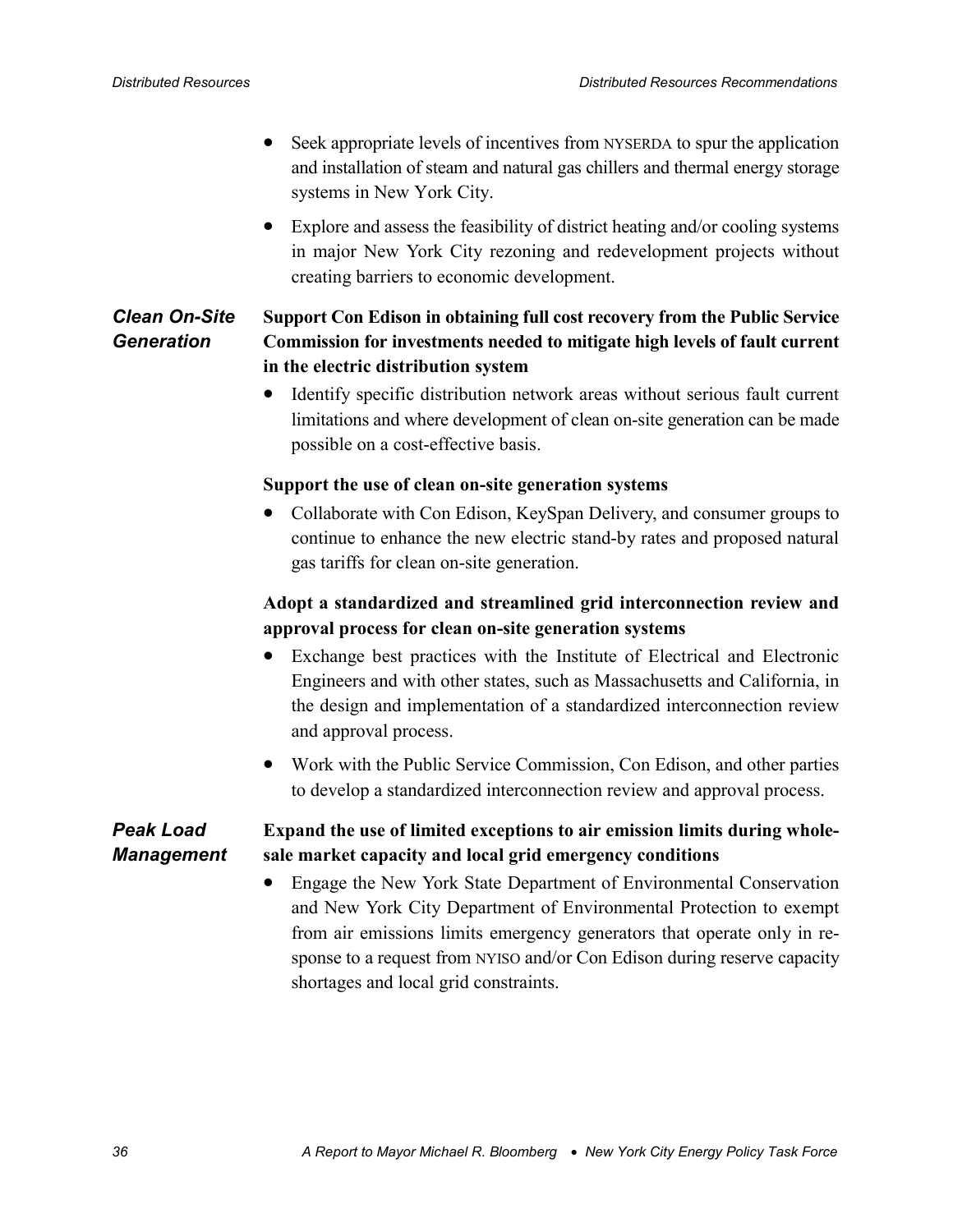### **Collaborate with the Partnership For New York City and the Real Estate Board of New York to expand the Summer Energy Program**

- Share best practices and expand the Summer Energy Program to other large customer groups in New York City including, but not limited to, the Building Owners and Managers Association of New York, New York Energy Buyers Forum, Consumer Power Advocates, International Facilities Managers Association (NYC Chapter) and Greater New York Hospital Association.
- Seek technical and financial support from NYSERDA, NYISO, local utilities and other private sector sources to streamline and automate the existing Summer Energy Program implementation and to create a workable measurement and verification protocol.

#### **Support incentives for peak load management enabling technologies**

- Support the expansion of targeted incentives from NYSERDA for smart metering, sub-metering and building control systems.
- Continue to implement targeted and pilot real time pricing programs to transform the market and to spur technology development in energy information and building controls.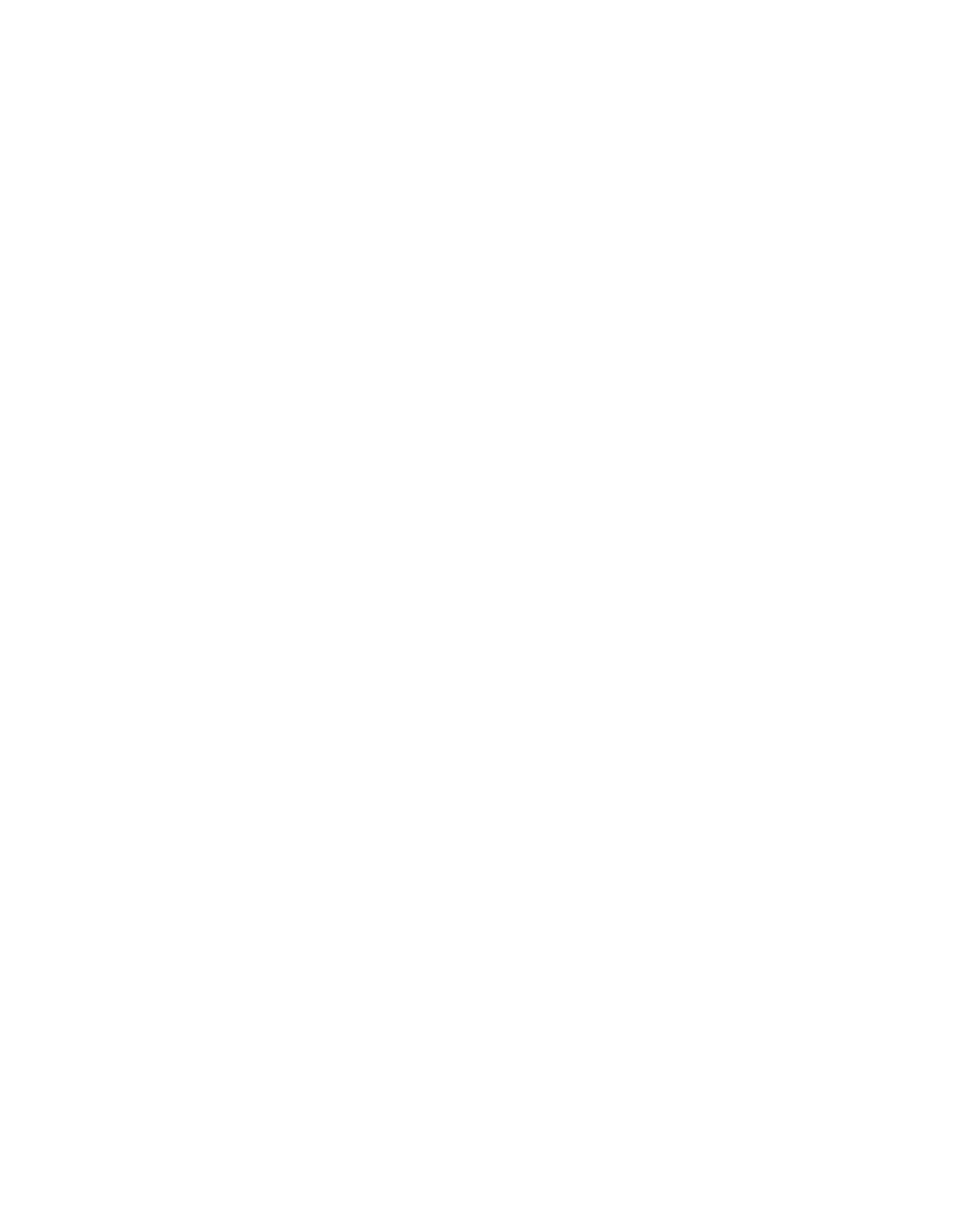# <span id="page-46-0"></span>**VI. Energy Delivery Infrastructure**

## **A. Overview of the Energy Distribution System**

The City energy supply addressed in Section [IV](#page-20-0) of this report is of little value if electricity cannot reach those who need it on a reliable basis. The ultimate availability of electricity depends on an effective transmission and distribution system.

Electric demand was up this past summer, in large part due to burgeoning residential requirements, and the August 2003 blackout vividly reminded New Yorkers of the critical role energy transmission plays in their lives. In order for the City to remain an international center of commerce and culture, public and private decision makers must be sure that New York has a reliable and resilient energy delivery infrastructure.

The Con Edison distribution system covers 604 square miles and contains an approximate population of 8,786,300, which includes the Bronx-Westchester region, Brooklyn-Queens region, Manhattan region, and Staten Island region. The electric distribution system consists of 54 area substations supplying 75 secondary networks and non-network load.<sup>27</sup> As of January 1, 2003, Con Edison served 3,126,174 electric customers: 2,291,421 network and 834,753 nonnetwork. Approximately 86% of its 23,945-MVA28 distribution transformer capacity is underground and 14% is overhead. *Con Edison Electric Distribution System*

 $^{27}$ A secondary network has the ability to supply load via multiple paths, whereas a non-network secondary system does not have this ability.

<sup>28</sup>MVA—Megavolt Ampere, a transformer capacity rating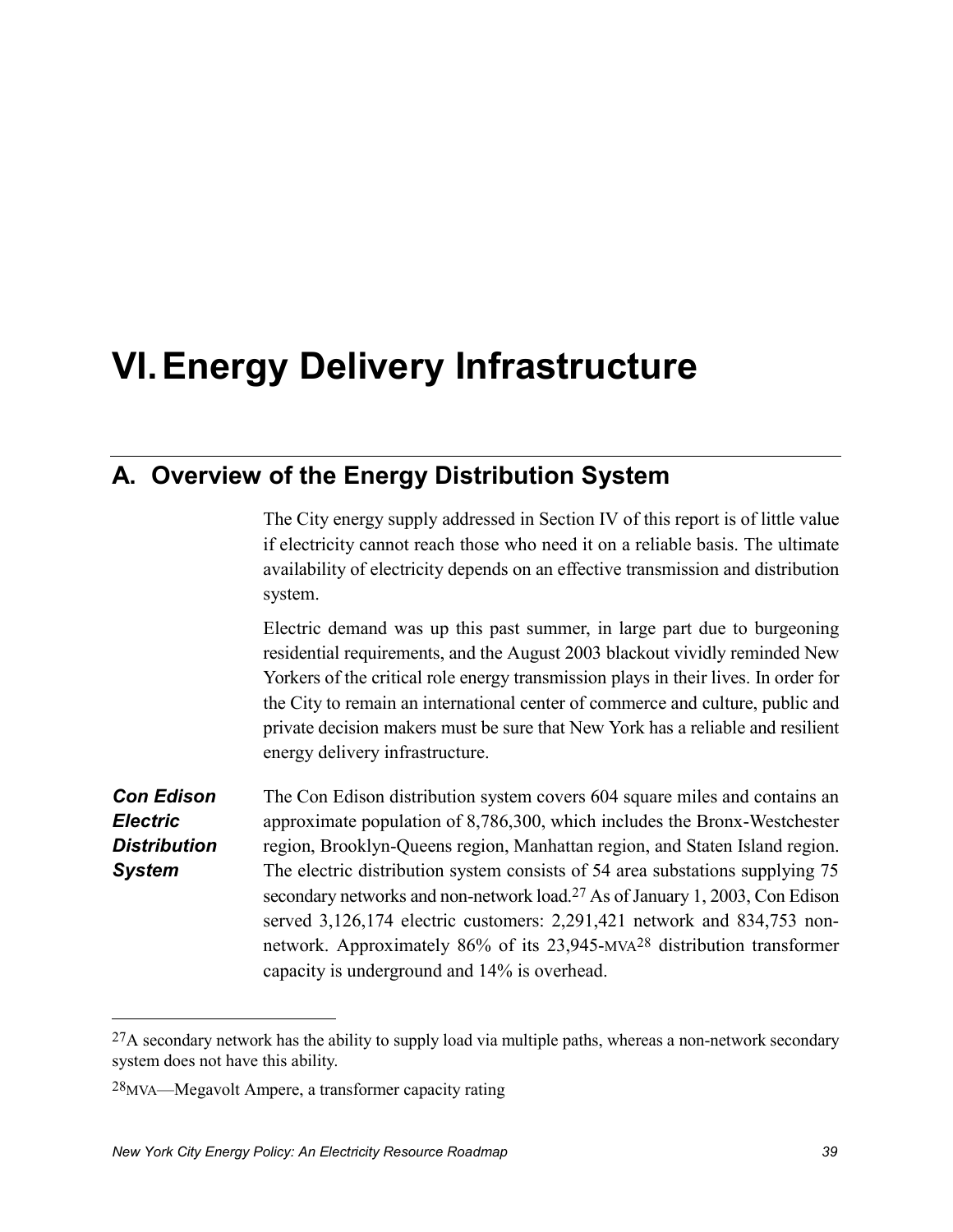<span id="page-47-0"></span>In 2003, Con Edison Company invested \$660 million in upgrades to its electric delivery system. These upgrades and improvements reflect Con Edison's commitment to provide the most reliable electric delivery service in the country. Industry analysts have consistently rated Con Edison as the leading electric utility for reliability in North America.

The Con Edison steam distribution system supplies steam to about 1,800 commercial and residential customers in Manhattan, extending from the southern tip of Manhattan to 96th street on the west side of Central Park and 86th street on the east side—the world's largest district steam system. Its customers use steam for space heating, water heating, central air conditioning, and manufacturing processes. *Con Edison Steam Distribution System*

> The Con Edison steam system has 105 miles of pipe under the streets of Manhattan. It has the largest number of district energy steam customers in the nation and an annual steam send-out of nearly 30 billion pounds, more than twice that of the largest European steam system. With 400 accounts having installed capacity of about 700,000 tons of air conditioning equipment, it is the country's largest steam-based cooling system.

#### New Yorkers use gas for cooking, domestic hot water and space heating, and other commercial and industrial purposes including gas utilized for steam and electric generation. Within New York City, there are two major providers of natural gas. *Natural Gas Distribution System*

Con Edison is the largest distributor of natural gas in New York City in terms of volume of gas delivered and supplies of natural gas. The Con Edison natural gas distribution system in New York City consists of approximately 4,200 miles of mains, primarily located beneath City streets, and 372,083 services feeding individual buildings. The system serves approximately 1,054,312 customers in its service territory.

KeySpan is the largest distributor of natural gas in New York City in terms of number of customers. Serving a territory of 187 square miles, KeySpan delivers gas to 1,128,000 customers in Brooklyn, Queens, and Staten Island over 3,843 total miles of gas mains.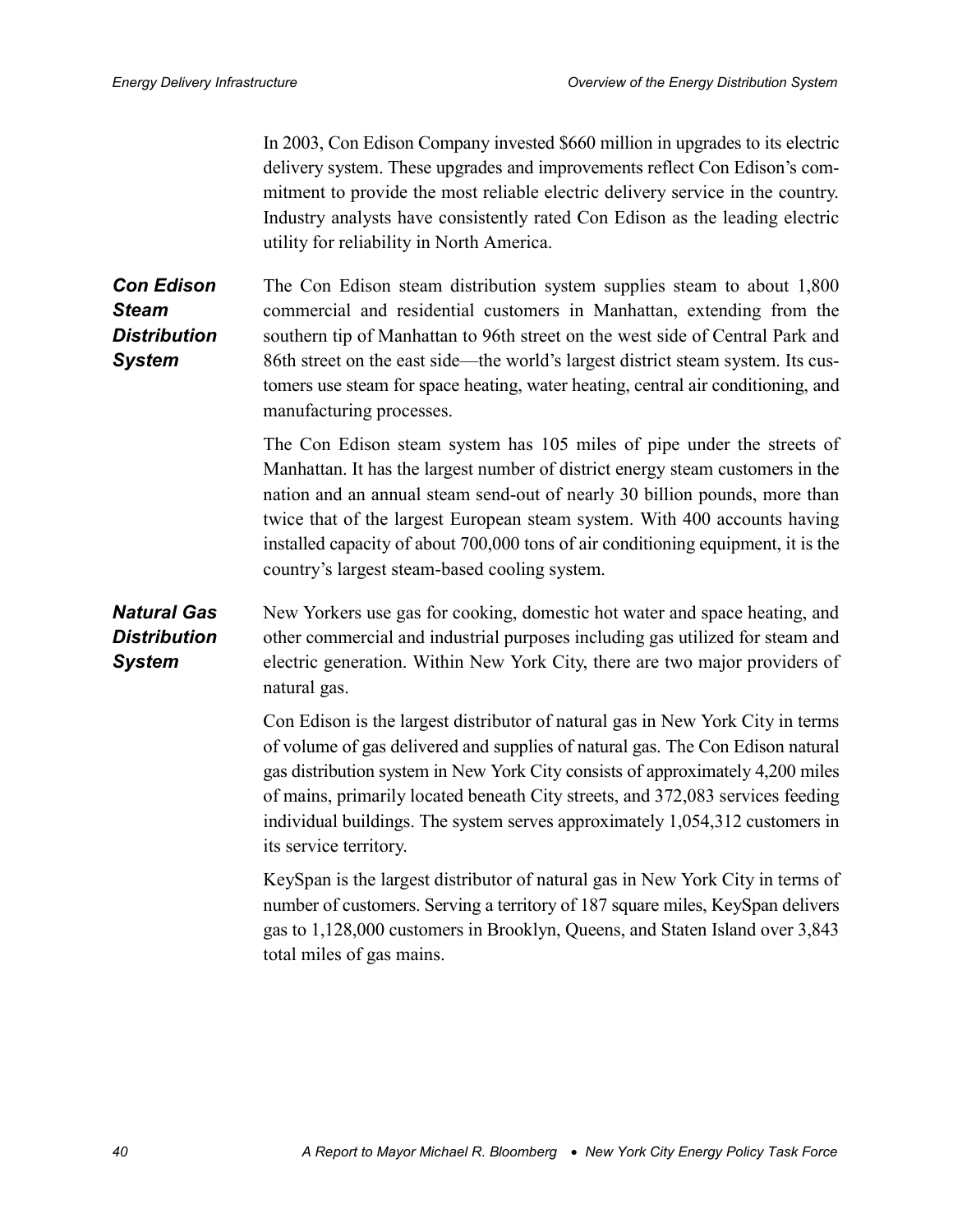## <span id="page-48-0"></span>**B. Economic Development and the Energy Distribution System**

Each year, the City's projected rate of economic growth is factored into each utility's demand forecast. A current trend of increasing demand, despite the economic downturn, has contributed to the need for some 2,600 megawatts of additional resources by 2008. New York City has a highly reliable distribution system, with numerous separate and distinct power grids, but constant investments must be made to ensure its continued resilience.

One of the Bloomberg Administration's hallmark initiatives is to expand the City's economy by capitalizing on the strengths of the outer boroughs. Numerous areas are being rezoned, and comprehensive plans are under review for the development of commercial and residential projects throughout the City. To make Hudson Yards, Long Island City, and Downtown Brooklyn attractive alternative business districts, companies locating there must be assured a reliable power supply. Similarly, educational facilities on Governor's Island (which has its own distribution network), and new development projects in Lower Manhattan, Morrisania, and East Harlem will all need a strong distribution network to serve new customers.

In many cases, the new commercial or residential development will occur on land that is currently underutilized. For example, the City's plans for the far west side of Midtown Manhattan (Hudson Yards) involve rezoning land from its current manufacturing designation to one that would allow the development of large commercial and residential buildings. Examining the distribution network in these areas is critically important. In the case of Hudson Yards, the distribution network might include district steam service for heating and cooling, provided that the extension of Con Edison's steam distribution system would be economically attractive.

The current situation in Chelsea illustrates the importance of comprehensive economic development planning. In 1995, the City rezoned large portions of Sixth Avenue in Chelsea to allow for the development of large residential complexes on land that had been previously reserved for manufacturing use. In the period since the rezoning, nearly 1,500 residential units have been built on Sixth Avenue between 24th and 31st Streets alone. As galleries, restaurants, and other businesses have opened, real estate values throughout Chelsea have increased and additional residential development has occurred. Chelsea's electricity demand has recently grown at an annual rate of 3.3%, and Con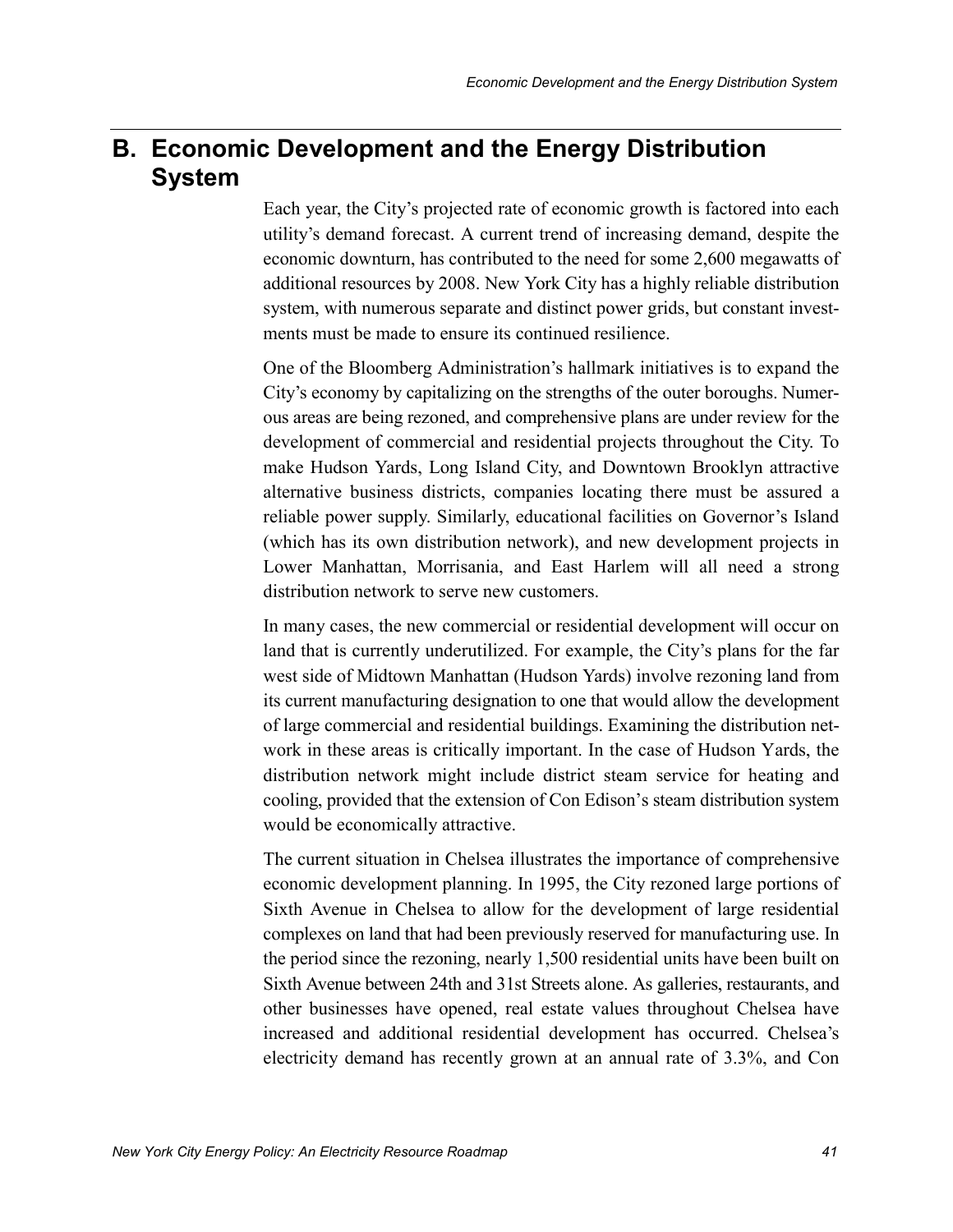<span id="page-49-0"></span>Edison is rapidly expanding the local infrastructure to serve the considerable increase in load—now one of the most constrained areas of the grid.

The Chelsea example illustrates the need to consider the strengths of the network when planning for future economic development growth. For example, the Mayor has made the provision of affordable housing a priority of his administration and has plans for the development or preservation of 65,000 homes and apartments over the next five years. Since residential development has largely been driving New York City's increasing peak load, it is important to look at how this increased power usage may stress the system.

Because development and construction can only occur where land exists to support it, it is not feasible to target development based solely on where excess capacity exists in the grid. Instead, the City must coordinate its targeted rezoning and other economic development initiatives with local utilities to enhance facility infrastructure.

# **C. Challenges and Opportunities**

#### *Electricity Load Growth*

The greatest single challenge for the City's energy infrastructure is keeping up with load growth, particularly as it appears to be accelerating in some areas. This is largely a product of increased residential construction, and of sharply lower prices for home air conditioning units. These growth factors, combined with an economic recovery in the commercial and industrial sectors, will place great strain on a system that is already overburdened, despite Con Edison's efforts to expand and enhance its infrastructure.

As with power plants, the siting of electric substations is difficult in the City.29 There are competing uses for the property needed for substations and public concern over their location. However, reliability depends to a great degree on the proximity of substations to the consumer load they serve. In addition, there is often inadequate recognition of the need to allocate property for utility workout facilities that house personnel and equipment. *Siting Distribution Facilities*

> The siting of these critical utility facilities is becoming more difficult as more neighborhoods are rezoned from manufacturing to residential and commercial

1

 $29$ The parallel is not exact, as substations are far smaller facilities, do not involve such issues as air emissions and large-scale visual impacts, and are already located throughout the City. Distribution substations reduce the voltage of electricity to lower levels so that it can be carried on smaller cables or distribution lines. Smaller transformers underground or on poles further reduce the voltage so that it can be used by customers.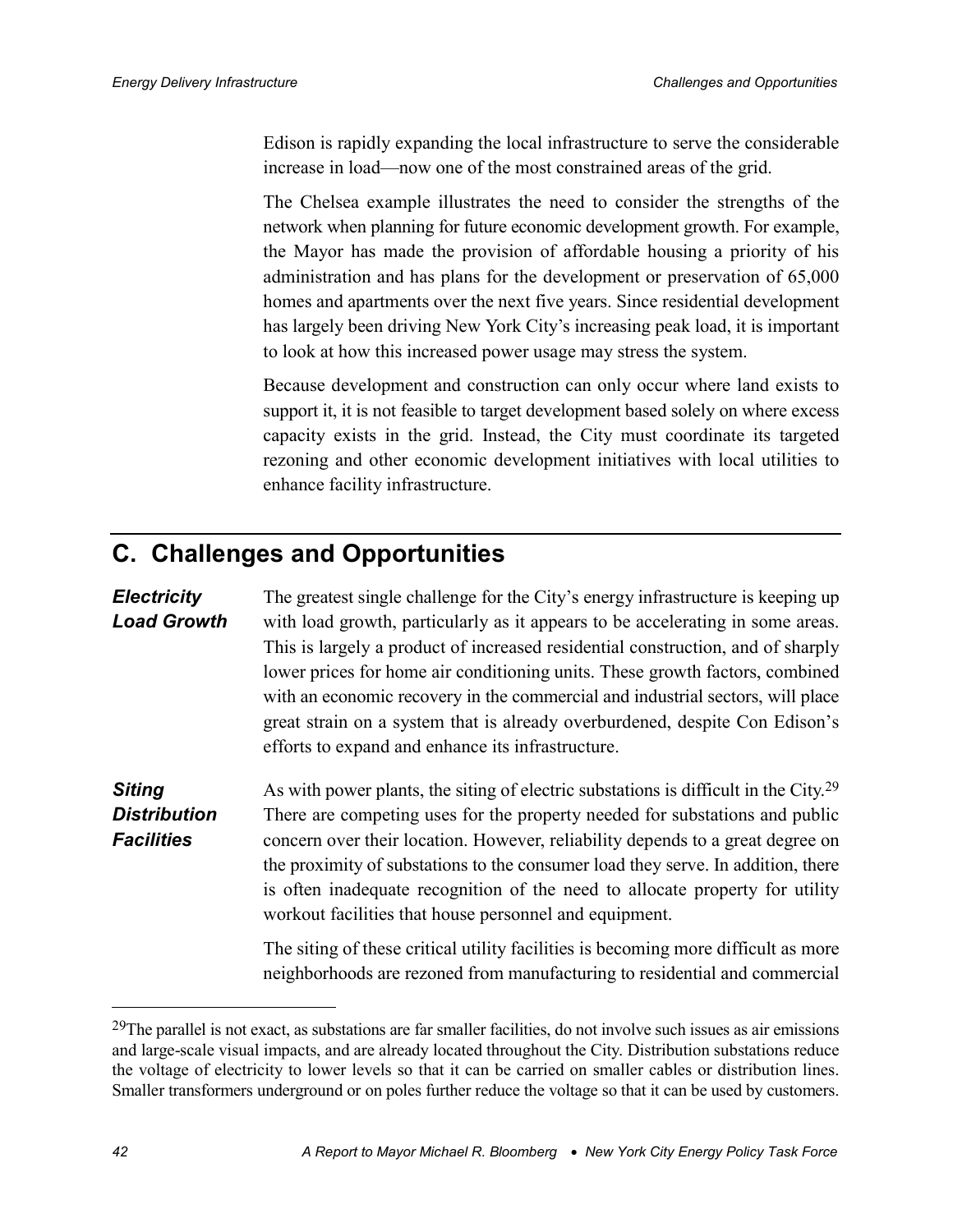<span id="page-50-0"></span>districts. These critical utility facilities can be developed "as-of-right" in manufacturing zones, but not in residential and commercial zones. While the rezoning is intended to spur economic growth, it also restricts the energy infrastructure needed to support that growth. For example, the Hudson Yards Development Plan proposes rezoning that would change much of a manufacturing area to commercial and residential. As a result, Con Edison may not have an opportunity to build new substations as-of-right, and may face significant obstacles and substantial costs in securing the required variances or other approvals required to serve the economic growth. Ultimately, such costs are passed on to consumers.

## *Difficulties of Managing an Underground Infrastructure*

While New York City's underground infrastructure facilities greatly enhance delivery reliability, maintenance and repair work on these facilities is difficult and expensive. Inaccessibility is an issue, not only because of the subterranean location, but also due to traffic disruption concerns and the sheer complexity of the underground network that includes telephone and cable lines, storm and sanitary sewer lines, subways, and water mains.

In a highly concentrated urban environment, a certain amount of disruption is inevitable in any substantial building or repair project. In the case of infrastructure work that almost inevitably involves opening streets for extended periods of time, it is particularly important to avoid unnecessary, costly, and inefficient projects on the same or overlapping sites.

## **D. Energy Delivery Infrastructure Recommendations**

The primary responsibility for the City's energy infrastructure rests with the utilities that have the obligation to maintain and improve it. As noted above, they spend very large sums each year on infrastructure improvements and, to the extent that they are regulated, remain subject to Public Service Commission oversight in doing so. However, the City needs to play a role in facilitating necessary maintenance and upgrades of its energy infrastructure to the maximum extent possible.

#### **Establish a collaborative capital infrastructure planning process between relevant city and state agencies and local utilities**

• Establish a formal planning process to coordinate the major infrastructure projects for the City and State with local utilities.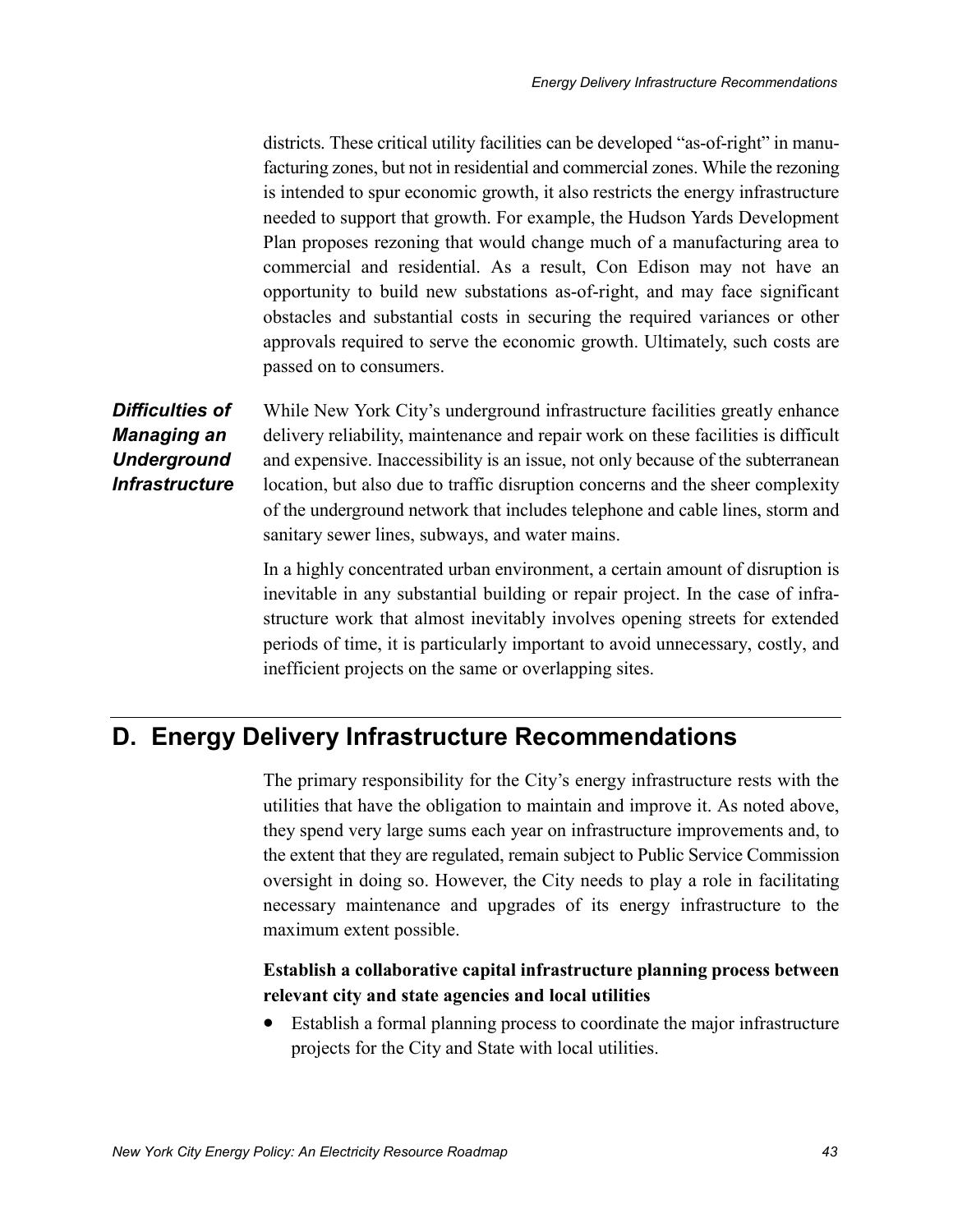• Include the local utilities at the earliest stages of any City rezoning and redevelopment plans. For example, the City and Con Edison are currently working together to develop unified infrastructure development plans for the Hudson Yards Redevelopment project.

### **Support the expansion of targeted demand-side management (DSM) and clean distributed generation (clean DG) for grid support**

- Encourage the expansion of cost-effective and targeted DSM and pilot gridlevel clean DG programs. Targeting distribution networks that are expected to require reinforcement due to increased area loads could defer capital investment for transmission and distribution load relief.
- Advocate increased investment and incentives for cost-effective energy efficiency, fuel switching and clean on-site DG as a least-cost strategy for providing distribution load relief services.
- Support technological innovations to interconnect clean on-site generation safely and reliably to the local electric distribution system.

### **Support the passage of joint bidding legislation to facilitate infrastructure projects30**

• Seek the passage of joint bidding as a legislative priority in Albany. In the case of infrastructure work that almost inevitably involves opening streets for extended periods of time, it is particularly important to avoid successive projects on the same or overlapping sites.

### **Create a special zoning or permit designation to allow utility facilities in targeted development areas**

• Create a more flexible zoning and/or permit designation for utility substation and workout locations to serve the growing loads in commercial, residential and mixed-use areas. Allowances in zoning should facilitate utility service infrastructure and avoid the need to obtain zoning variances in non-industrial areas.

### **Ensure that utilities and other energy project developers have access to public and private New York City docks**

• Ensure that utilities and merchant energy developers have access to public and private New York City docks to minimize traffic congestion associated

<u>.</u>

<sup>&</sup>lt;sup>30</sup>Joint bidding refers to shared bids between the City and the local distribution utilities affected by a particular construction project.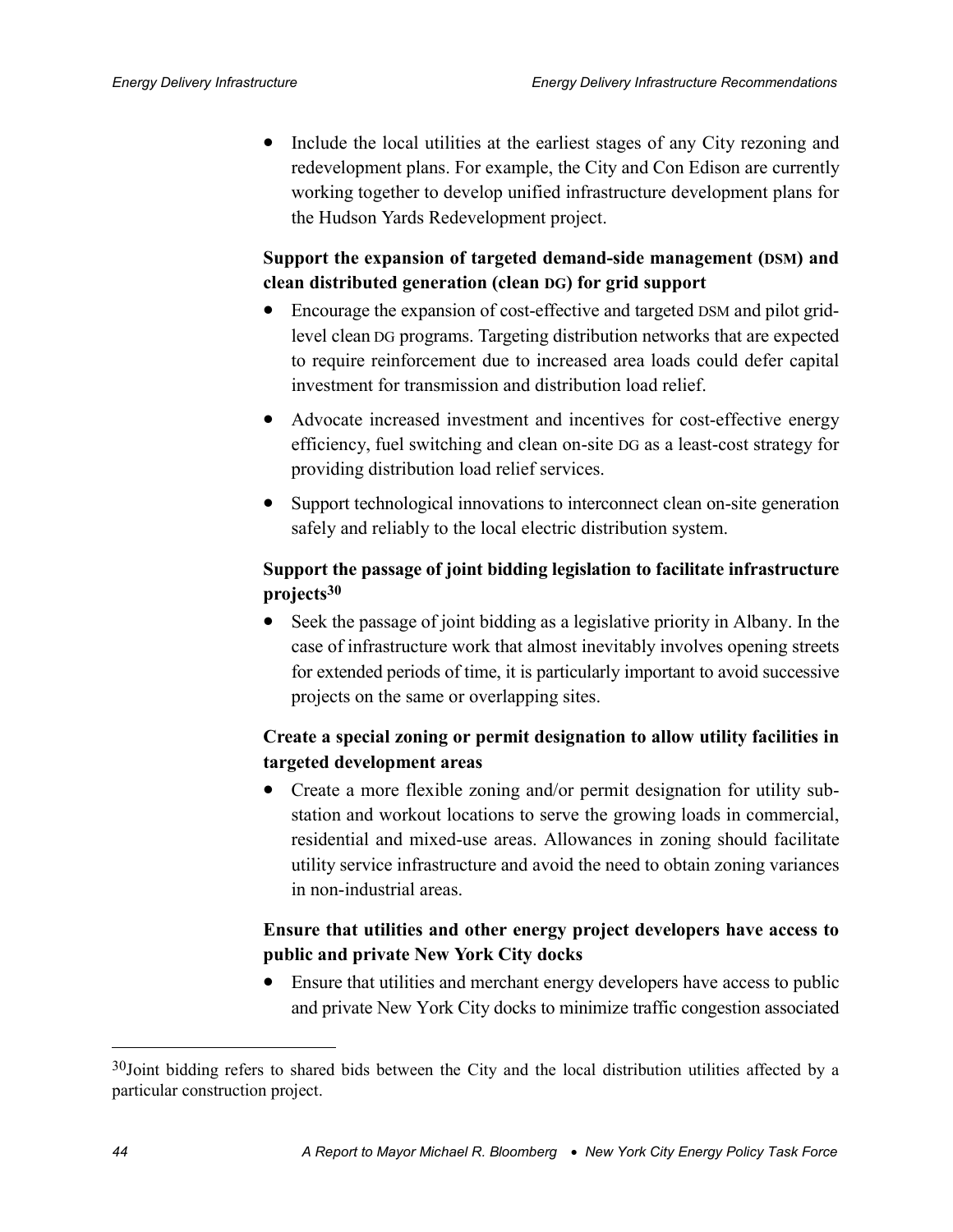with the movement of large trucks and equipment. Access is also integral to the supply of building materials, utility components, and for the development activities associated with maintaining the energy infrastructure.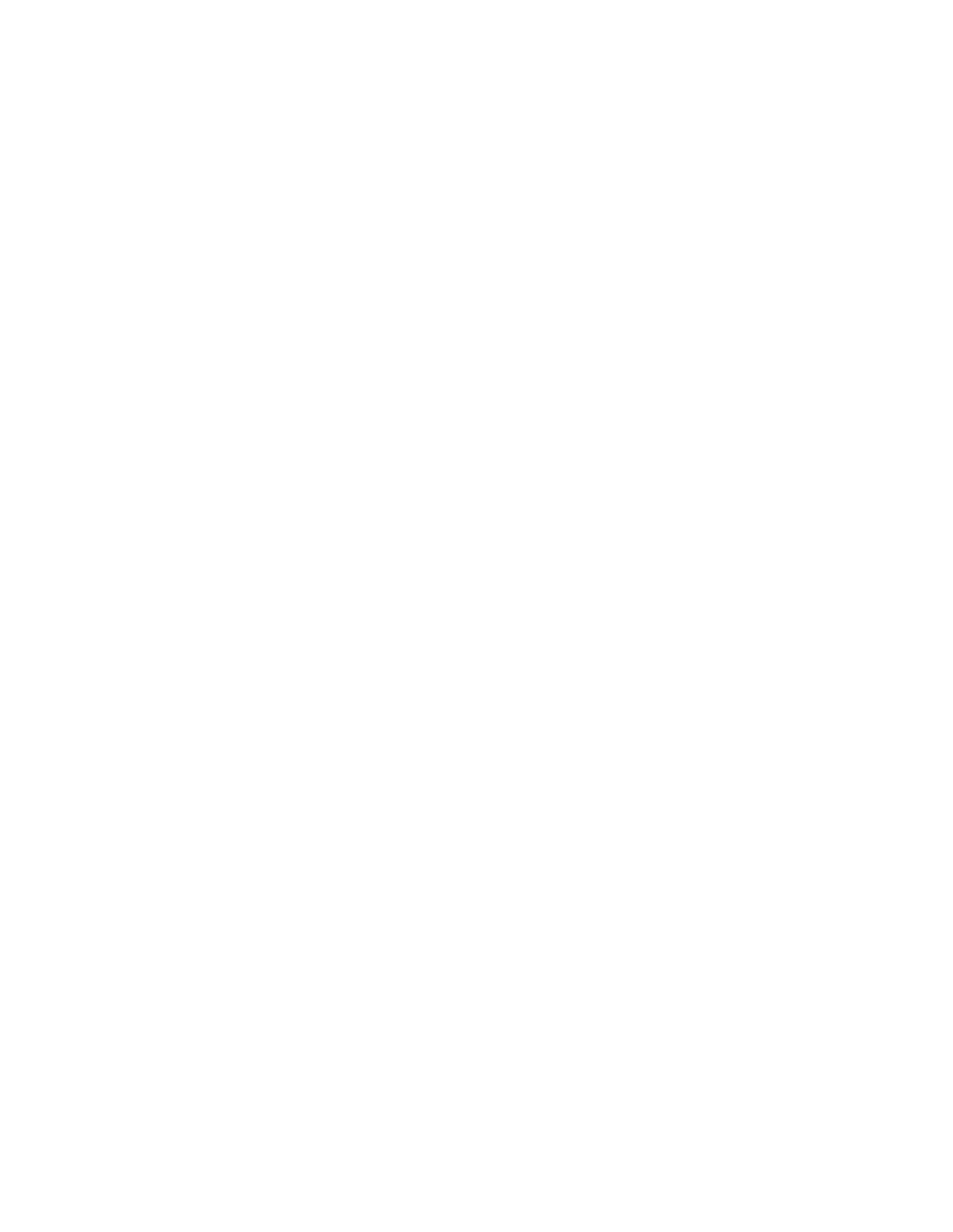# <span id="page-54-0"></span>**VII. New York City—Leading By Example**

# **A. Overview of City Buildings and Facilities**

The City of New York owns more than 2,500 major building assets, containing over 200 million square feet, and leases an additional 22 million square feet of space.<sup>31</sup> These facilities are utilized by twenty different City agencies and range from brand new schools to the landmarked City Hall, courts, police precincts, correctional facilities, homeless shelters, hospitals, and recreation centers in parks. The New York City Housing Authority (NYCHA) is managed independently of the City and is the largest public housing agency in the nation. Its 181,000 dwelling units in 346 developments are located in 2,724 residential buildings. In all, New York City, excluding NYCHA, holds more than 5,000 electricity accounts. A summary of the annual electricity use at City facilities appears in the table on the following page.

Together, the City of New York and NYCHA use more than 10% of the total energy consumed in the entire City. By expanding and improving their efforts to deploy distributed resources, City agencies can

- significantly reduce electric demand and energy usage in the City;
- reduce the burden on taxpayers;
- have a distinct, if indirect, influence over practices in the private community in such areas as design, construction, operation, and energy policy choices.

<sup>31&</sup>quot;Major building assets" are defined as buildings with replacement cost of more than \$10 million and at least ten years remaining life.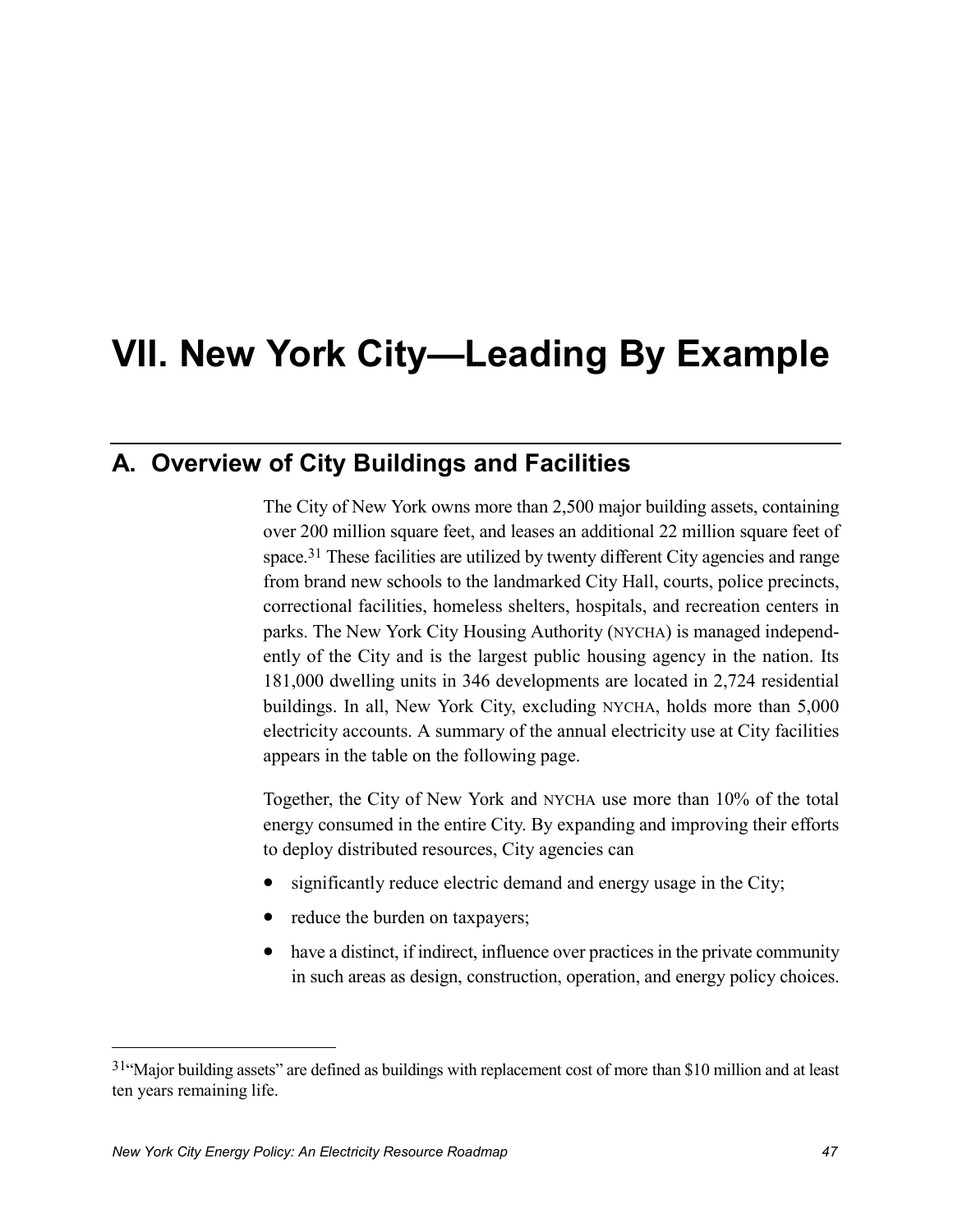<span id="page-55-0"></span>The City of New York has pursued opportunities to reduce its electric load for many years. Some efforts are spearheaded by the Department of Citywide Administrative Services' Office of Energy Conservation (OEC), working with individual City agencies; others are directly initiated by individual agencies.

Utility purchases for City agencies and cultural institutions, the Health and Hospitals Corporation, and CUNY, are made through OEC. Each agency and organization designates an energy liaison officer (ELO) to whom extensive monthly energy cost and usage information is provided for each account and location.

| <b>Annual Electricity Use by City Offices and Public Buildings</b><br>Megawatts (MW) and Megawatt Hours (MWh) |       |           |          |
|---------------------------------------------------------------------------------------------------------------|-------|-----------|----------|
| Consumer                                                                                                      | МW    | MWh       | MWh $\%$ |
| Education                                                                                                     | 280   | 887,000   | 17%      |
| <b>City Offices</b>                                                                                           | 245   | 1,040,000 | 20%      |
| <b>Department of Environmental</b><br><b>Protection, including Sewage</b><br><b>Treatment Plants</b>          | 109   | 640,900   | 12%      |
| Transportation, including<br><b>Street and Traffic Lighting</b>                                               | 8     | 390,100   | 8%       |
| Health and Hospitals<br>Corporation                                                                           | 80    | 378,600   | 7%       |
| City Universities, Libraries,<br>and Cultural Institutions                                                    | 148   | 645,800   | 12%      |
| <b>NYC Housing Authority</b>                                                                                  | 240   | 1,200,000 | 23%      |
| TOTAL                                                                                                         | 1.110 | 5.182.400 | 100%     |

## **B. Current State of the City's Distributed Resources Activities**

*Energy Efficiency* Energy efficiency achieved through improved operations or capital retrofits is fundamentally important in reducing baseline demand for electricity and energy costs over the long term. Since 1997, New York City agencies have been able to undertake energy efficiency capital projects through the Energy Cost Reduction (ENCORE) Program, a collaborative effort between the City and NYPA. Projects are principally directed at improved lighting, motors, chillers, energy management systems, and process improvements in Department of Environmental Protection (DEP) plants.

The ENCORE program is, in effect, an energy performance contracting program in which the energy savings that result from the efficiency project are used to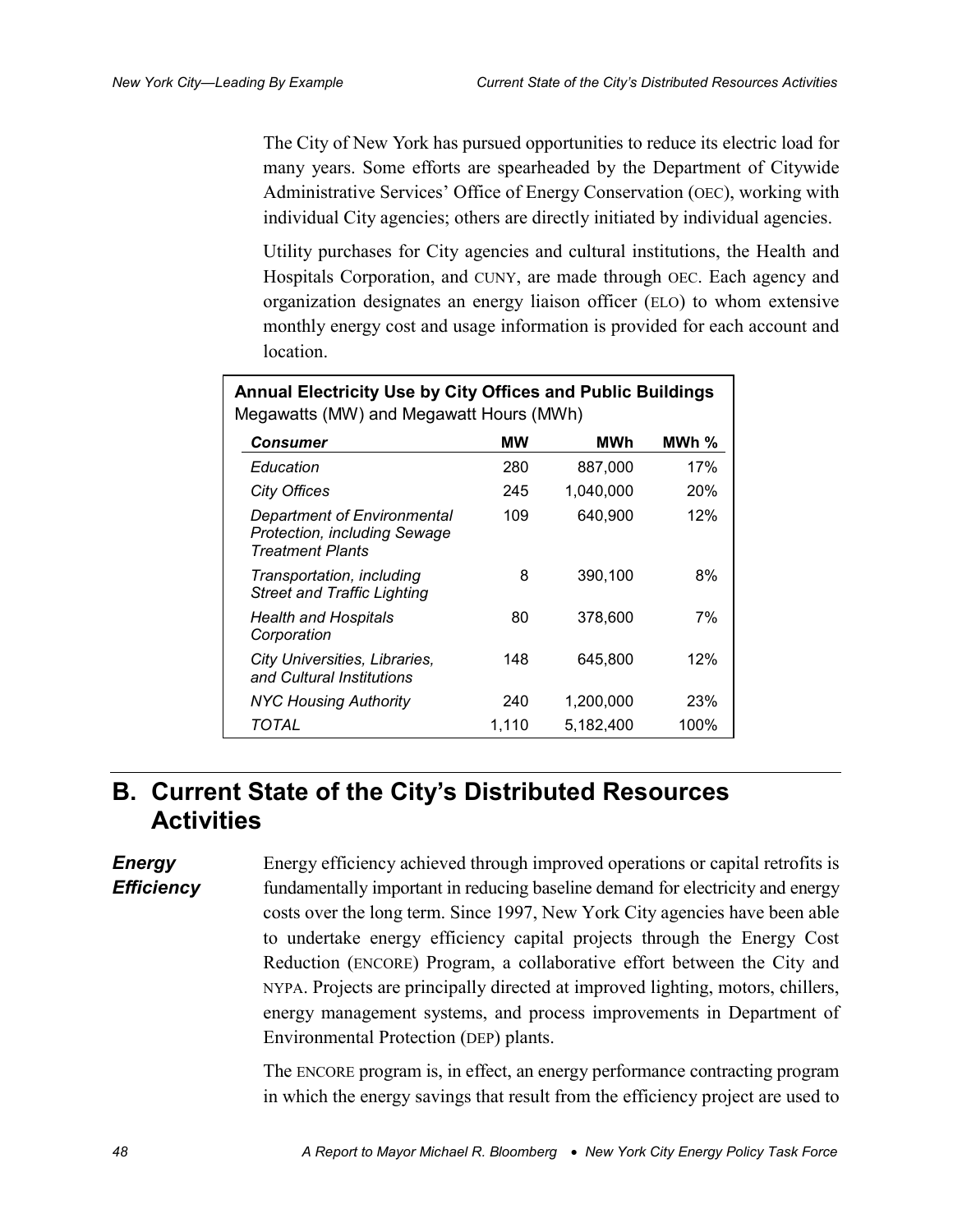<span id="page-56-0"></span>pay for the cost of the project. Through ENCORE, NYPA offers turn-key services and low-cost financing to the City. Between January 1997 and September 2003, ENCORE completed 164 projects at a cost of \$153 million, generating annual energy savings of \$14 million, annual electrical energy savings of 55,000 MWh, and 8.7 MW in baseline energy demand reduction. Examples of major ENCORE projects demonstrate impressive savings:

- New high-efficiency lighting systems in more than 150 City public schools, installed at a cost of \$42 million, save \$7,000,000 annually in electricity expenses;
- Energy efficient chillers installed at the Brooklyn Municipal Building save \$153,000 per year;

Similarly, City agencies have undertaken major energy efficiency initiatives of their own. The Department of Transportation has an initiative underway that will reduce energy use by nearly 20% per year by installing street lights and pedestrian crossing indicators that use significantly less wattage. At the Wards Island treatment plant, DEP has established an energy exchange with the New York State Department of Health. DEP sends digester gas to the Manhattan State Psychiatric Hospital; boilers at the hospital then use the digester gas to produce steam, which is then shared by the hospital and the treatment plant. Most of the steam is used for plant heating, but some is used by DEP to power chillers for air conditioning, thus reducing peak load on the electrical grid.

Fuel cells generate "clean and green" electricity on-site at various City facilities including DEP water pollution control plants. In some cases, the fuel cells generate electricity from anaerobic digester gas, a by-product of the wastewater treatment process that would otherwise be flared to the atmosphere. The City now has eleven fuel cell installations; six are operational and five more are expected to be operational in April 2004. *Clean On-Site Generation*

> In addition, certain New York City government buildings, including NYCHA, may be able to house equipment that can produce clean on-site electricity and heat using natural gas through the application of clean distributed generation (DG) or combined heat and power (CHP) systems. As discussed in Section [VI,](#page-46-0) DG and CHP represent the potential to use current forms of energy more efficiently, and to thereby make a substantial net contribution to existing capacity. 32

<sup>32</sup>See NYSERDA Final Report 02-12, Combined Heat and Power Market Potential for New York State (2002).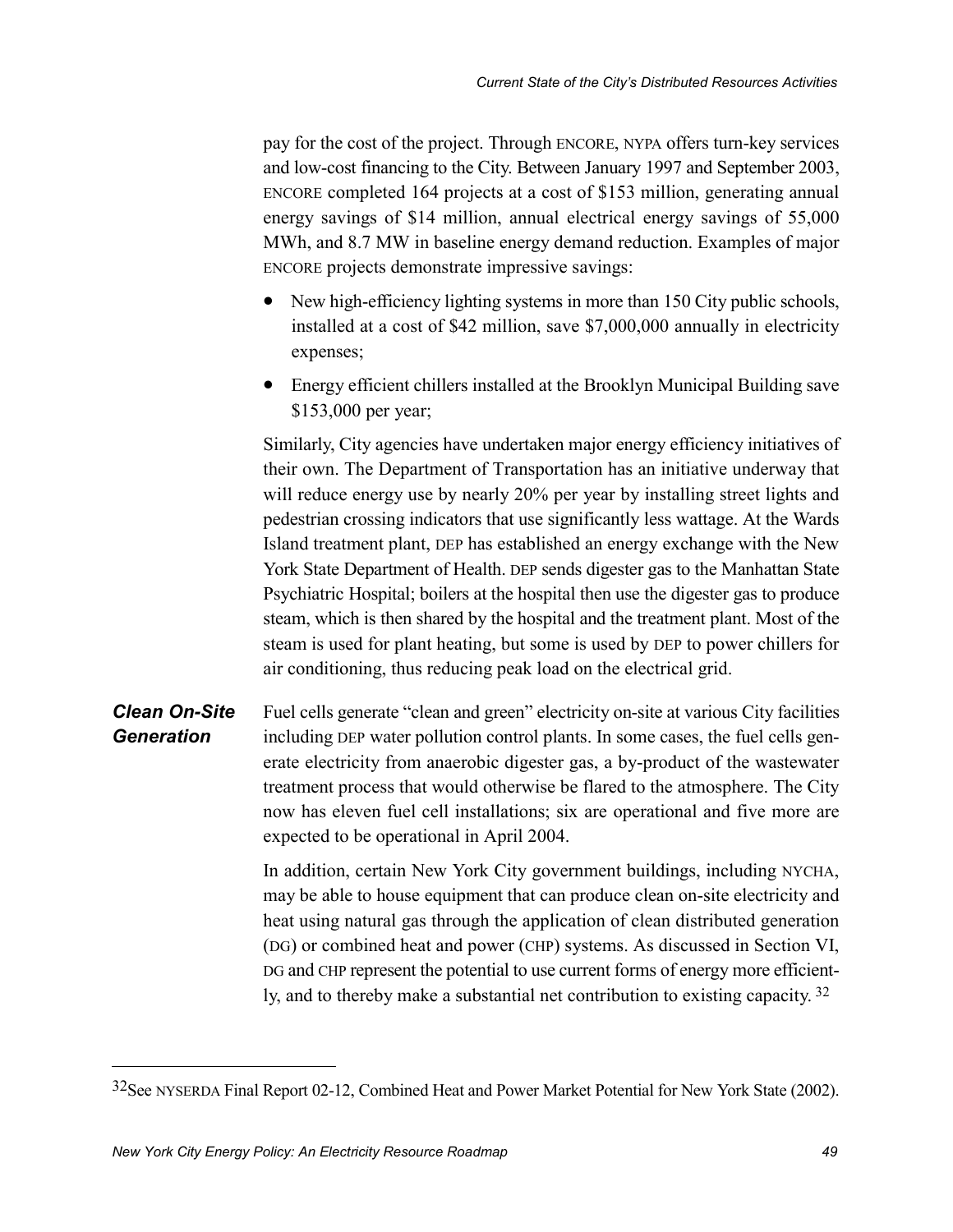#### <span id="page-57-0"></span>New York City agencies participate in NYPA's Peak Load Management Program to help reduce the electric system's load on peak summer days. As the City's centralized energy billing agency, OEC promotes participation in the program through extensive outreach to City agencies. *Peak Load Management Program*

As reflected in the table below, participation in this program has grown steadily since its inception in 2001. In summer 2002, facilities for which the City purchases electricity contributed 28 MW of peak reduction; for summer 2003, the commitment was 36 MW. DEP is the largest participant. In 2003, DEP exceeded its contracted reduction of 17 MW in demand by an additional 7 MW.

| <b>City Accounts Participating in</b><br><b>NYPA Peak Load Reduction Program</b> |             |                    |                                     |
|----------------------------------------------------------------------------------|-------------|--------------------|-------------------------------------|
|                                                                                  |             | Number of<br>sites | <b>Contracted reduction</b><br>(MW) |
|                                                                                  | Summer 2001 | 3                  | 18.0                                |
|                                                                                  | Summer 2002 | 22                 | 26.9                                |
|                                                                                  | Summer 2003 | 43                 | 359                                 |

Most sites reduce system load by using generators. At One Centre Street, the Manhattan Municipal Building, peak load is shed by raising air conditioning set points, reducing lighting levels, and selectively shutting off elevators. For facilities that are too small to participate formally in the Peak Load Reduction Program, the City nonetheless notifies its agency representatives to reduce usage on days designated as peak load periods. The chart below shows the load

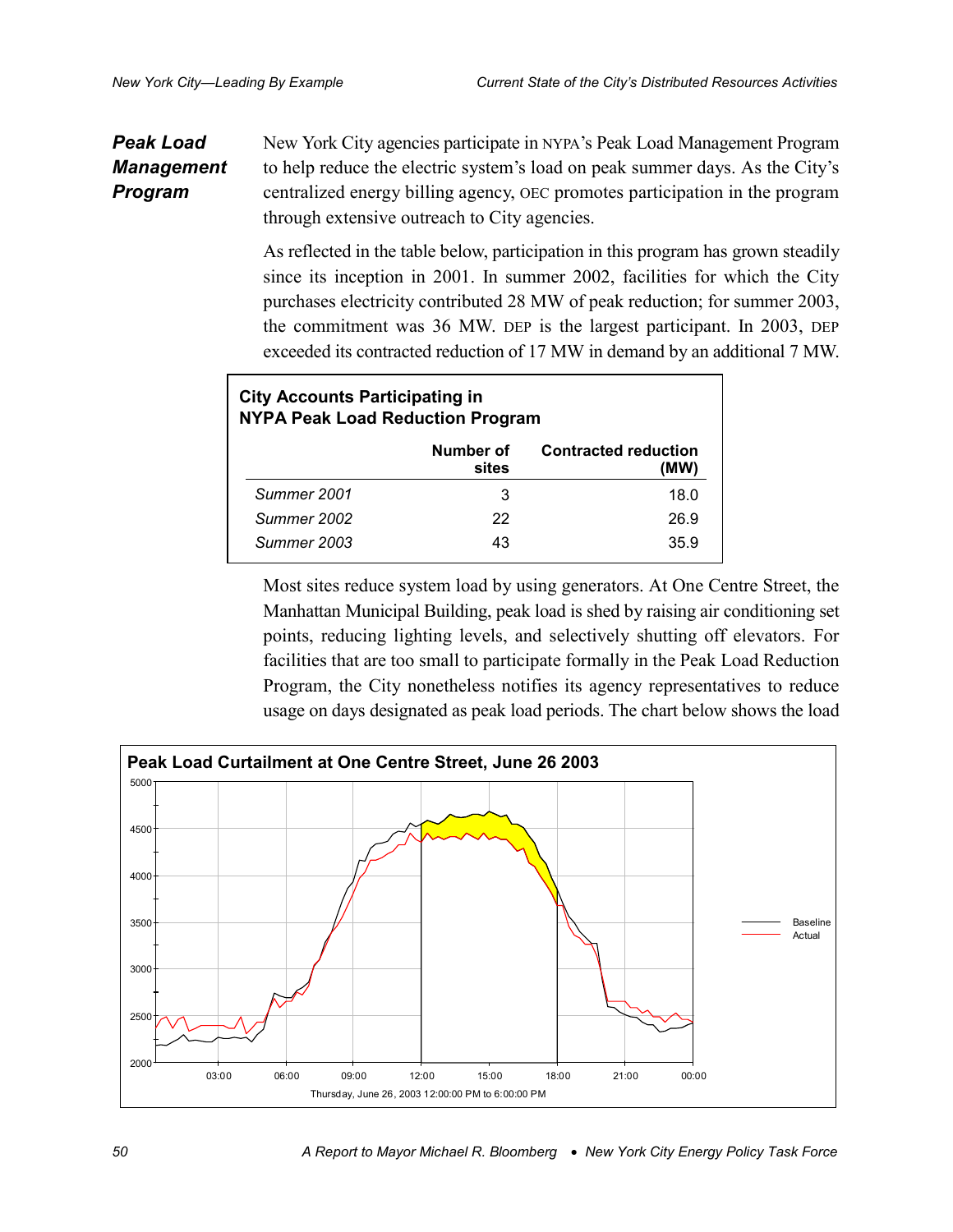that was reduced at One Centre Street on a peak day during the summer of 2003.

<span id="page-58-0"></span>High-performance buildings are generally those that are highly energy efficient, have low life-cycle costs, and minimize adverse environmental effects for their occupants and the community at large. The added initial cost for some of these high-performance features must be justified by the reduction in future costs and an improved working environment over the term of the building's operation.33 *High-Performance Building Design*

> The City's Department of Design and Construction's (DDC) Office of Sustainable Design has incorporated high-performance building design elements in two completed pilot projects—the new South Jamaica Branch Library in Queens, and the new Children's Center in Manhattan, a central intake and training facility for the Administration for Children's Services. Four more pilots are under construction and ten are in design, including three projects being designed to achieve LEED certification from the U.S. Green Buildings Council.34 These latter projects will be analyzed to assess the costs, benefits, and limitations of using LEED as a design tool in the ongoing effort to improve the performance of City buildings. Two of the projects incorporate photovoltaics into roof and exterior wall materials. Based on technical projections of energy performance, average savings on all the pilot projects should be approximately 20% above those mandated in the current New York State Energy Conservation Code. Actual savings on the completed projects are being monitored to ensure that such projected savings are in fact realized.

> In order to further support these guidelines, the City recently joined with the federal Environmental Protection Agency and others in sponsoring a design competition for green buildings design in New York City. The competition will seek ideas on how to utilize clean on-site power generation, solar and wind energy, brownfield developments, and water and energy efficiency in new building designs. Winning designs will be displayed in all of the five boroughs. They will contribute to the City's understanding of green buildings and will benefit all City agencies and the public at large.

<sup>33</sup>See High Performance Building Guidelines, New York City Department of Design and Construction, April 1999. This report was developed with the Design Trust for Public Space.

<sup>34</sup>Leadership in Energy and Environmental Design (LEED) is a consensus-based national design standard for developing highly efficient and sustainable buildings.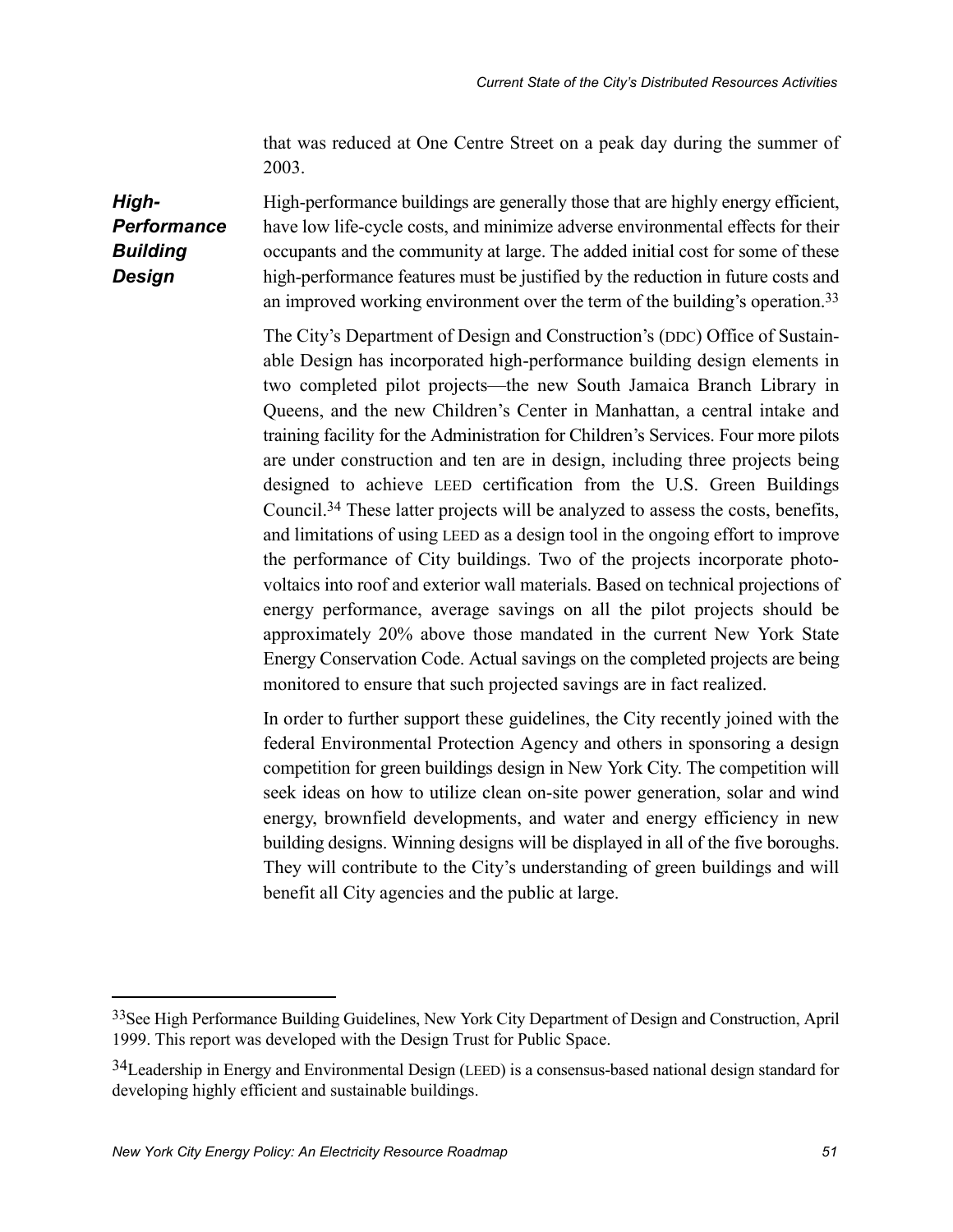## <span id="page-59-0"></span>**C. Challenges and Opportunities**

#### Funding limitations for energy efficiency in City agencies and cultural institutions are likely to become more pronounced in the face of current budget deficits, creating competition for scarce resources. While retrofit projects are financed and paid for from projected energy savings over a period of time via the ENCORE program, they still incur overhead costs. In addition, there are still incremental investments required, especially in new construction and operation and maintenance programs when incorporating energy efficiency measures. *Energy Efficiency*

Further, there is currently no direct incentive mechanism in place to encourage agencies to increase energy efficiency. Client agencies do not receive any share in the energy and operating cost savings derived from energy efficiency projects in their facilities—or, alternatively, for reaching energy efficiency targets. All of the savings and avoided costs accrue back to the City's general funds.

Clean on-site generation is currently not part of a least-cost resource plan to supply the City's electricity needs*.* In 1995, the City extended its existing energy supplier relationship with NYPA by executing a contract with a term of ten years. Prices paid by the City to NYPA are generally lower than those available in the competitive market. However, the current electric supply contract does not specifically include clean on-site generation as part of the least-cost resource mix to supply the electricity needs of the City. *Clean On-Site Generation*

> The City has limited experience with packaged on-site natural gas generation systems. The most common clean on-site generation technology employed today is the natural gas engine-generator set. While the City has installed a number of fuel cells on a pilot basis, it has not widely deployed gas enginegenerator sets in distributed generation modes or cogeneration applications. Gas engine-generators have different economic, technical, operational, and environmental requirements, especially with regard to their application and connectivity to the Con Edison electric grid.

Only a limited number of City facilities have large enough on-site generation equipment or have large enough loads to qualify for the Peak Load Management Program, and the best candidates are already enrolled. Of the remaining generators that could be enrolled, most will probably not qualify under new air emission requirements by NYS DEC. The new requirements have sharply reduced the option of using diesel emergency generators as a way to curtail peak electrical demand. *Peak Load Management*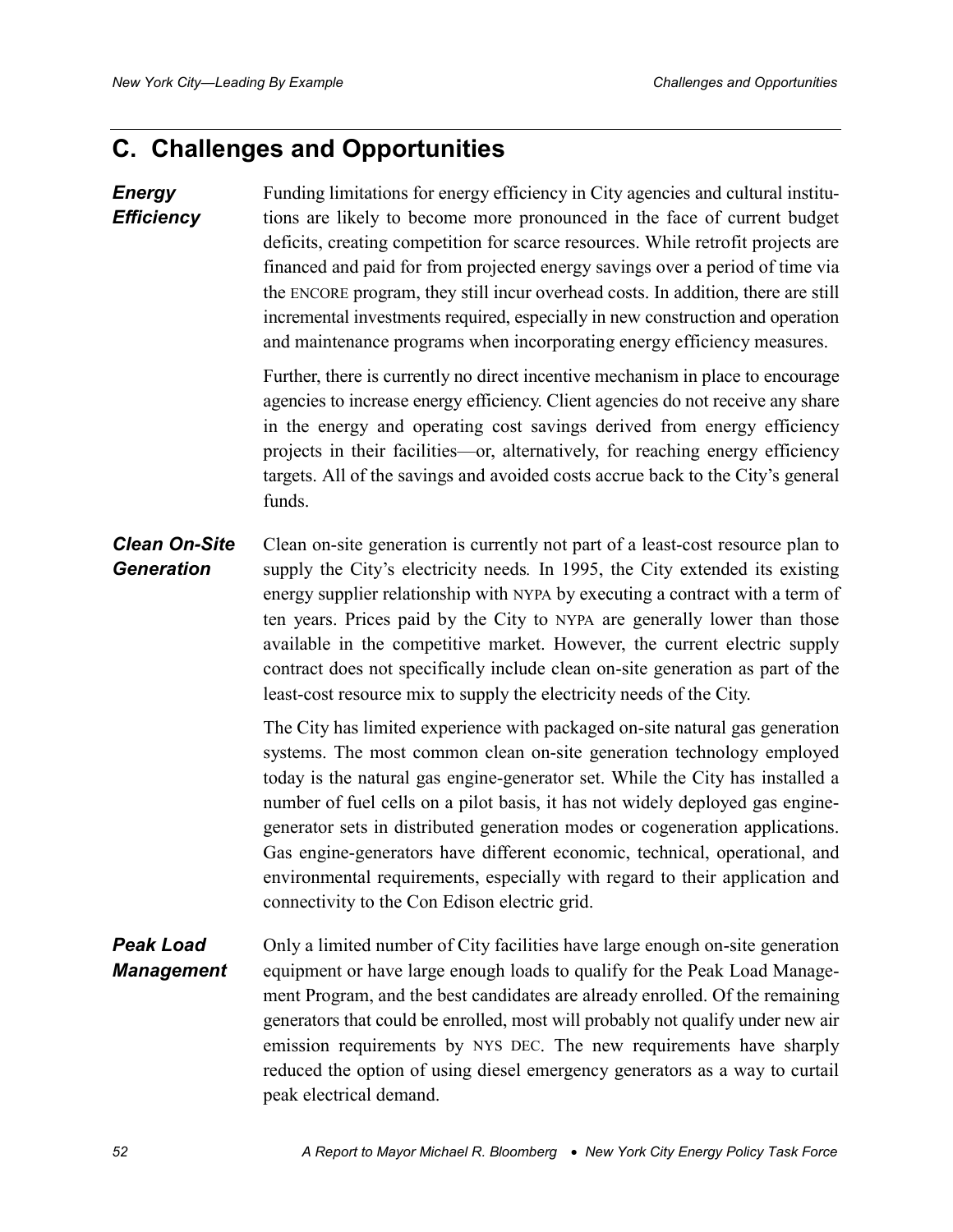In addition, facilities that might have sufficient load-shedding capabilities are not currently equipped with the right meter type, building controls system, and rate structure, or have very limited functional flexibility to curtail load.

<span id="page-60-0"></span>Initial costs of projects often overshadow life-cycle costs. High-performance building design and green buildings use materials and equipment with reduced impacts on global, local, and internal environments during their design, construction, operation, demolition, and reuse. While there are numerous lifecycle benefits from green buildings, many decisions made in the public and private sectors are still based on, or constrained by, the real or perceived additional cost of designing and constructing green buildings. Also, at this early stage in the technology adoption cycle, the benefits of high-performance building design are still challenging to quantify and justify to most decision makers. *High-Performance Building Design*

## **D. New York City—Leading by Example Recommendations**

### **Enhance and augment the City's menu of energy efficiency programs** • Increase the use of energy performance contracting such as the City's Energy Cost Reduction (ENCORE) Program. Research thoroughly and consider alternative ways and methods of project delivery and financing. • Develop a pilot web-based energy information management system to track and report on energy usage and the cost to operate select City facilities. • Organize formal energy efficiency training programs for agency representatives, including facility managers and building engineers. • Introduce a pilot commissioning program for new and existing facilities.<sup>35</sup> • Consider incentives to encourage agencies and City employees to reduce energy and operating costs. For example: (1) assign dedicated resources to fund cost-effective incremental energy efficiency components in capital *Energy Efficiency*

employees for exemplary energy efficiency achievements.

projects; (2) develop a high-profile awards program to recognize City

<u>.</u>

<sup>&</sup>lt;sup>35</sup> Commissioning is a process that ensures that building systems operate efficiently and according to their original design intent.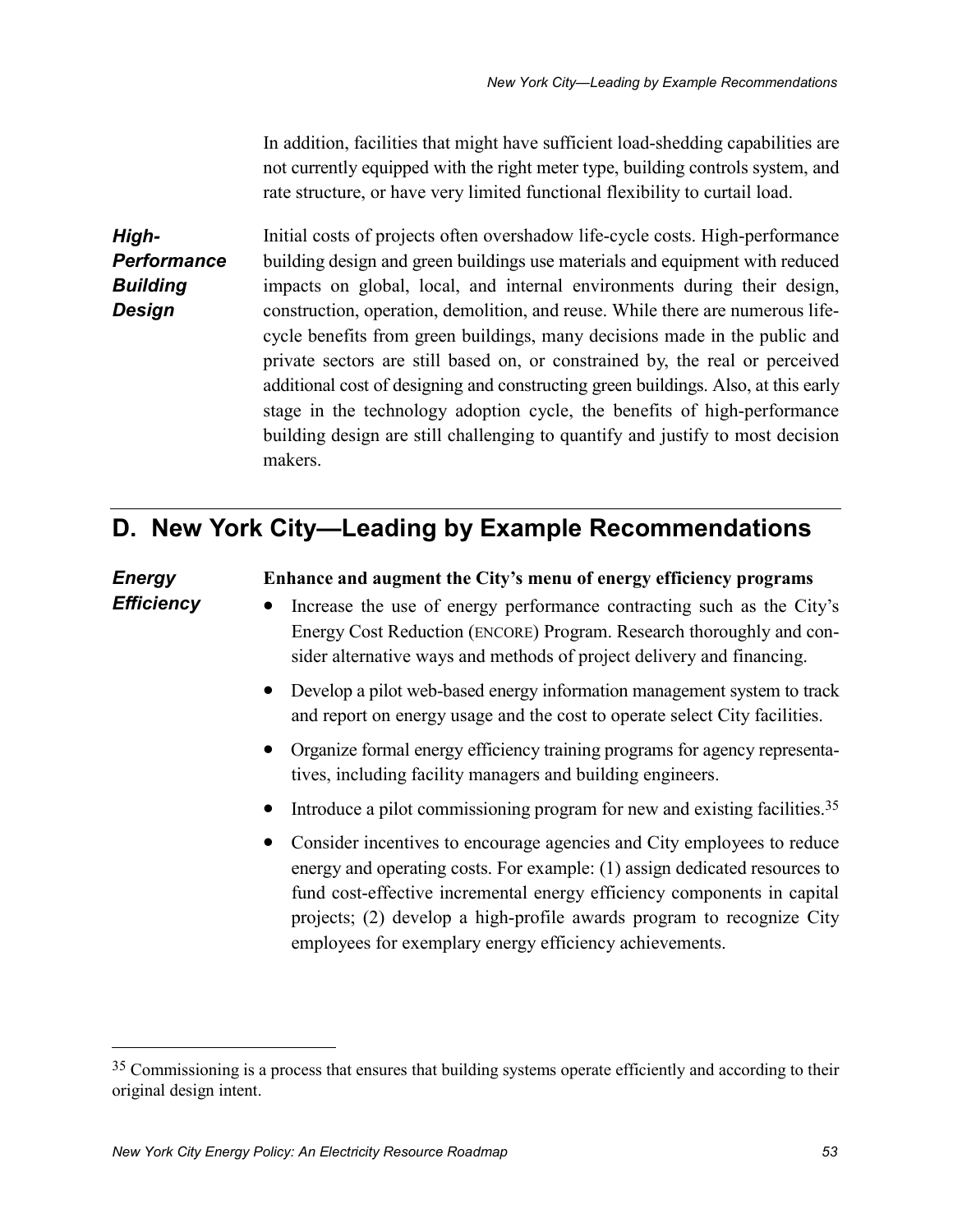• Support the use of Energy Star and New York State Energy Code efficiency standards for the procurement of appliances, building materials, and equipment for City facilities.

<span id="page-61-0"></span>*Strategic Energy Planning*

#### **Create a City energy efficiency plan**

- Conduct an energy efficiency potential assessment of the City's portfolio of facilities over the next six to twelve months.
- Set realistic energy efficiency targets along with practical and flexible measurement and verification protocols. These should include necessary adjustments and allowances for facility functional changes and for beneficial energy growth.
- Exchange energy efficiency program best practices with other jurisdictions at the federal, state, and local levels.
- Identify and address the resource needs to successfully implement the City's energy efficiency plan.

#### **Develop pilot energy educational programs**

- Develop energy-related educational pilot programs that can potentially be integrated into the curriculum of the New York City school system.
- Collaborate with NYPA, NYSERDA, and Con Edison to create and promote energy education materials for the general public, for elementary and secondary schools, and for public libraries.

#### **Tie economic development assistance to energy efficiency**

• Require businesses that receive energy rate discounts and tax abatements through City economic development programs to evaluate and implement cost-effective energy efficiency measures where cost effective.

|                | <b>Fuel Switching</b> Expand the use of steam and gas chillers and thermal energy storage |
|----------------|-------------------------------------------------------------------------------------------|
| and Thermal    | systems where cost effective                                                              |
| <b>Energy</b>  | • Assess the use of non-electric or hybrid (i.e., a mix of electric and non-              |
| <b>Storage</b> | electric) chiller plant designs for air conditioning systems in new or retrofit           |

- electric) chiller plant designs for air conditioning systems in new or retrofit projects in City facilities.
	- Explore the integration of chilled water or ice storage systems to shift peak electric demand for cooling permanently from on-peak to off-peak hours.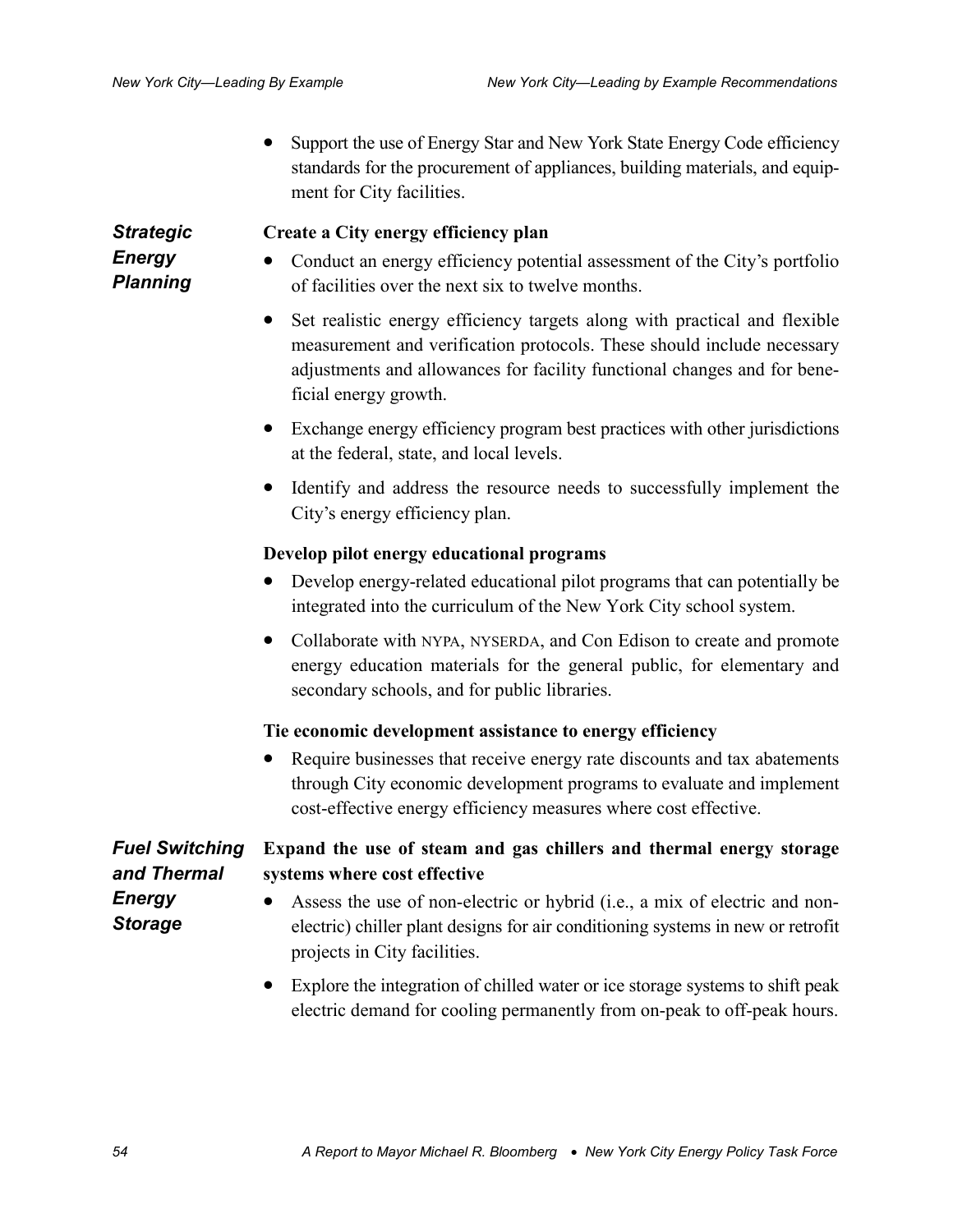#### <span id="page-62-0"></span>**Include clean on-site generation strategies as part of a least-cost resource plan to supply the electricity needs of City agencies** *Clean On-Site Generation*

- Conduct a survey of City facilities to screen for potential application of clean on-site generation projects over the next six to twelve months.
- Forge partnerships with NYPA, NYSERDA, KeySpan, and Con Edison to develop and facilitate projects for various clean on-site generation applications including natural gas packaged co-generation, micro-turbines, fuel cells and solar photovoltaic systems.

#### **Seek direct incentives and low-cost financing for peak load management enabling technologies** *Peak Load Management*

• Collaborate with NYPA, Con Edison, KeySpan, NYSERDA and NYISO. Request assistance for peak load management enabling technologies such as smart metering, sub-metering, and the upgrading or re-commissioning of building control systems.

#### **Incorporate cost-effective high-performance design strategies into City-led projects for long-term value**

*Performance Building Design*

*High-*

- Review high-performance building strategies with client agencies and consider them in the context of an overall project plan prior to commencement of design and construction.
- Explore making LEED a requirement for all New York City new construction building projects.
- Seek public and private resources to support technical design assistance. Review energy-related building materials and equipment to determine their appropriateness for New York City capital projects.

### **Partner with private sector New York City developers and the building community at large to promote the benefits of high-performance building design**

- Highlight innovative green and sustainable development projects, both in the public and private sectors, to illustrate the ability to incorporate extremely high standards even in very large buildings in New York City.
- Use the City's building code (currently under revision) and permitting process to foster innovative design and construction strategies. Work with the Department of City Planning to see if the same can be done with regards to zoning.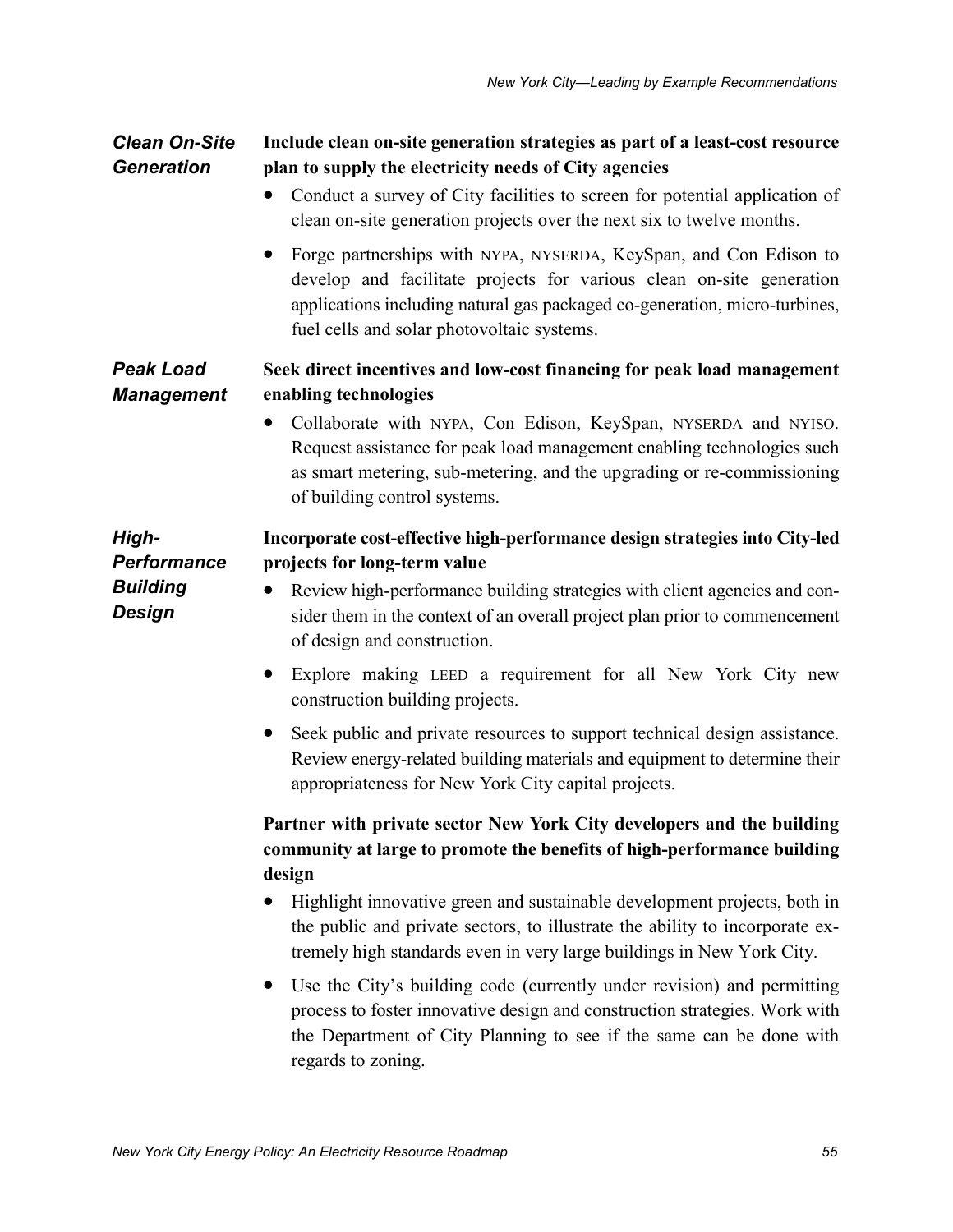• Collaborate with local and national chapters of the U.S. Green Building Council to develop a standard urban-NYC LEED rating system. Incorporate these guidelines and standards in the City's various major rezoning and redevelopment plans and related transportation projects.